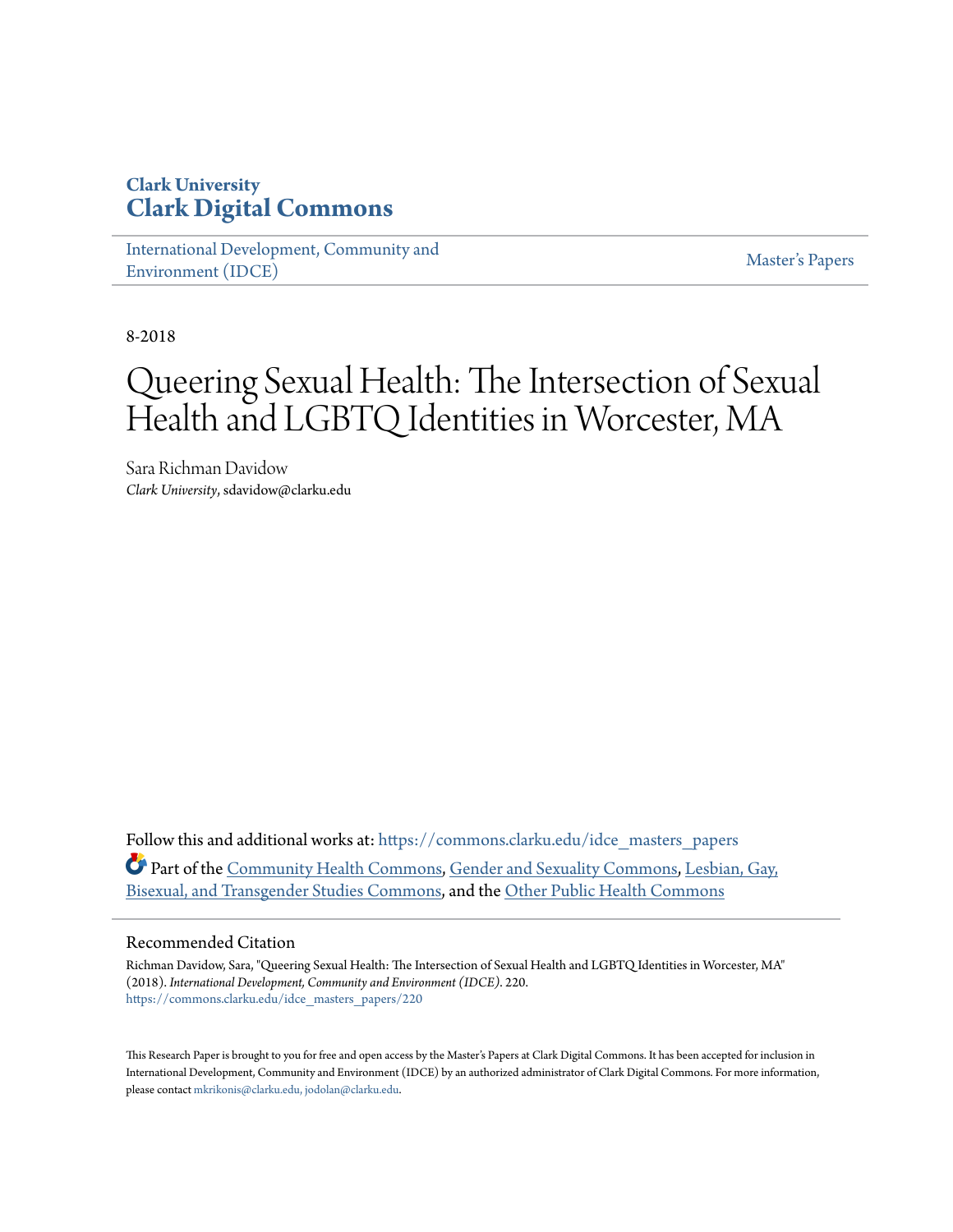### **Queering Sexual Health: The Intersection of Sexual Health and LGBTQ Identities in Worcester, MA**

**Sara Richman Davidow**

**August 2018**

**A Master's Paper**

**Submitted to the faculty of Clark University, Worcester, Massachusetts, in partial fulfillment of the requirements for the degree of Master of Arts in the department of Community Development and Planning**

**And accepted on the recommendation of**

**Dr. Laurie Ross, Chief Instructor**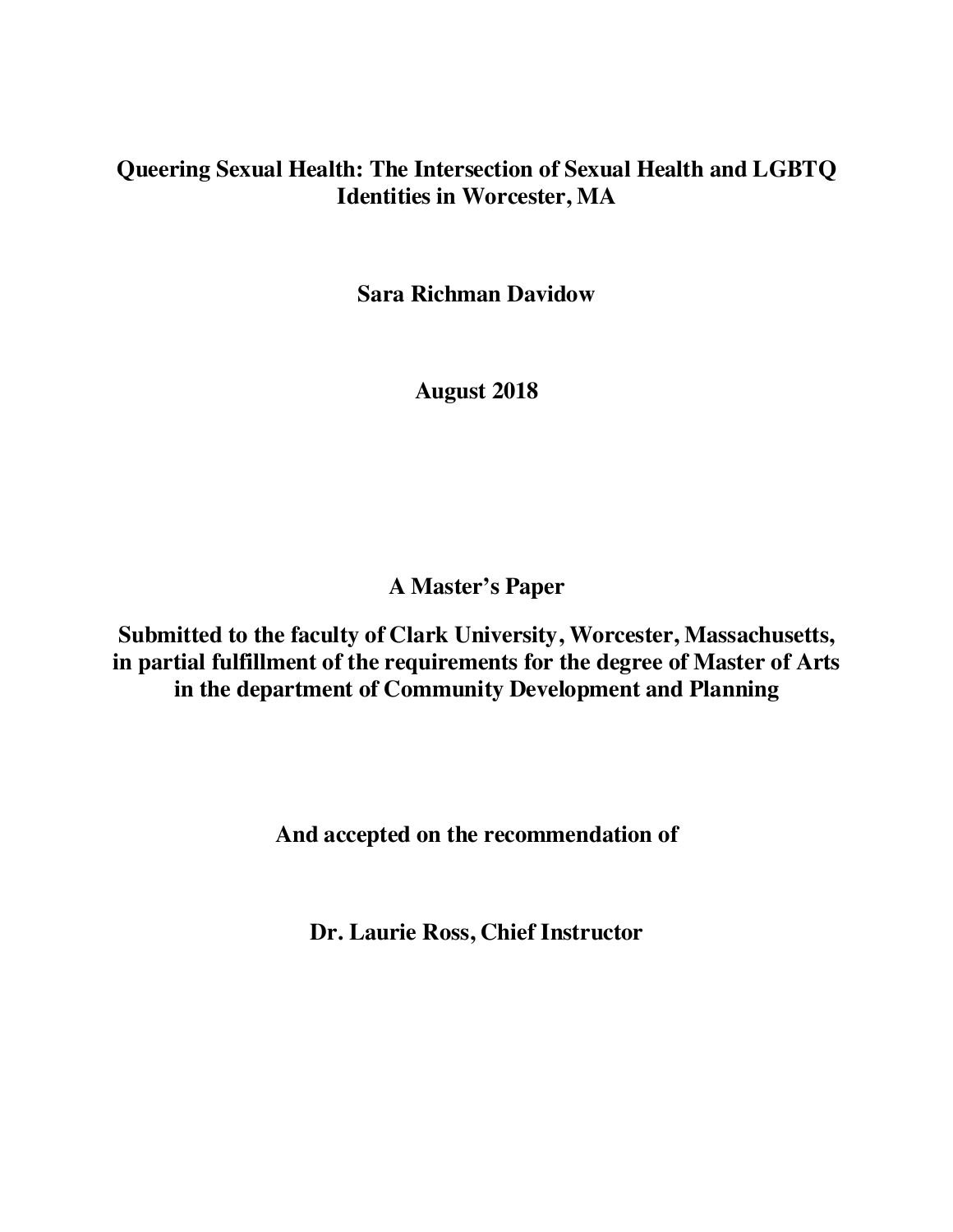### **ABSTRACT**

### **Queering Sexual Health: The Intersection of Sexual Health and LGBTQ Identities in Worcester, MA**

### **Sara Richman Davidow**

This research examined what support, services, and programming existed at the intersection of sexual health and LGBTQ identities in Worcester MA. The data analyzed were interviews with professionals in sexual health or LGBTQ related fields as well as the public websites of sexual health or LGBTQ organizations. The researcher examined this data, along with literature on the rise of sexual health and LGBTQ communities, to understand (1) how inclusive sexual health resources in Worcester were and (2) what themes still need to be addressed to make gender and sexuality minorities comfortable seeking sexual health medical aid. The findings indicated that Worcester has made much progress towards inclusion but must focus specifically on trans\* inclusion and on a general culture shift through trainings and programming in all organizations. From these findings, the researcher provides recommendations to strengthen sexual health advocacy work in Worcester for Worcester Impact on Sexual Health (WISH).

**Dr. Laurie Ross, Ph.D. Chief Instructor**

**Jena Bauman Adams, Second Reader**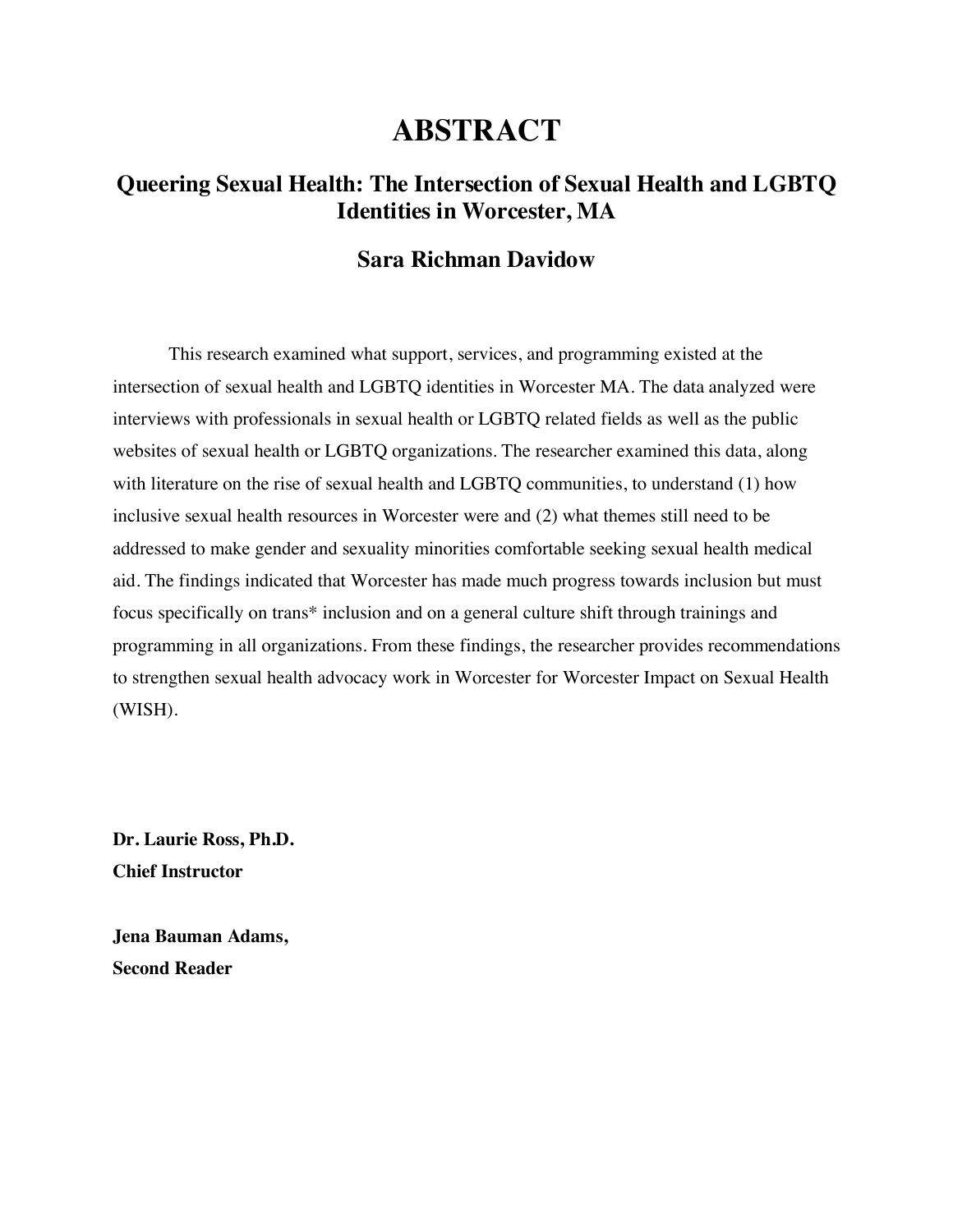# **ACADEMIC HISTORY**

**Name:** Sara Richman Davidow **Date:** August 2018

**Baccalaureate Degree: Bachelor of Arts**

**Source:** Clark University **Date:** May 2017

### **Occupation and Academic Connection since date of baccalaureate degree:**

Research Evaluation Assistant, Worcester Impact on Sexual Health (WISH)

Teen Circle Facilitator, The Community Builders, Plumley Village

Master's Candidate Clark University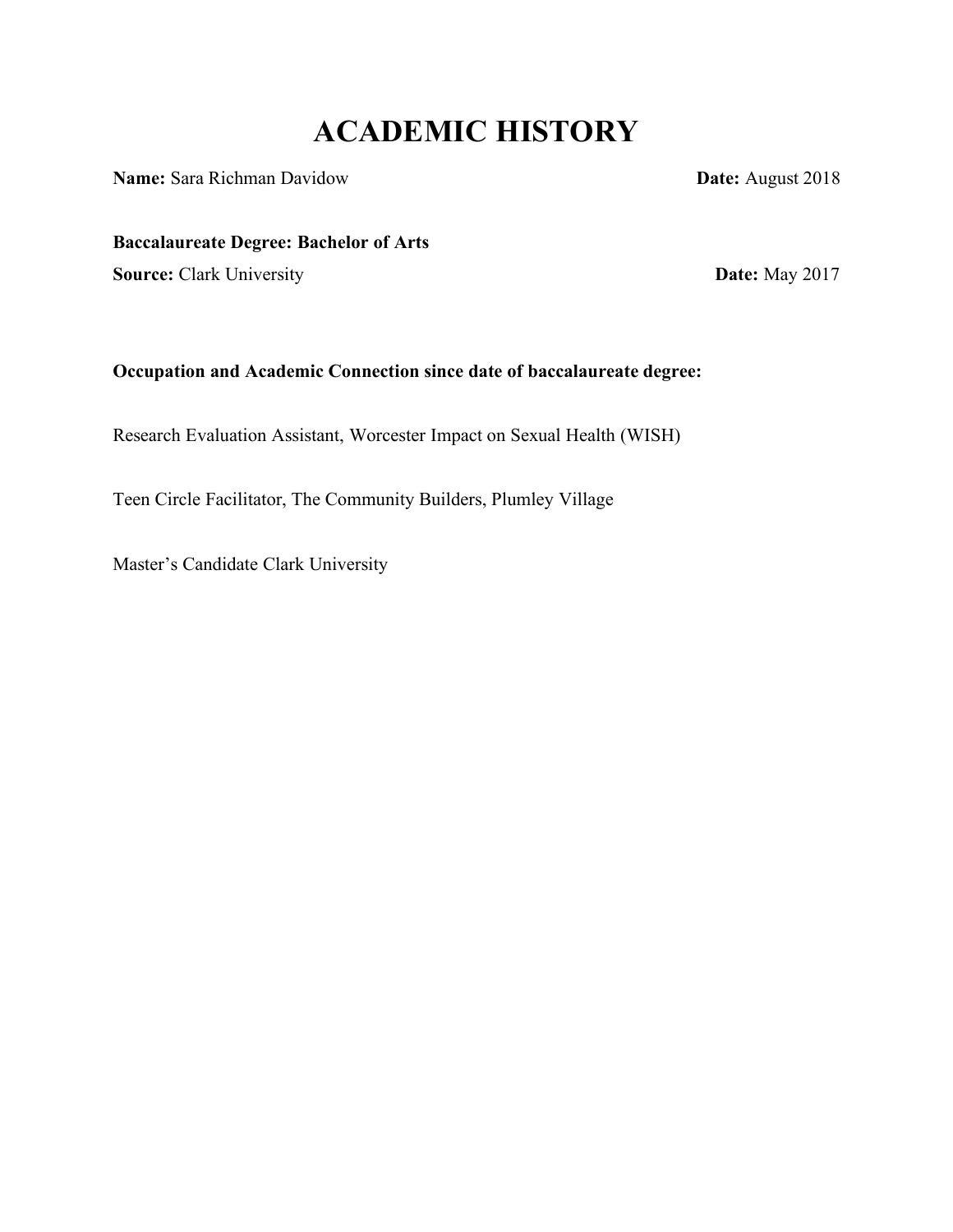## **Acknowledgements**

I wish to thank my advisor, first reader, professor, supervisor, and mentor, Dr. Laurie Ross for her guidance and support throughout this paper. The tough questions she asked truly strengthened the urgency of this argument and my commitment to this work. I wish to also thank Jena Bauman Abrams for welcoming me into WISH and helping me find my passion for youth sexual health advocacy work. I would like to thank my friends for their hilarious support, pep talks, and unconditional support and to my parents for their constant love.

Finally, I want to thank my queer community. From the people who came before me, to those who are struggling with their gender identity or sexuality today, you inspire me for being so unapologetically you. Continuing to show up as you are, despite harassment, violence, and threat of death shows me that it is possible to re-center social justice work around the most marginalized. This paper is for us. May we get the sexual health care we deserve.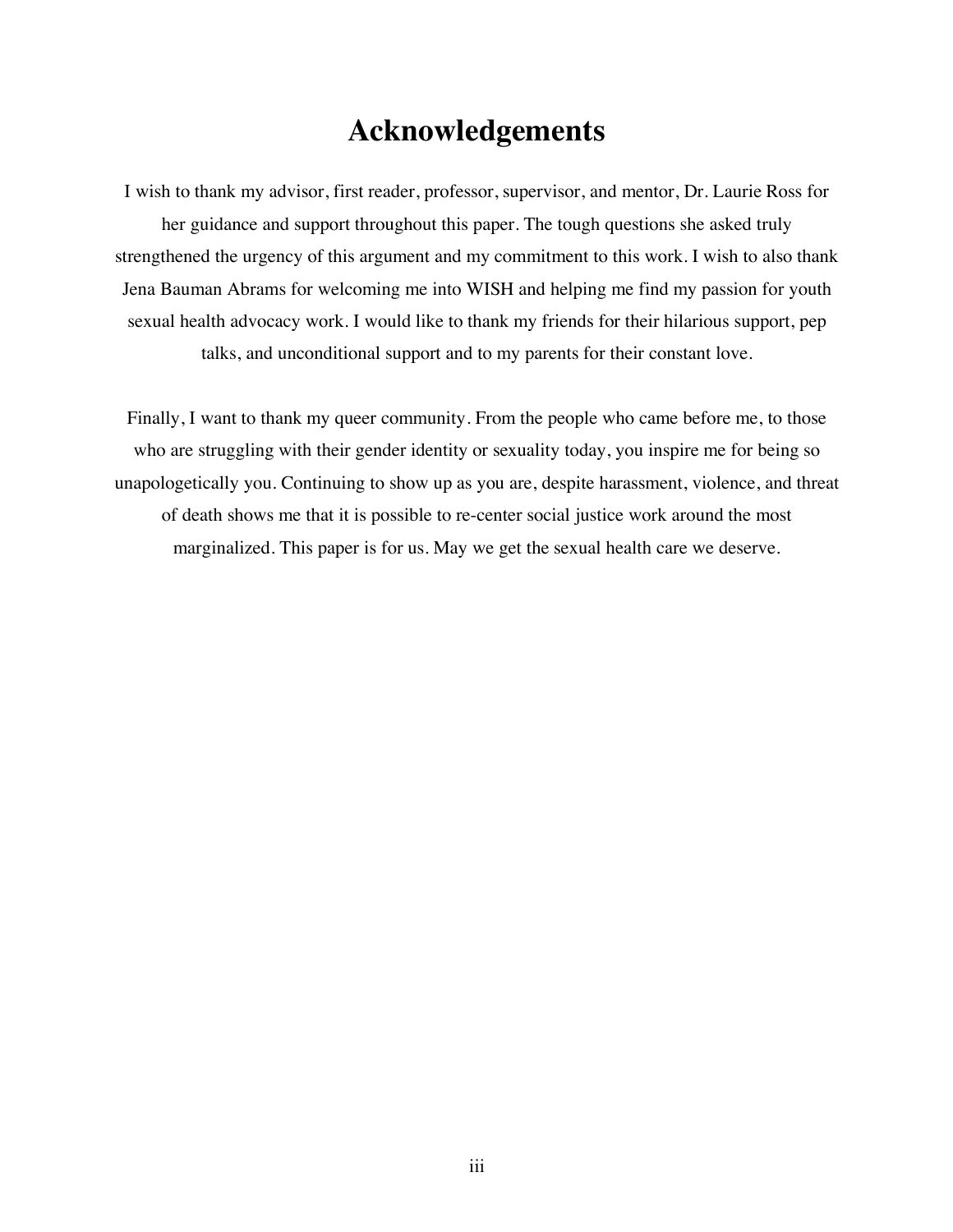# **TABLE OF CONTENTS**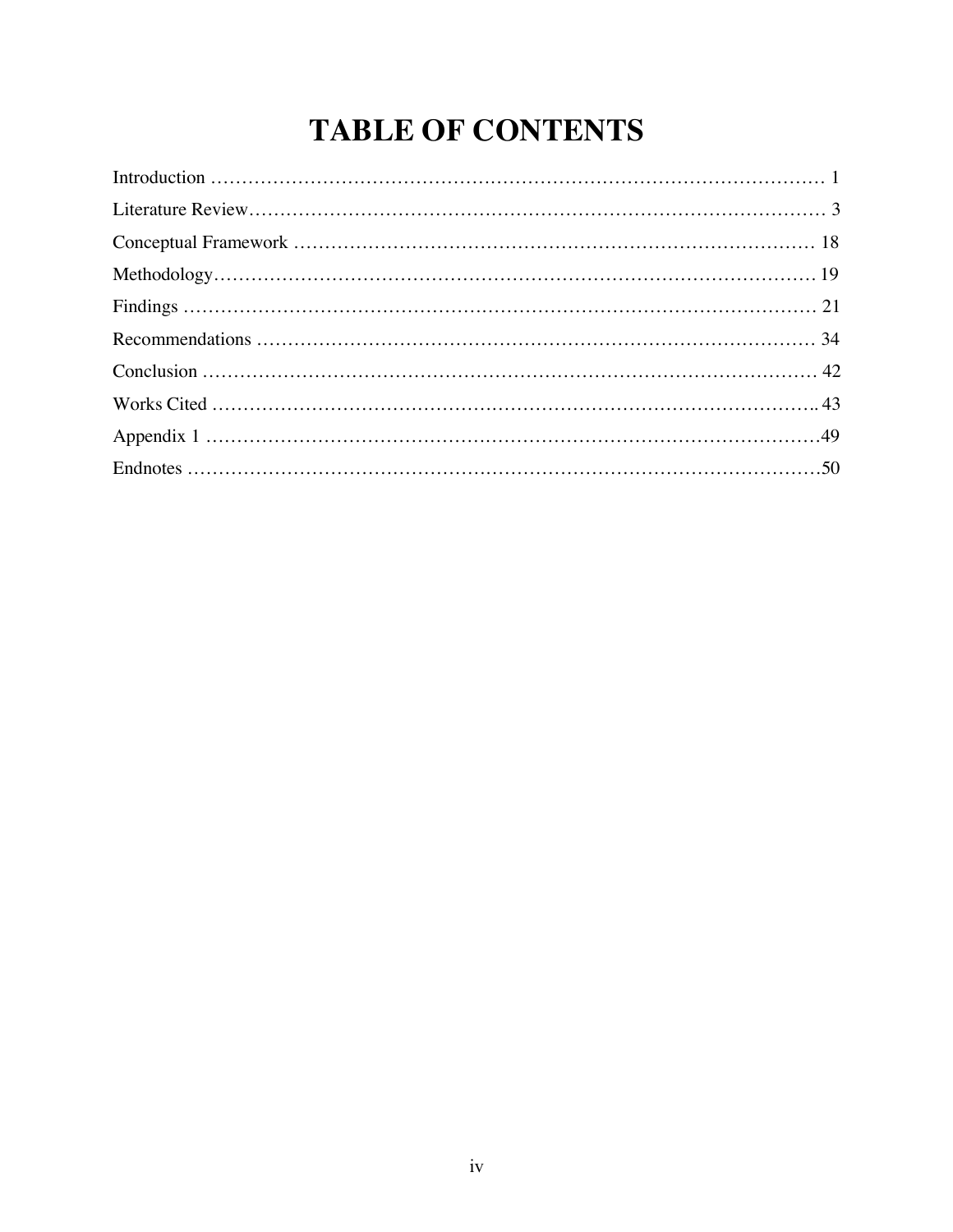### **Introduction**

This paper was inspired by a conversation I had while creating a survey that asked about gender, race, age, class and more demographics for an organization that seeks to create better sexual health outcomes for youth. Under the "gender demographics" section, I ignored the google forms submission that suggested "MEN/WOMEN/OTHER". I used "cis man", "cis woman", "trans woman", "trans man", "gender non-conforming/gender non-binary", "other", defining each term in case they were not easily recognized. While I regretted my use of other, I felt that this was a start to changing the way we collect data. The response from the organization to the inclusion of these categories was hesitant, thinking that this was an unnecessary addition to traditional survey responses. The argument was that none of the surveyed population would need the expanded categories, so why include them? I felt that we could never know if the categories were needed unless we included them (and they were used) plus if we were looking to increase positive sexual health outcomes we must represent that improvement in our own practices. This process was over rather quickly, and the inclusive response categories were ultimately included, but it made me realize that a there were a lot of conversations that still needed to be had before LGBTQ communities could be considered to be fully included in sexual health care, testing, data collection, and support.

Sexual Health encompasses many attributes: identity, body image, healthy relationships, sexual activity, STIs, pregnancy, consent, communication, birth control methods, and gender and sexual orientation. Yet, the sexual health needs of people with historically marginalized gender and sexual identities are often overlooked or brought into the discussion as a way to make something "more inclusive". The problem is that this treats an already stigmatized and marginalized identity as an afterthought, while also prohibiting the expansion of comprehensive sexual health to gender and sexuality minorities whose needs can differ than cis, heterosexual communities.

The way that we treat sexual health today is often about pregnancy protection and understanding reproductive anatomy. People are divided into "boys" and "girls" and brought to different assembly halls in their schools to learn about "wet dreams" or menstruation depending on the room. This not only assumes the gender of the youth based on arbitrary titles at birth, but also reinforces the notion that only girls should worry about menstruation and only boys can have "wet dreams". This divide continues as we grow up, only learning the sexual health related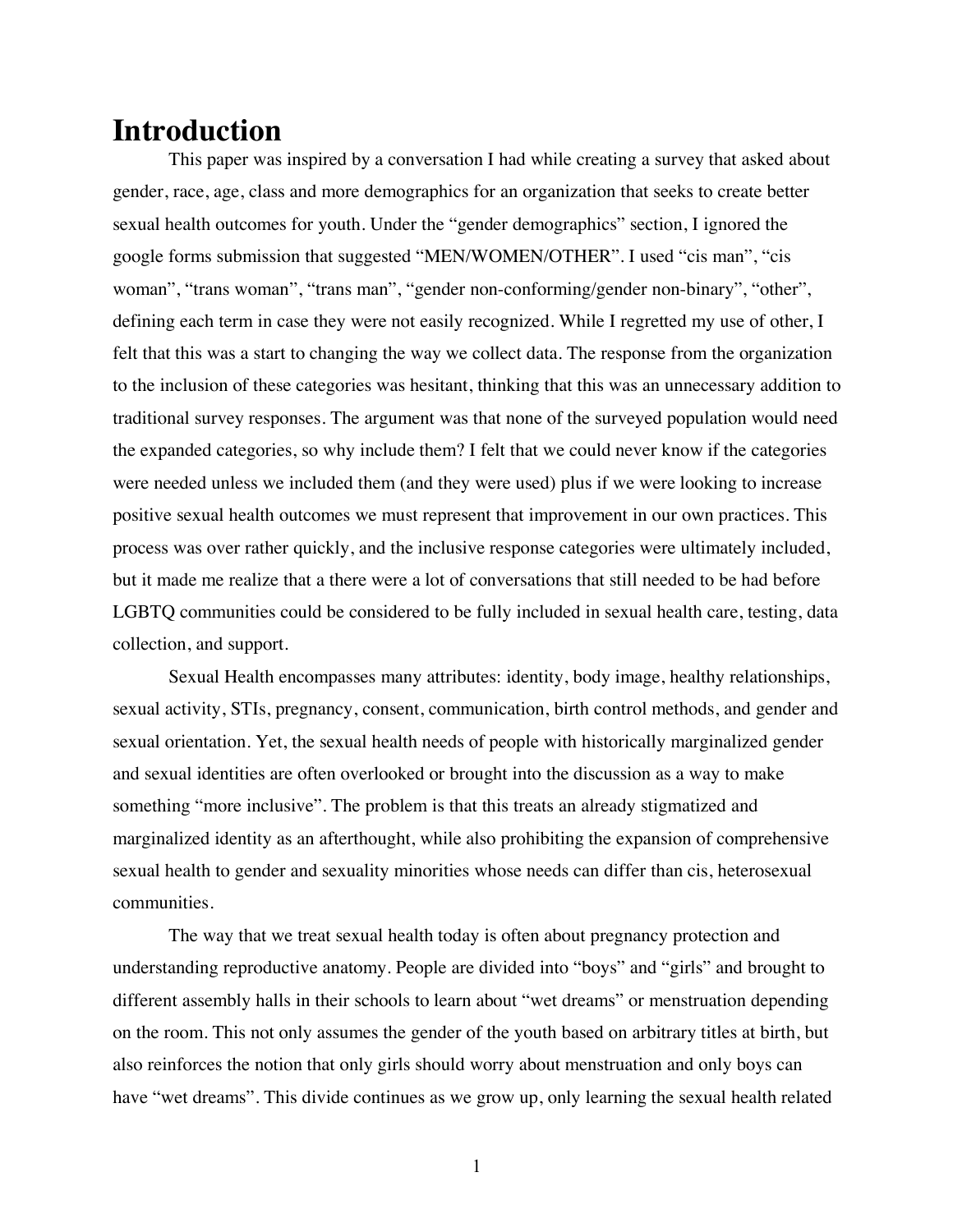information that someone else deems we need in an often heteronormative or cis-normative setting. Because LGBTQ existence is inherently tied to sexual health, but also often rendered invisible, understanding people's bodies, sexualities, and health needs whether it applies to you or not is almost never explored. LGBTQ communities, and society as a whole, deserve to have a frank and inclusive sexual health that does not force gender roles and embraces all identities and sexualities instead of working from an already exclusive system. If this topic is not addressed holistically, and from everyone, our community will be on the verge of a public health crisis because of the rise in negative mental health and sexual health outcomes that gender and sexuality minorities experience.

In this paper, I explore to what extent organizations in Worcester understand and adopt practices that demonstrate an intersection between LGBTQ attributes and sexual health education and where needs must still be addressed. Worcester consistently has a 100 score on the Human Rights Campaign's (HRC) "Municipal Equality Index" (MEI). The HRC is a leading organization for LGBTQ equality in America. They measure hundreds of cities across the United States annually. They analyze municipalities on topics of anti-discrimination laws, LGBTQ services, and policies such as trans\* inclusive bathrooms in order to understand how LGBTQ inclusivity of a city. Receiving a perfect score of 100 indicates that the City of Worcester is actively working to include LGBTQ communities in policy, services, and laws, and indicates that the needs of sexuality and gender minorities is relevant and necessary to Worcester citizens. This report indicates that Worcester's trans-inclusive anti-discrimination policies are excellent. It does not look at how those policies are actually utilized on the ground or how they affect the daily lives of gender and sexuality minorities. The policies have garnered a perfect score for Worcester, but it must only be a start to the work of true LGBTQ inclusion. This paper uses the MEI to prove that Worcester is ready to think more deeply about the intersection of LGBTQ identities and sexual health.

The research in this paper was aided by a partnership with Worcester Impact on Sexual Health (WISH) to host interviews with key professional players in the world of sexual health and LGBTQ communities in Worcester. WISH is a Task Force working to improve the "educational, economic and social outcomes for Worcester youth by making a positive impact on adolescent sexual health and creating an environment that supports healthy relationships".<sup>1</sup> WISH's members are committed community members, leaders, service providers, community-based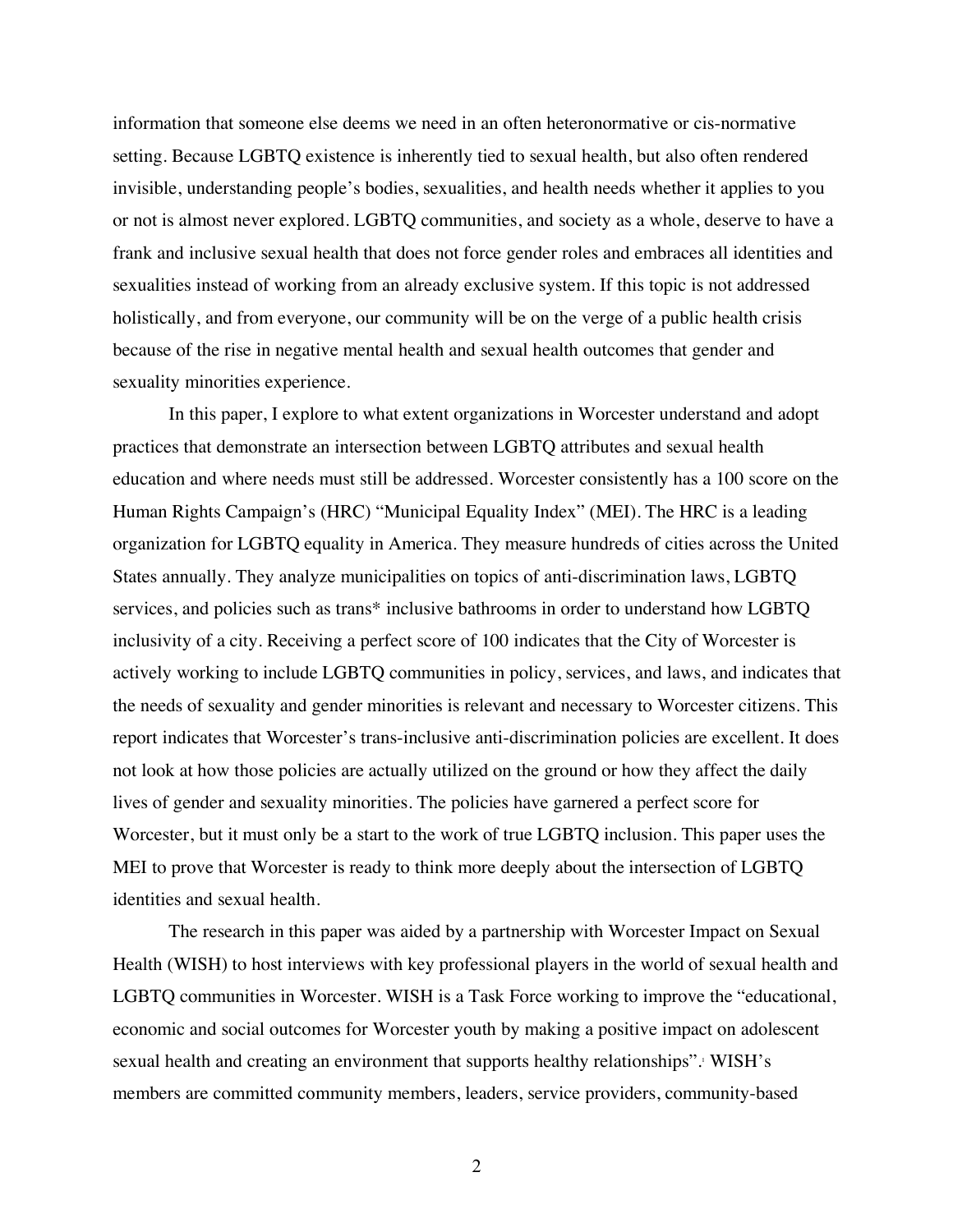organization, faith leaders, policy-makers, and beyond. This diverse and well-connected task force seeks to advance positive sexual health outcomes for the Worcester community, thus making them an ideal connection in understanding how LGBTQ communities intersect with sexual health in Worcester.

This paper includes a Literature Review of sexual health, and LGBTQ history and development, as well as their connection in Worcester. In this section I also frame the 12 topics that, when utilized fully, support an LGBTQ inclusive sexual health organization. It is followed by a Conceptual Framework that explains the work of WISH, the way this paper frames sexual health, and provides a working glossary of LGBTQ related terms and acronyms that readers may reference. The Methodology section explains how I created my categories and what steps I took to gather my data and recruit interview participants. In the Findings section, I explore the themes, such as a specific need for a trans\*-inclusive focus in Worcester as well as a general environmental shift towards gender and sexuality minority inclusion that arose in my interviews and research. I also use the 12 topics to analyze sexual health and LGBTQ organizations from the perspective of someone seeking care to see how many organizations can provide services, education, or support at the intersection of sexual health and LGBTQ identities. Prior to my conclusion, I provide my two recommendations for WISH or anyone else to complete in order to push for LGBTQ inclusivity: professional trainings and a community climate survey. My wish is that this paper will help LGBTQ people get the quality care they deserve when it comes to their sexual health.

### **Literature Review**

The literature used to support this research looks at the two main components of this topic: sexual health and LGBTQ identities. Unfortunately, there was little research that explored the connection of sexual health and LGBTQ identities specifically. This created a major gap between research and practice because sexual health practitioners or LGBTQ professionals do not have much accredited or recognized work for building a best practice theory. This is preliminary research as there is no work that specifically makes this connection between sexual health and LGBTQ identities in theory, neither in Worcester MA no elsewhere in the world. I contextualize the research by providing an overview of the process to establish sexual health as well as a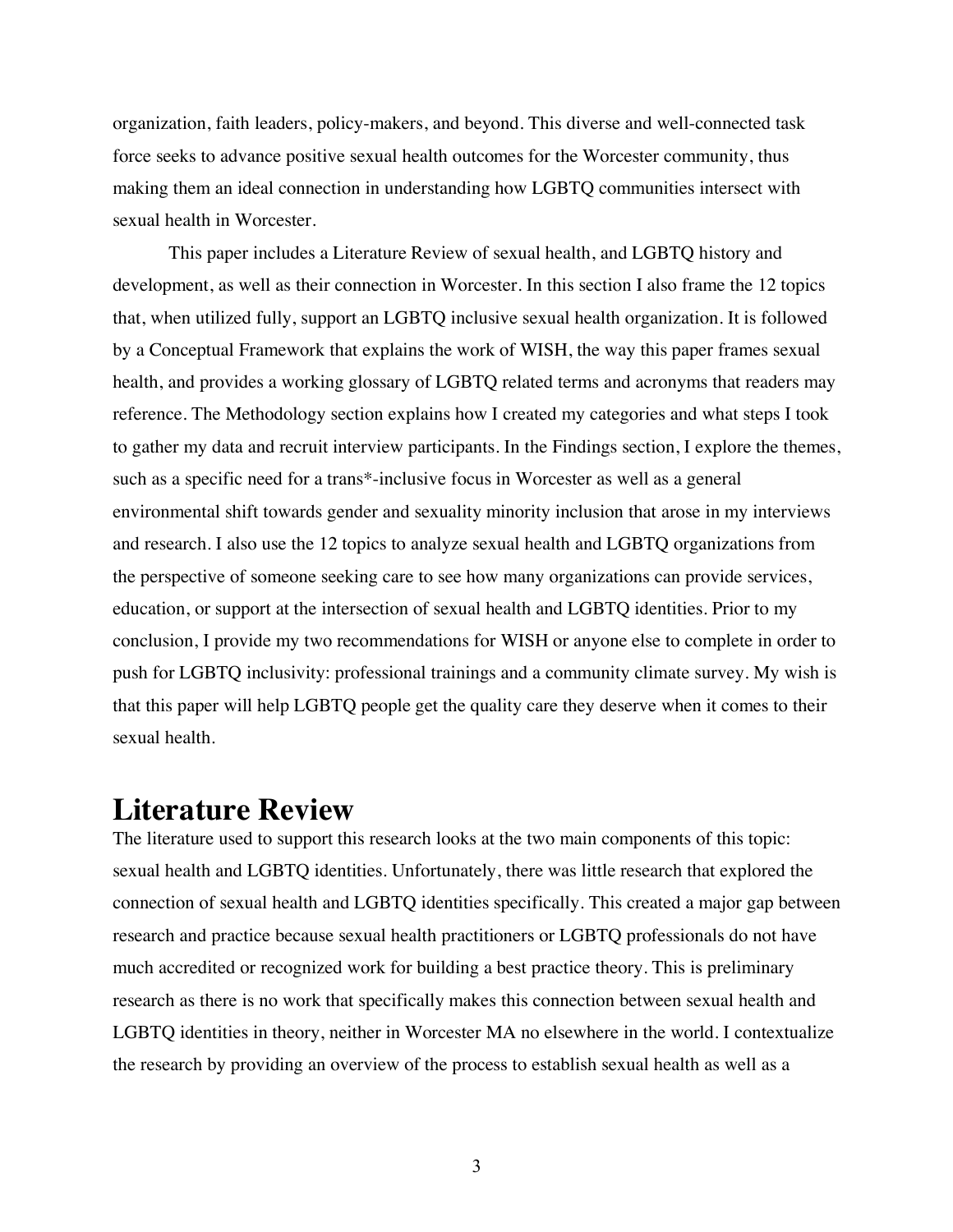modest historical understanding of diverse sexuality and gender identities. I also explore modern social and cultural atmospheres surrounding these topics.

The reason that this paper is so important, regardless of someone's own sexuality or gender identity, is because it is fighting for inclusivity for everyone. Audre Lorde's "Sister Outsider" shows how systemic oppression on women, people of color, those with different physical or neural disabilities, religious minorities, and LGBTQ folks often muzzles the lived realities of these identities and seeks to transform the voices of the silenced into activism for intersectional inclusivity by using personal anecdotes as a middle-aged black lesbian woman in the United States. Lorde is establishing the need to make space for marginalized identities in regard to family planning theory, showing that even though this is a topic where everyone could be consulted, specific care for intersectional identities must be considered so that family planning can thrive for all. Specifically, Lorde says "I am not free while any woman is unfree, even when her shackles are very different from my own". <sup>2</sup> These words echo the sentiment of this research. Sexual health services need to be available for everyone in order for everyone to benefit. Since LGBTQ communities have historically either been rendered invisible, or seen as perverse and the "other", it is important to re-center the margins and focus on this identity group.

This focus is urgent. If we do not address the sexual health of LGBTQ communities, we are looking at a public health crisis. The mental health, physical health, social-emotional well-being, and sexual health of more than 10 million Americans' are at risk, not to mention the millions of people who are closeted for fear of violence or the allies and community members who also deserve a healthy community. Lesbian, gay, bisexual, or other sexuality minority youth are at an increased "risk for depression, suicide, substance use, and sexual behaviors that can place them at increased risk for HIV" and other STIs according to a youth behaviors survey from 2015. 29% had attempted suicide at least once in year prior to taking that survey, compared to only 6% of their heterosexual peers<sup>4</sup>. In 2014, 80% of youth HIV diagnoses were young gay and bisexual men.<sup>5</sup>

According to the HRC, 42% of LGBT youth indicate they live in a community that does not accept LGBT people, while 26% say their biggest problems are not being accepted by family or school communities. They also report that "LGBT youth are twice as likely as their peers to say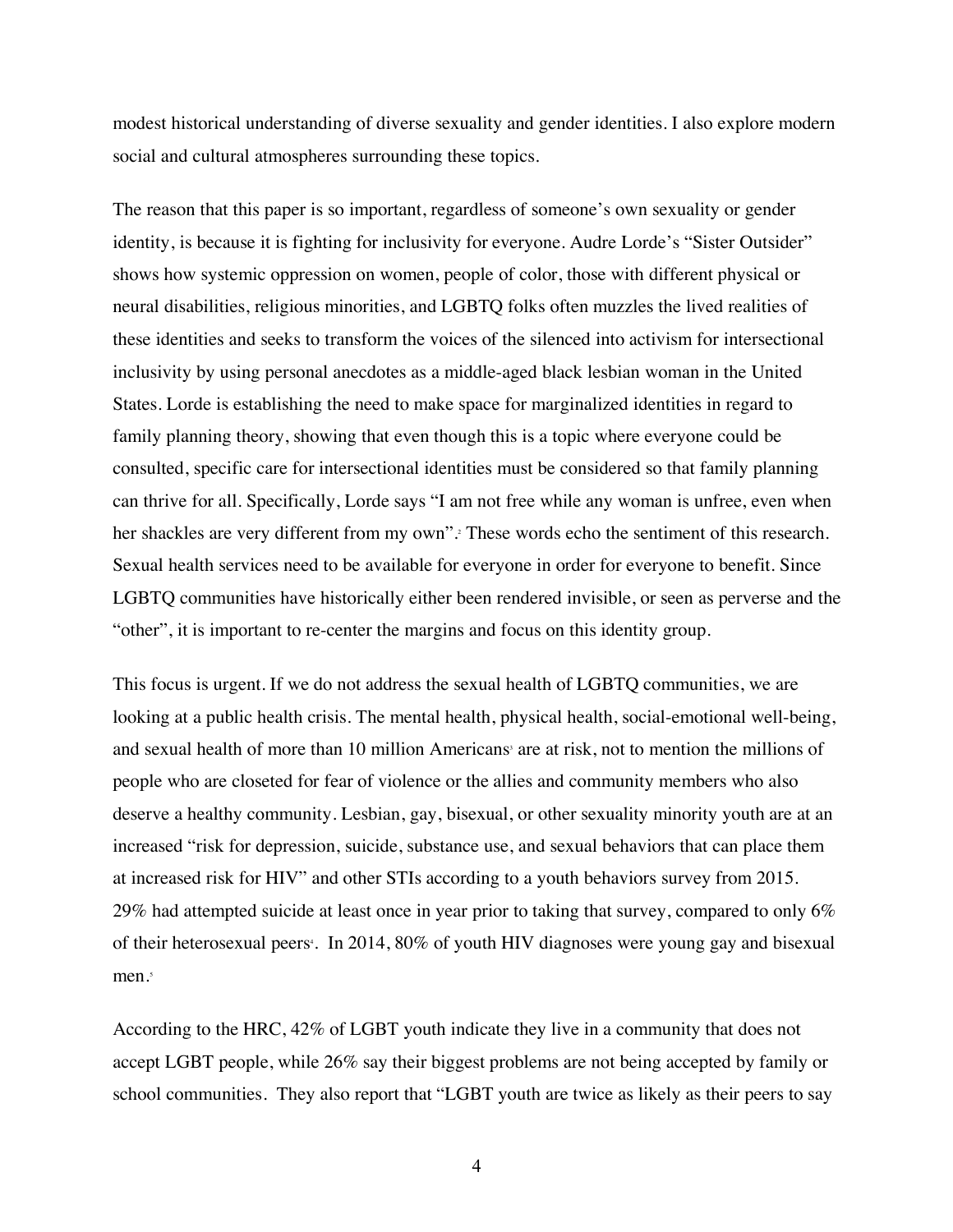they have been physically assaulted, kicked or shoved" These statistics are often found on modern youth because, according to the Pew Research Center, older Americans are far less likely to be out or come out as LGBT<sup>7</sup>. This can perhaps be attributed to the changing times and the work of LGBTQ advocacy organizations. It is also a testament to how much has changed to make youth feel more comfortable expressing themselves. Ultimately, 77% of LGBT youth say they know things will get better<sup>s</sup>, which shows that a cultural shift might actually be possible.

#### *Brief History of Sexual Health:*

The definition of sexual health is inconsistent, as each source over the last 100 years has illustrated it differently. It often changes based on who you are talking to and having an accepted and wildly read definition could only help to institutionalize the often-stigmatized health concerns. One thing this research needed to establish is what exactly constitutes sexual health? Is it only for someone who has no experience doing sexual acts, making anyone who is sexually active also unhealthy? Or is it about following health practices in sexual acts? For some sexual health does not mean physical sexual activity, but a state of being. While others refuse to recognize its legitimacy at all.

Professors in the Program of Human Sexuality at the University of Minnesota Medical School, Professor Edwards and Dr. Coleman, sought to look at the historic events that required sexual health definitions. They analyzed the World Health Organization (WHO), an organization which operates as an international authority on different health topics from within the United Nations' system. This international organization works to set and maintain the pace of international topics relating to health.<sup>9</sup> In 1975, the first official sexual health definition was presented at a consultation meeting in Geneva. This definition stated that "Sexual health is the integration of the somatic, emotional, intellectual and social aspects of sexual being, in ways that are positively enriching and that enhance personality, communication and love".<sup>®</sup> Edwards and Coleman specifically note that this first definition views sexual health as a positive component that will enhance someone's life, but that it was not until a 1987 report that sexuality was considered related to sexual health. The progress made by WHO institutionalizes sexual health as a worldwide priority, creating a precedent for other organizations to consider sexual health in all of its forms.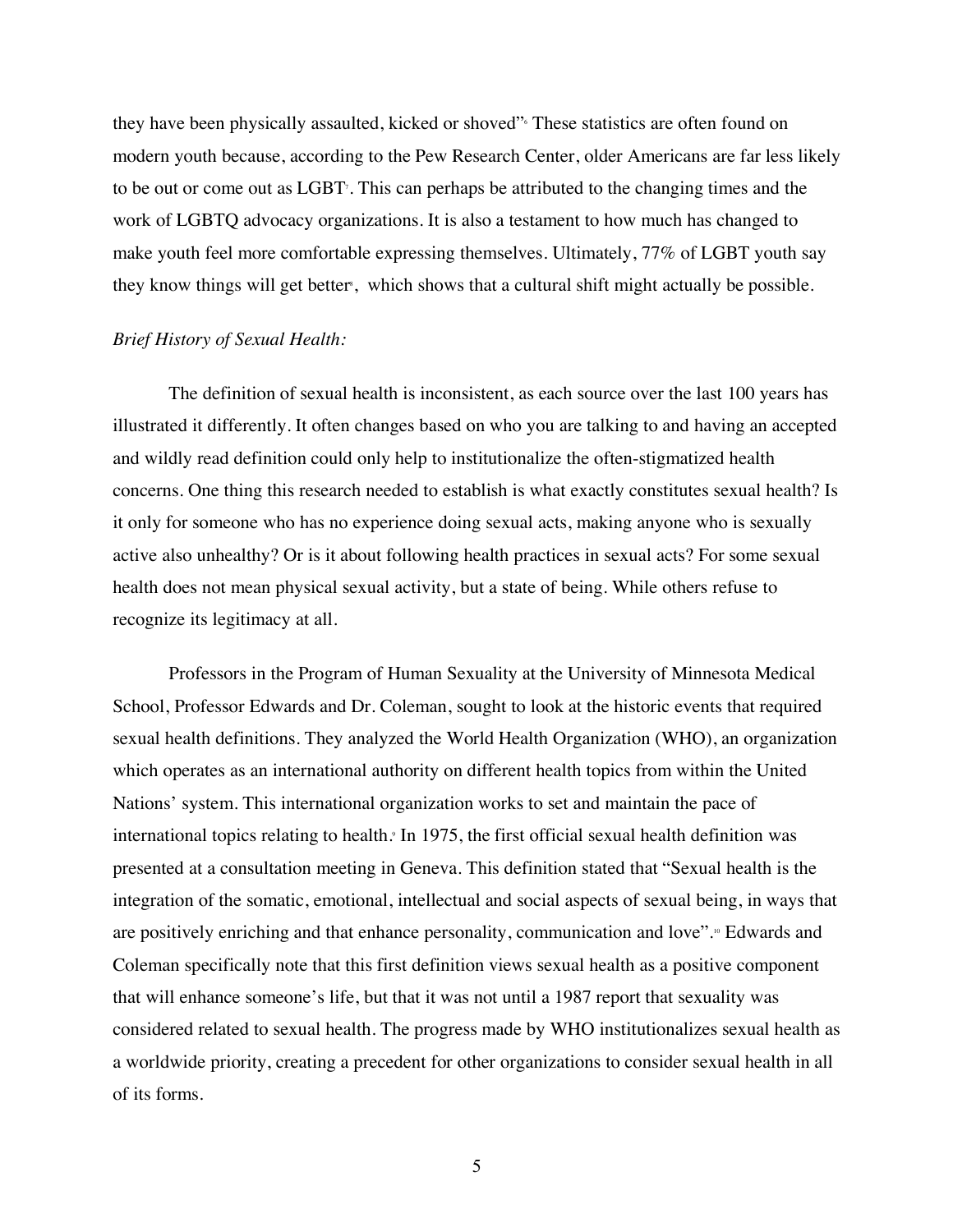Coleman and Edwards also analyzed work by the Sexuality Information and Education Council of the United States (SEICUS) which was convened in 1994 to create new ways of approving adolescent sexual health guidelines for parents, educators, and other professionals. Unlike WHO, SEICUS's definition introduced concepts of gender in a binary, with comments like "both genders" or "ability of women and men".<sup>11</sup> De-gendering the way we discuss sexual health is important to making sure it is accessible to all. The gender binary and use of "men and women" render gender nonconforming people, or trans\* folks invisible. For sexual health to be truly inclusive, it must make sure that ways of defining sexual health related terms use gender neutral language and pronouns.

In 2002, the most recent definition of sexual health was established through the WHO in order to consider new sexual health strategies around the world. This definition allowed for the expansion of health to be beyond just physical attributes, without reducing sexuality to a gender binary. It is important to note that the following definition is considered a "working definition" although it has been 16 years since its inception<sup> $\alpha$ </sup> The definition is:

"Sexual health is a state of physical, emotional, mental and social well-being related to sexuality; it is not merely the absence of disease, dysfunction or infirmity. Sexual health requires a positive and respectful approach to sexuality and sexual relationships, as well as the possibility of having pleasurable and safe sexual experiences, free of coercion, discrimination and violence. For sexual health to be attained and maintained, the sexual rights of all persons must be respected, protected, and fulfilled".<sup>13</sup>

The debate between whether sexual health was an "ongoing process" or a "state" was continued for this definition, but ultimately decided to keep as a "state" to align with the WHO's definition of general health. While the WHO recognizes that sexual health can be a process, it ultimately is a way of living well physically, emotionally, and mentally while maintaining quality social engagements. It took decades of work, both limiting and broadening sexual health's perception of gender inclusion and sexuality to get to this current working definition. The most recent, 2002 definition from WHO, is this paper's chosen sexual health defection due to its broad, inclusive, and well-received wording and history.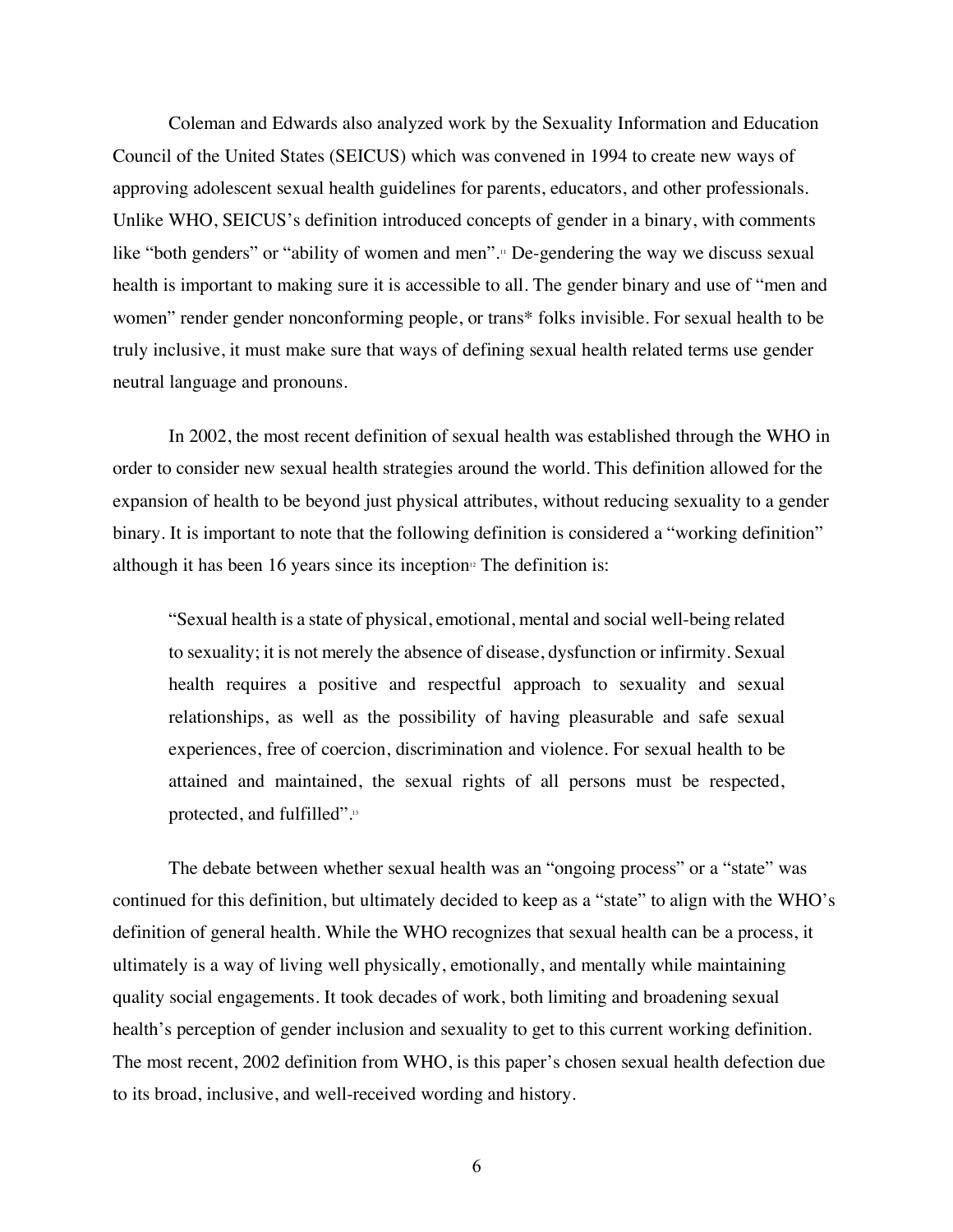#### *Brief History of Sexuality and Gender Orientations*

In theories of oppression, there is a center where members of that identity receive often unmitigated power and privilege. All of the groups beyond that center will always be compared to the center<sup>4</sup>. In identity-based oppressions of gender and sexuality minorities, this is often the case. There are marriages, and then there are gay marriages. There are people, and then there are trans people. These aspects of everyday life are constantly qualified so that gender and sexuality minorities are seen as the other to the norm of straight people and cisgender people. This constant existence as an "other" leads to internal struggling and external prejudice. It makes going through life harder because your very existence is politicized and deemed controversial.

The ways that we perceive gender and sexuality today have been constructed. These systems of oppression were designed and orchestrated to categorize historical differences. In Jonathan Ned Katz's book The Invention of Heterosexuality, Katz invites authors and scholars to explore and expand on the social construction of gender and sexuality, and the increased oppression and prejudice that comes with it. In chapter 2, Katz focuses on how Richard Von Krafft-Ebing and the Mind Doctors tackle the debut of the heterosexual. He says that up until the 1890s, sexual instinct "was generally identified as a procreative desire of men and women" but this notion had started to be challenged.<sup>15</sup> The standard was "men's and women's erotic desire for each other, irrespective of its procreative potential". In this area, once sexual desire was seen as something more than human producing, the idea of sex for simply pleasure and enjoyment became a topic of conversation among European and broader Western scientists. Before one can have the perversion or "bad word", one needs to have a norm to compare it to. In the case of "homosexual" the word "heterosexual" needed to be coined. The earliest-known documented use of the word heterosexual was seen as a prevision of sex, to describe "an abnormal manifestation of the sexual appetite". When sex was once seen and recognized only for procreation, in the late 1890s sexual desire for pleasure was seen as deviant. Deriving pleasure from sex was both something morally reprehensible and Dr. Kraft-Ebbing saw anyone who engaged in it as perverse. According to Katz, the word homo-sexual arrived a little later in the documents as a way of describing the "perverse" act of pleasure sex that would not result in copulation.<sup>6</sup> When the sexual activity for pleasure became more wildly recognized by the scientific and academic communities, also known as the communities that deem what is important in society, the terms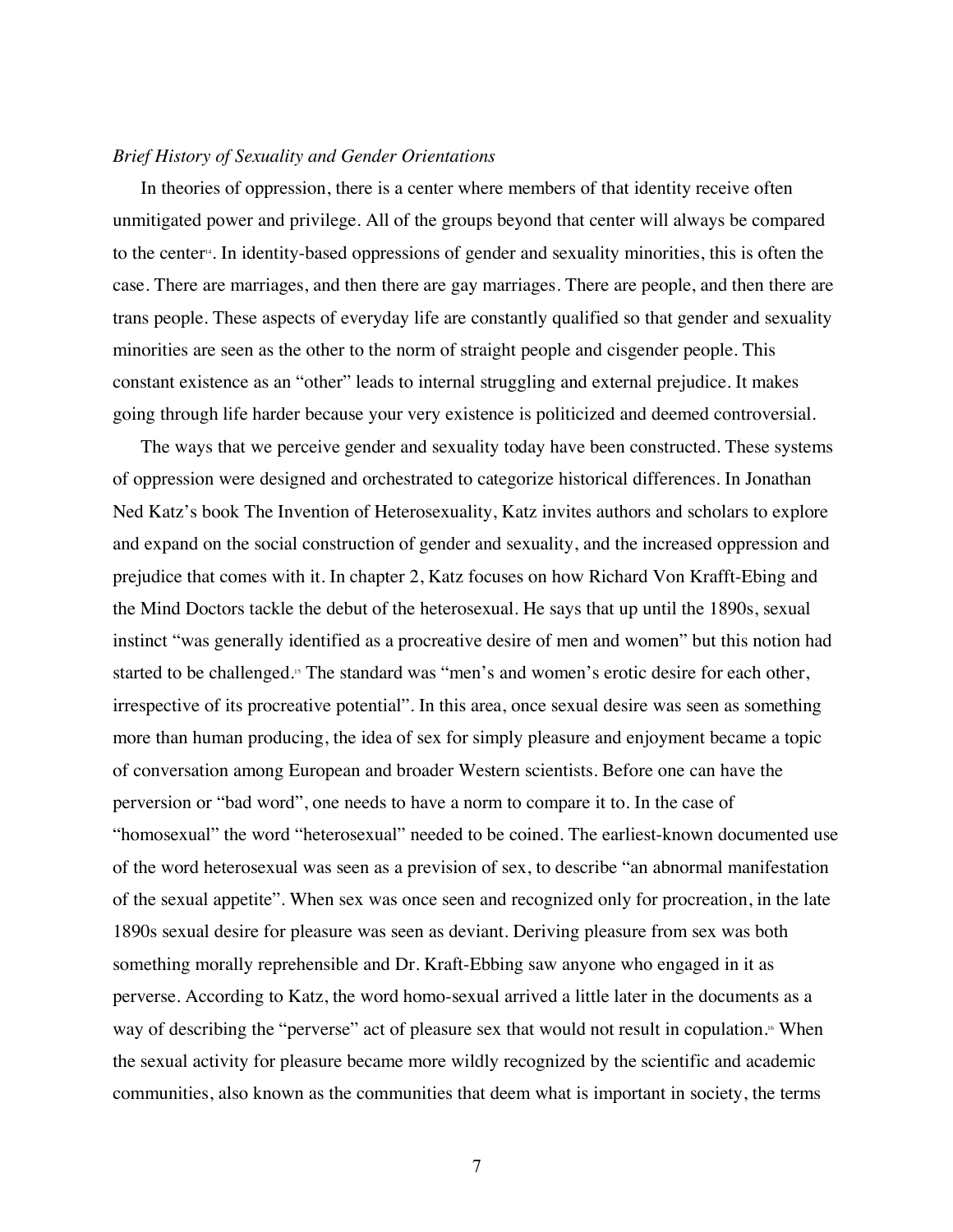heterosexual and homosexual were developed to stratify these acts and continue to create the "out group".

Katz continues on to describe male patients of Dr. Krafft-Ebing who felt societal pressure to enter into marriage and procreate with a wife even though these men had no sexual-feelings towards women and struggle with the idea that they might be "sick" or "unhealthy".17 The growing acceptance of sex for pleasure changed the culture of what was deviant from deriving pleasure from sex to men deriving pleasure from sexual acts with other men. These studies were the first of their kind to showcase any kind of sexuality minority studies, but the intersection of sexuality and gender identity could not escape the grasps of hetero, cis-sexism. Only cis-men were studied about their interests in other cis-men. These studies illuminated same-sex-loving acts and then pushed them into the oddity, further stratifying these communities and rendering their needs invisible. By the conclusion of Dr. Krafft-Ebing's studies, the term homosexual was used to describe the deviancy of deriving pleasure from sex within a non-heterosexual partnership with no procreation intent.

Judith Butler, a renowned feminist scholar, writes about performative acts and gender construction in an essay published in Theatre Journal in 1988. This article posited that we preform the construction of boy from "hyper-aggressive" and "with no knowledge of consequences" to "healthily managing anger" and "learns from mistakes" to turn any "boys will be boys" gender in our daily lives. If individuals identify as male, then they accept what sociality deems as masculine. Butler showed throughout her article that "if gender is instituted through acts which are internally discontinuous, then the appearance of substance is precisely that, a constructed identity, a performative accomplishment which the mundane social audience, including the acts themselves, come to believe and to perform in the mode of belief".<sup>18</sup> This work is crucial because it allows for the fluidity of gender expression. Assigning a sex at birth does not mean that a person needs to grow up solely within the confines of gender characteristics. It also means that there is no gendered excuse for when someone causes harm or makes a mistake. The "boys will be boys" response to children bullying on the playground is not valid because the "boy" referred to in the saying is a construction of what society has allowed to exist. Society could switch performative conversations into actual growing moments where everyone is invited to engage and learn.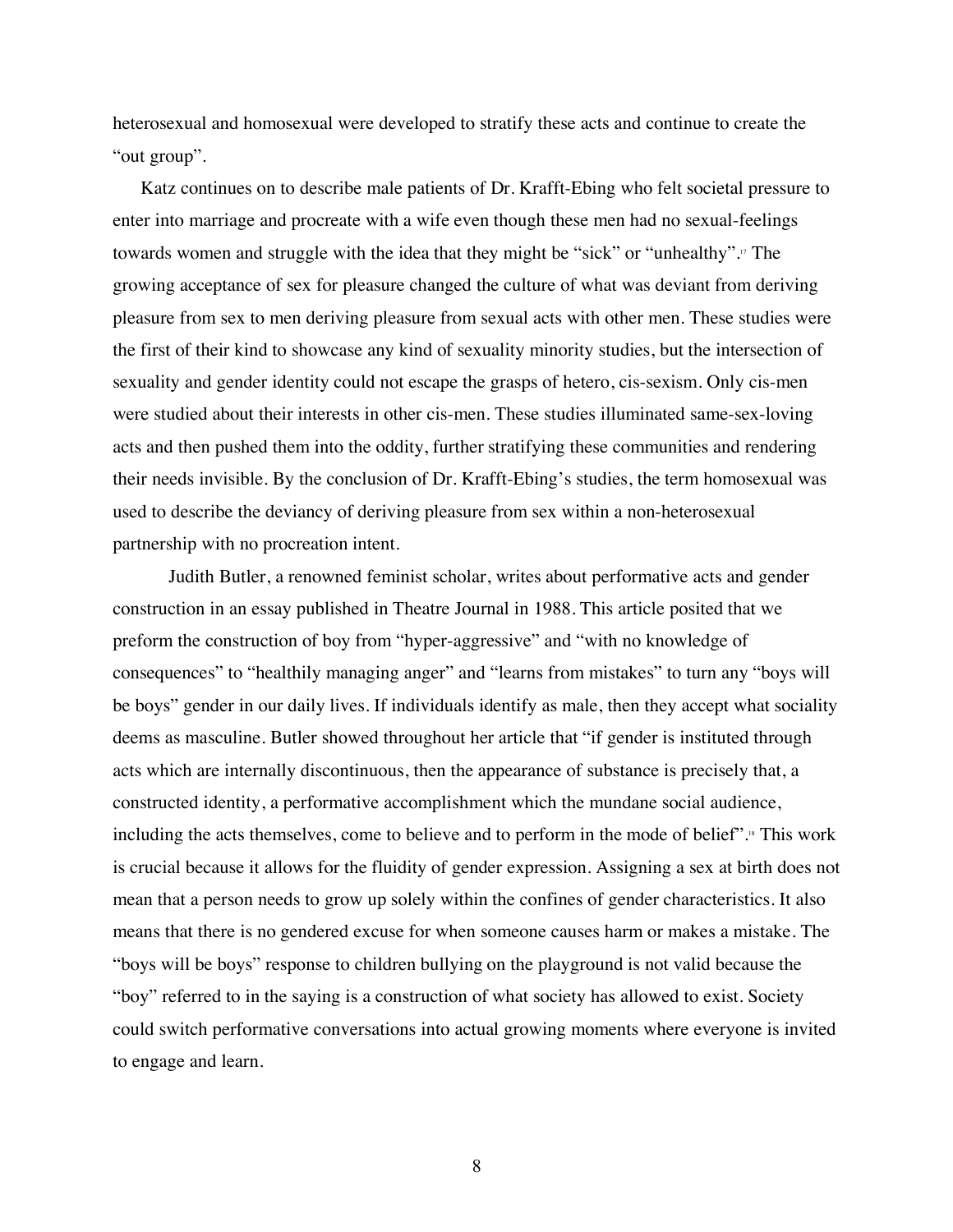In terms of gender identity, this also means that our concept of who someone is supposed to be is actually none of our business. If someone internally learns that they do not identify with the sex or gender roles that they were prescribed to, they do not need to. If someone has done the personal labor to see that they are internally discontinuous, as Butler would say, and would like to alter their internal/external gender presentation, then that person should enjoy the right and ability to do so. All variations of gender expression are valid, but only the most traditionally masculine and feminine are recognized because of the intense categorizing of gender in society today.

Anne Fausto-Sterling, a gender scholar, has written about the expansion of our biological sex thoughts. When doctors assign sex at birth, they choose between MALE or FEMALE based on the viewable anatomy of a baby. This has led to limited space for expression when people do not identify with what a doctor chose for them. Fausto-Sterling highlights the emerging sexes by highlighting intersex identities<sup>19</sup>. First, she covers the history of intersex identities. Numerous stories have come to light about infants born with both male and female reproductive systems in various amounts of formation. A doctor would see this a s a horrendous deformity and choose which reproductive system would stay and surgically remove the other. This was often without the parents' consent or knowledge. The family would likely never know that this happened, although in many cases the child would learn about this change when they experienced great complications later on in life. These surgeries can leave horrible scarring and reduce the sexual sensitivity of the area. Many individuals also eventually reject their sex assignment at birth. It is for this reason that a new treatment needs to be developed for birthing plans, as well as a broader understanding of how families raise intersex children in one specific and performative (as butler would indicate) gender.

Ultimately the scholars agree that gender and sex are performative and reduce everyone to very limiting roles. We see masculine and male together, as well as female and feminine. However, the gender expression can be much broader and not tied to one specific sex, and even when we explore that concept of sex we can see a wider array of biological sex options. The act of sexual activity for anything beyond protraction was seen as different and perverse. For gender and sexuality minorities, engaging in sexual acts is almost always for pleasure, not procreation, and therefore it still has a while to go before it is wildly acceptable and no longer seen as the "other".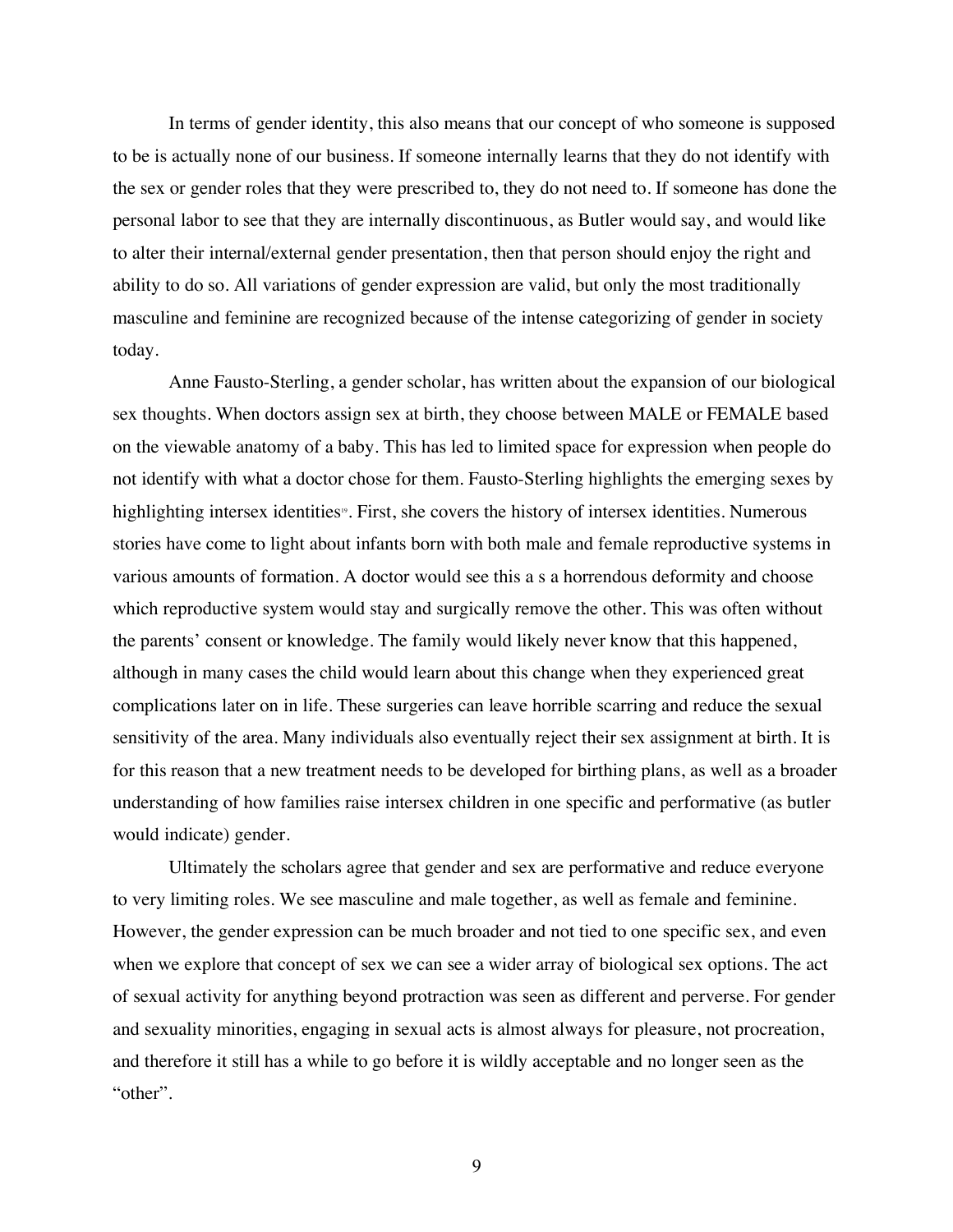#### *Worcester's History of Sexual Health and LGBTQ Inclusion*

Worcester, Massachusetts, the second largest city in New England has an incredibly diverse citizen make-up. This has led to many initiatives and focuses on different identity groups in order to make the city as strong and inclusive as can be. When City Manager Edward Augusts became the city manager, he indicated that "improving the city's record LGBT rights" was a huge priority.<sup>20</sup> The city worked to pass protections against discrimination where public accommodation could be found. In 2013, they banned discrimination in city employment while providing medical benefits for transgender folks and ensuring equal family leave. LGBTQ liaisons were added to the city manager's office and the police department to deepen the municipal connection to the community. This work landed Worcester a perfect score on the Human Rights Campaign's "Municipal Equity Index" (MEI).<sup>21</sup> Worcester has consistently achieved a perfect score, achieving the sought after 100 in 2017 because of six bonuses:

- 1. Enforcement mechanism in Human Rights Commission
- 2. City provides services to LGBTQ Youth
- 3. City provides services to LGBTQ Homeless
- 4. City provides services to LGBTQ Elders
- 5. City provides services to people living with HIV/AIDS
- 6. City provides services to Transgender community

It is unclear what services and enforcement is provided, simply that the HRC has verified that these are available. When you search for anything regarding LGBTQ on the recently updated Worcester website you do only find two search results. The first is a link to the contact information for the Worcester Police Forces LGBTQ Liaison, Officer Sharon McQueen. The second link is to a "Know Your Rights" page from the Office of Human Rights with some health, legal, and social support contact information that has not been updated 2016. It's wonderful to see that this is included at all, which shows the needs of gender and sexuality minorities is at the very least recognized as valid. It also shows that there is room to grow.

In 2017, Mayor Joe Petty declared June "WISH Awareness Month" to help raise awareness about sexual health and the work that WISH is doing in Worcester. Having institutionalized responses to the work that WISH is doing is essential to showing that sexual health is a priority to the city. In addition to a Planned Parenthood, the community health clinics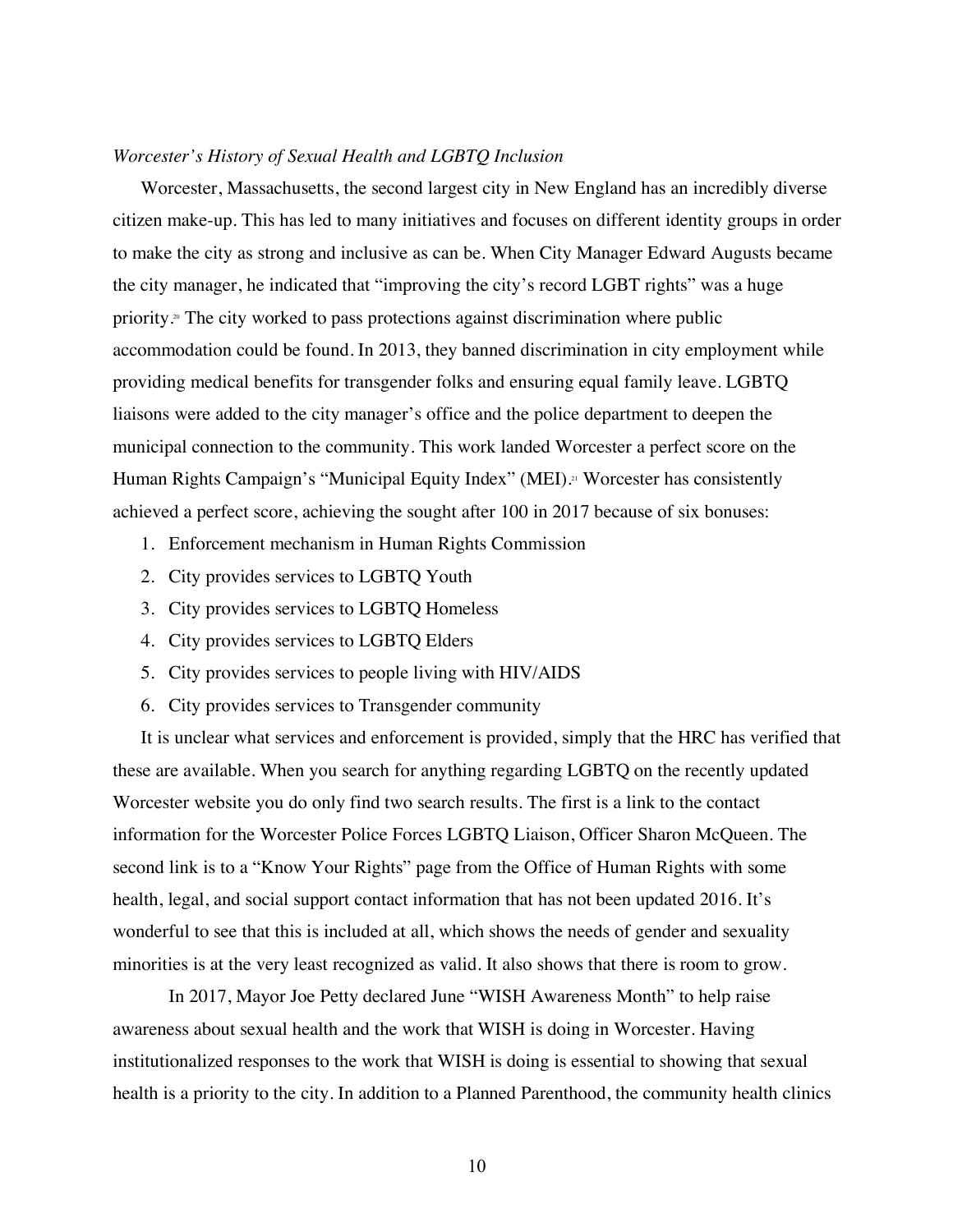in Worcester can provide sexual health advice, STI testing, and other sexual health related activities to inquiring residents. While there is no standard sexual health curriculum in the public-school systems, WISH is working with the appropriate people to establish this in the near future.

It is clear through all of this that Worcester has actively made the rights of LGBTQ citizens a priority, yet is unclear where they can go for holistic sexual health services and programs in line with the current definition of sexual health from WHO. Focusing on this intersection makes sure that the work done since 2013 is not rendered mute and historically marginalized gender and sexuality identities are not rendered invisible once more.

Institutionally, Worcester is on the cusp of fully embracing inclusive sexual health for the LGBTQ communities. From a community level, there are health clinics, advocacy organizations, and legal aid groups dedicated to providing sexual health services, support, education, and policy in the LGBTQ. It is essential to understand these groups and their work through the lens of the 12 topics (detailed below) in order to ensure that the intersection of sexual health and LGBTQ identities is met with equitable support. This is not something that only people who are part of gender or sexuality minorities need to think about, no it is something that everyone should know and embrace in order to create a happier and healthier city.

This paper studies how the intersection of sexual health supports the LGBTQ identities in Worcester in order to understand how to support this work moving forward. One overarching goal that matches the definition of current definition sexual health is to provide support for physical, mental, emotional, and social well-beings so that every person is in a state of sexual health without. This definition is an important frame, but without specific care to recognize marginalized gender and sexuality identities, their identities could be rendered invisible. Indeed, this paper aims at re-centering that definition so that it starts with LGBTQ identities. Support groups, education organizations, health clinics, legal aid groups and more may consider themselves LGBTQ inclusive, but this is subjective and can lead to drastically different levels of inclusion and acceptance.

Based on the literature review, I developed 12 categories that an organization could have services or programing under that are important to the understanding of sexual health for people of gender and sexuality minorities. These categories, while founded in literature and theory, have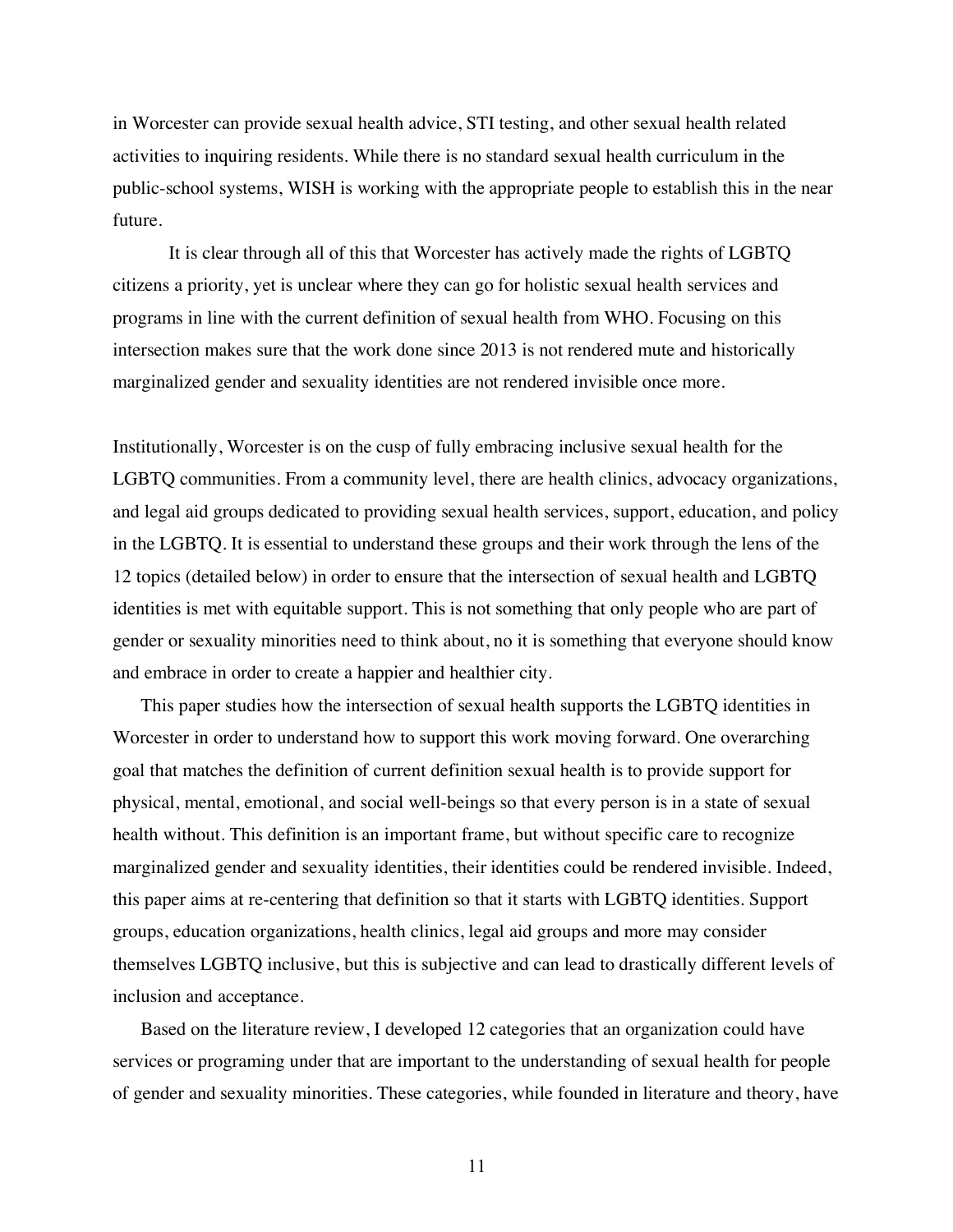never been used together in practice before. For many of the categories, one might assume that the organization obviously fits that topic, but I would only check it if it explicitly put this as a service or resource. This is because these 12 categories need to be easily apparent to LGBTQ communities when they are seeking services and support as well and assuming could only lead them to false hope and disappointment. These 12 categories serve as a lens for viewing any organization, but particularly those that claim LGBTQ serving or about sexual health. If an organization meets at least 8 of the 12, they are on the road to making an inclusive sexual health experience for gender and sexuality minorities.

1. Condoms:

This box is checked if condoms are available for free or reduced prices at that given location. One topic that comes up frequently when discussing sexual health education is its purpose. During his time as a doctoral candidate at the University of Indiana, Christopher M. Fisher wrote a powerful paper on the experiences of eight selfidentified gay men between the ages of 18-24. Fisher wrote that sexuality education often excludes queer youth because these youth could not get legally married at the time and their sexual needs are never addressed.<sup>22</sup> Often sex education is about pregnancy prevention, with focus on abstinence until marriage or postponement. Evidence-based curriculums such as "Making Proud Choices"<sup>23</sup>, "Reducing the Risk"<sup>24</sup>, or Planned Parenthood's "Get Real"<sup>25</sup> include teachings of STI & HIV/AIDS prevention as well. These prevention methods tend to be birth control pills, IUDs, and condoms. Even with this perspective, few sexual health curriculums include any focus on pleasure.

In addition, many sexual health curriculums do not focus on the pregnancy options of people in the LGBTQ community and as such, teenage pregnancies are actually more common for LGBTQ youth.<sup>36</sup> This shocking statistic is attributed to the lack of affinity focus within sexual health. An organization that provides condoms, either the traditional "male" condom, F2C condoms, or dental dams, is an organization that is helping with prevention and protection for people of all gender identities and sexuality orientations.

#### 2. STI & HIV/AIDS Tests:

STIs (sexually transmitted infections) were once known as STDs (sexually transmitted diseases). The change was made because infection was a more accurate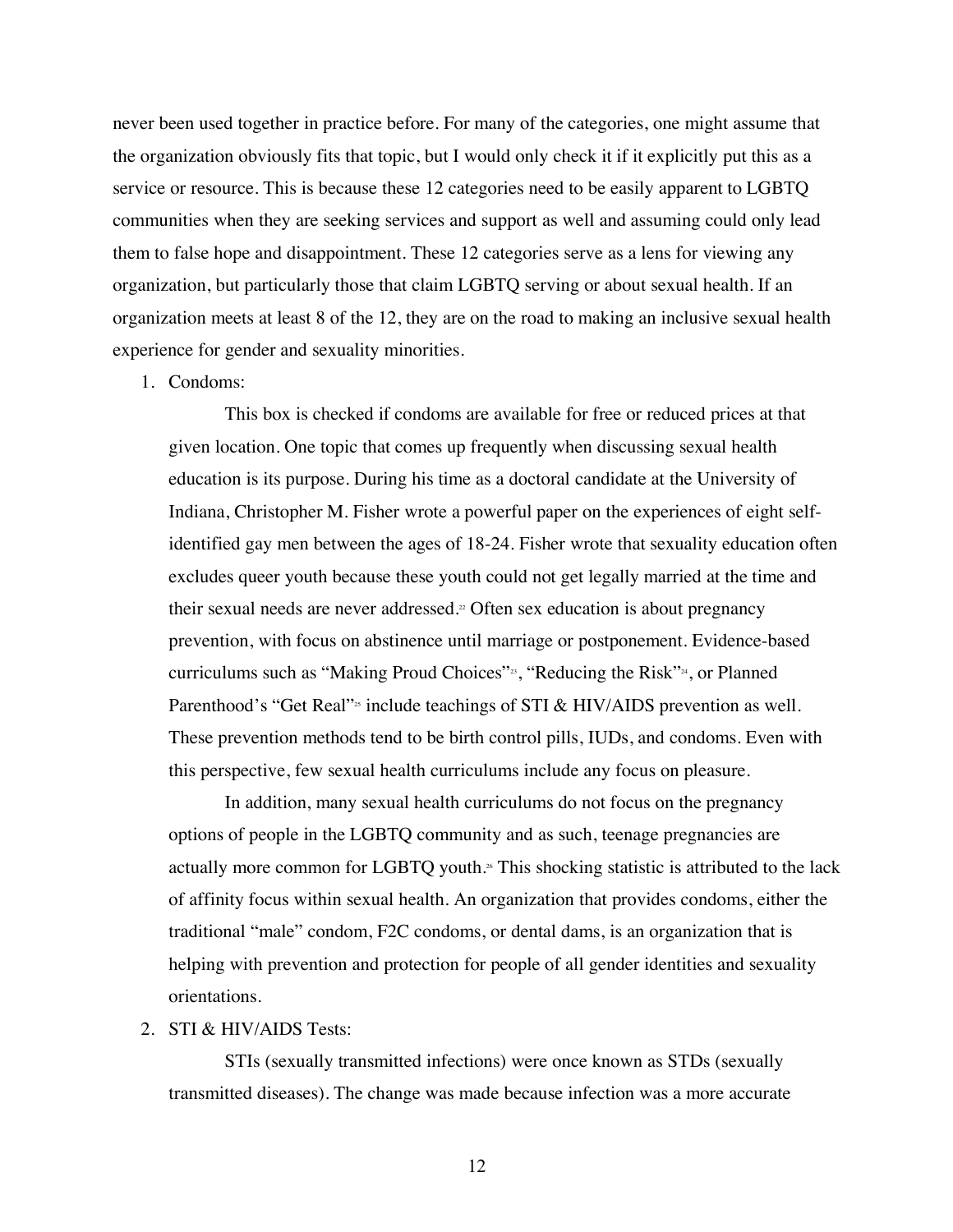medical term that also did not come with the same stigma that the word "diseases" evoked. Because protection options are normally geared towards straight, cis individuals, STI protection conversations for GSMs is often an afterthought that has led to myths about STI spread in queer communities. It is for these reasons that a sexual health organization that provides STI tests to anyone is positively influencing the "get yourself tested" trend many health organizations are trying to include<sup>27</sup> <sup>28</sup>.

HIV/AIDS stands Human Immunodeficiency Virus and Acquired Immunodeficiency Syndrome. for was marked as an epidemic in the summer of 1981 when a "rare lung infection" coupled with other unusual infections indicated immune systems that were not working properly.  $\mathbb{F}$ This epidemic was seen to affect only gay men and was treated as such. When the ignorance of using gender and sexuality minorities as a scapegoat wore off and science began to accept that this auto-immune deficiency could and does affect everyone, a stigma was left behind.<sup>®</sup> It is for this reason that people in the LGBTQ communities are still greatly disenfranchised by the spread of disease and while everyone should get tested, it is important that sexual health serving organizations recognize the difficult decisions to get tested made by LGBTQ communities.

3. PReP:

While there is currently no cure for HIV, there have been magnificent scientific advancements in the world of prevention and spreading. This process is called PReP, or pre-exposure prophylaxis, and when taken consistently as prescribed, can greatly reduce the risk of becoming HIV positive.31 If there is a chance of getting HIV through sex or drug injection, the daily use of two HIV medicines can reduce that spread by 90% and  $70\%$  respectively.<sup>32</sup> Because of the association of HIV and the LGBTQ communities, providing PReP is an important part of maintaining an LGBTQ inclusive sexual health organization.

4. Trans\* Support/Advocacy:

While not a physical sexual health characteristic, providing support and advocacy for Trans\* individuals and communities fulfills the social, emotional, and mental support that are required to create a sexually healthy individual. Having support groups for people understanding their gender identities separate to what they were assigned to at birth is crucial to becoming the holistic people in their emotional, social, mental, and physical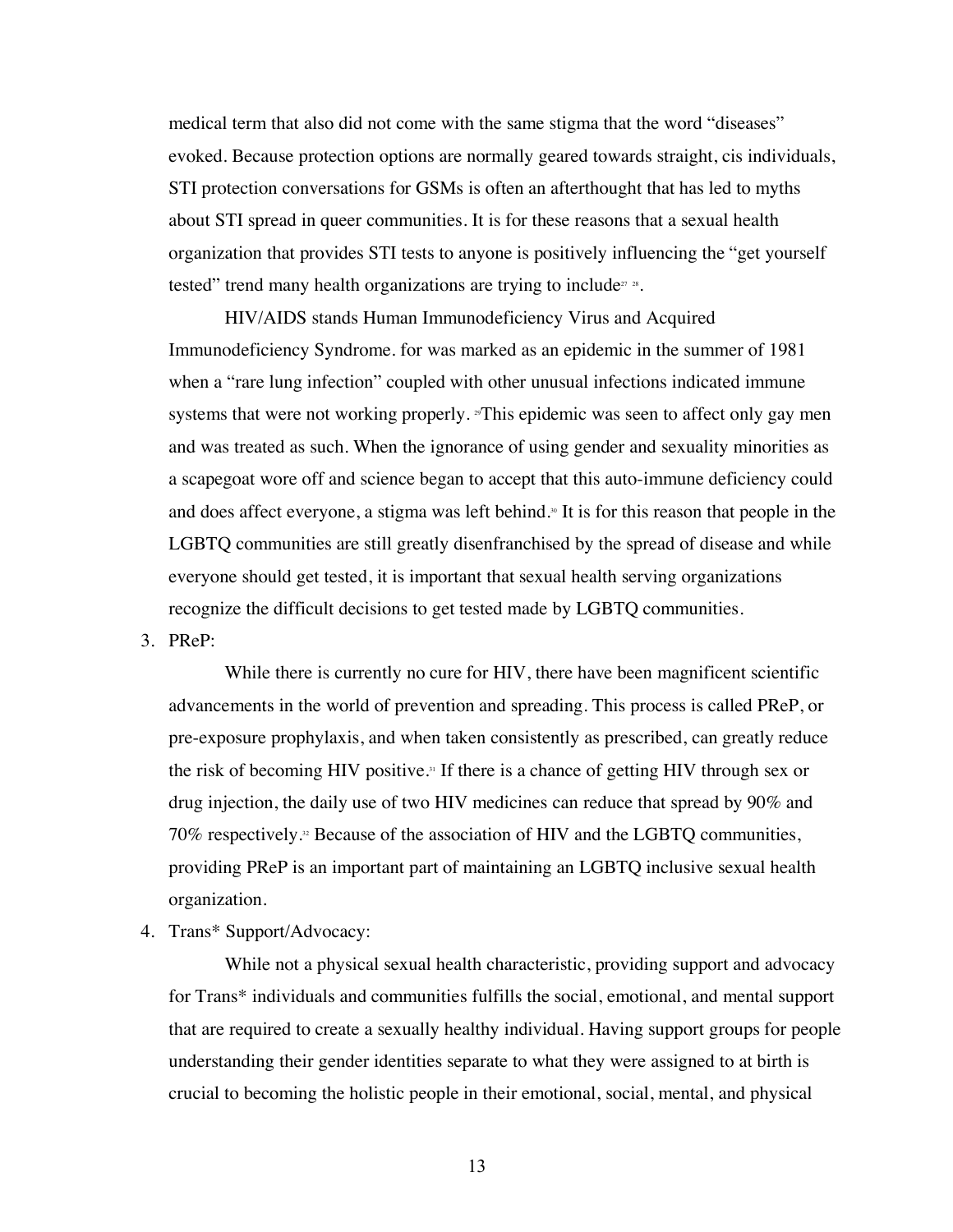ways. In MA, the 2018 November election will have a measure seeking to repeal dignity and respect for transgender people in relation to the law protecting their rights to fair treatment in public spaces. This vote may not specifically be targeting sexual acts, but it is targeting the social, emotional, and mental wellbeing of someone's right to exist and therefore must be included in these topics.<sup>33</sup>

5. Resources, Support Groups, Counseling:

Support groups can impact anxiety, depression, negative thoughts and behaviors, as well as overall well-being for people whose gender or sexuality are not seen in the norm. Providing resources and counseling can help with the mental and emotional growth of a person which will lead them to becoming a sexually healthy individual. Understanding who you are and what boundaries you have is an essential part at healthy communication and relationships with others. It is for these reasons that providing resources, support groups, or counseling at an organization is important to its classification as a sexual health organization.

6. Family Planning  $&$  Abortions<sup>34</sup>:

Part of being sexually healthy is having the appropriate and varied resources required to discuss what happens when someone does, or does not, want an impending pregnancy. Sexual health should include understanding the reproductive process for people who are looking to have a child either through intercourse or artificial insemination. Ensuring that partners of all sexual and gender orientations have opportunities towards family planning is crucial to making sure that sexual health organizations are not solely thinking of reproductive through heterosexual relationships.

Abortions are a critical part of sexual health care because everyone deserves the opportunity to safely terminate a pregnancy if that pregnancy were unwanted or brought on by violent acts. Sexual health organizations should conduct abortions to ensure the physical, emotional, social, and mental spaces Unfortunately, abortions are often thought of as something exclusively for women, but if someone's gender identity is not associated with their biological characteristics, then it stands to reason that people who do not identify as female can biologically seek an abortion. Providing these services are crucial to a sexual health organization and providing them for everyone is essential to sexual health inclusion.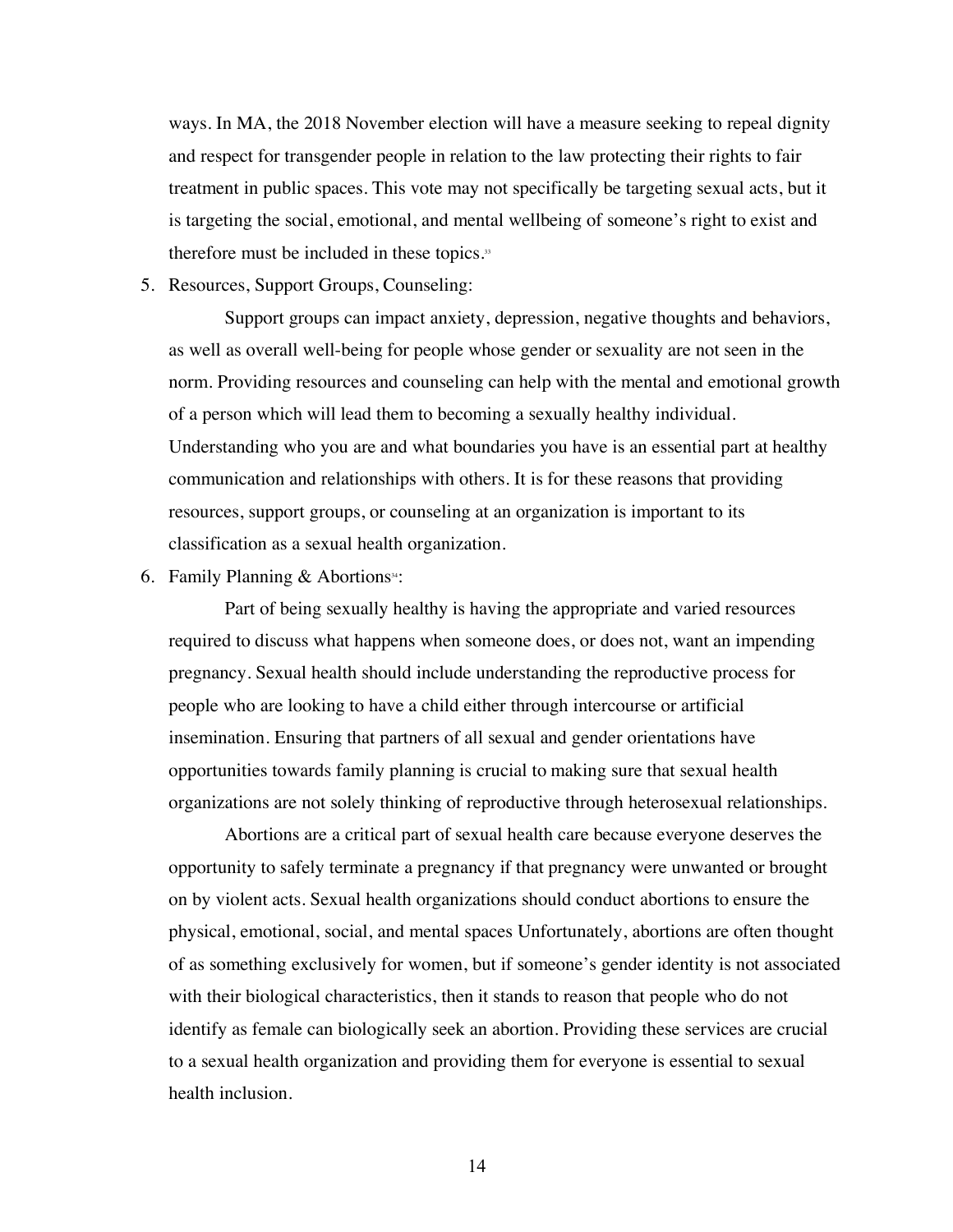#### 7. Educational Materials:

Educational materials can help people who are in the LGBTQ communities to understand what is going on in their lives and bodies, providing the education needed to understand all aspects of the sexual health. However, to create a positive social state of sexual health, culture and environment need to shift so that LGBTQ people are not "othered" or relegated outside of the norm. In this sense, the first step to inclusion is education. These educational materials could explain different experiences of LGBTQ identities, provide terms like this very paper did, or simply refer to health experiences in non-gendered terms. Regardless of the way educational materials are brought into the sexual health clinic, the step towards education is a step towards LGBTQ inclusion.

8. Religious or Spiritual Affiliation:

Religious affiliation can also evoke different emotions from sexual health seekers. For many in gender or sexuality minorities, religion has excluded them from existence or deemed them devil incarnate. Conversion therapy, an awful discredited experience often conducted by church or religious affiliated mental health institute, tortures individuals who have come out or been outed as LGBTQ until they have deep self-hate and psychological trauma.36 <sup>37</sup> This horrible experience contributes to the shame and stigma that LGBTQ communities face and often leaves them with negative views or religion or force them to "closet" themselves in order to participate. For some, seeing a religious affiliation might trigger nasty memories or fears and would indicate that they steer clear of that organization. However, for others, an indication of religious or spiritual affiliation coupled with all the other topics of inclusive sexual health described here might mean a religious affiliation they would want to be a part of, thus fulfilling the spiritual dimension of sexual health described by an interviewee. Having this indicator is important so that LGBTQ individuals can make informed decisions about their sexual health care.

9. Legal Aid:

The law that protects transgender individuals in public spaces in the state of Massachusetts that is on the November 2018 ballot for a repeal vote is exactly the reason that legal aid needs to be considered when thinking about sexual health.<sup>38</sup> When LGBTQ individuals right to exist in public spaces is called into question, all of the states of sexual health could be affected: physical, mental, emotional, and social. Legal support for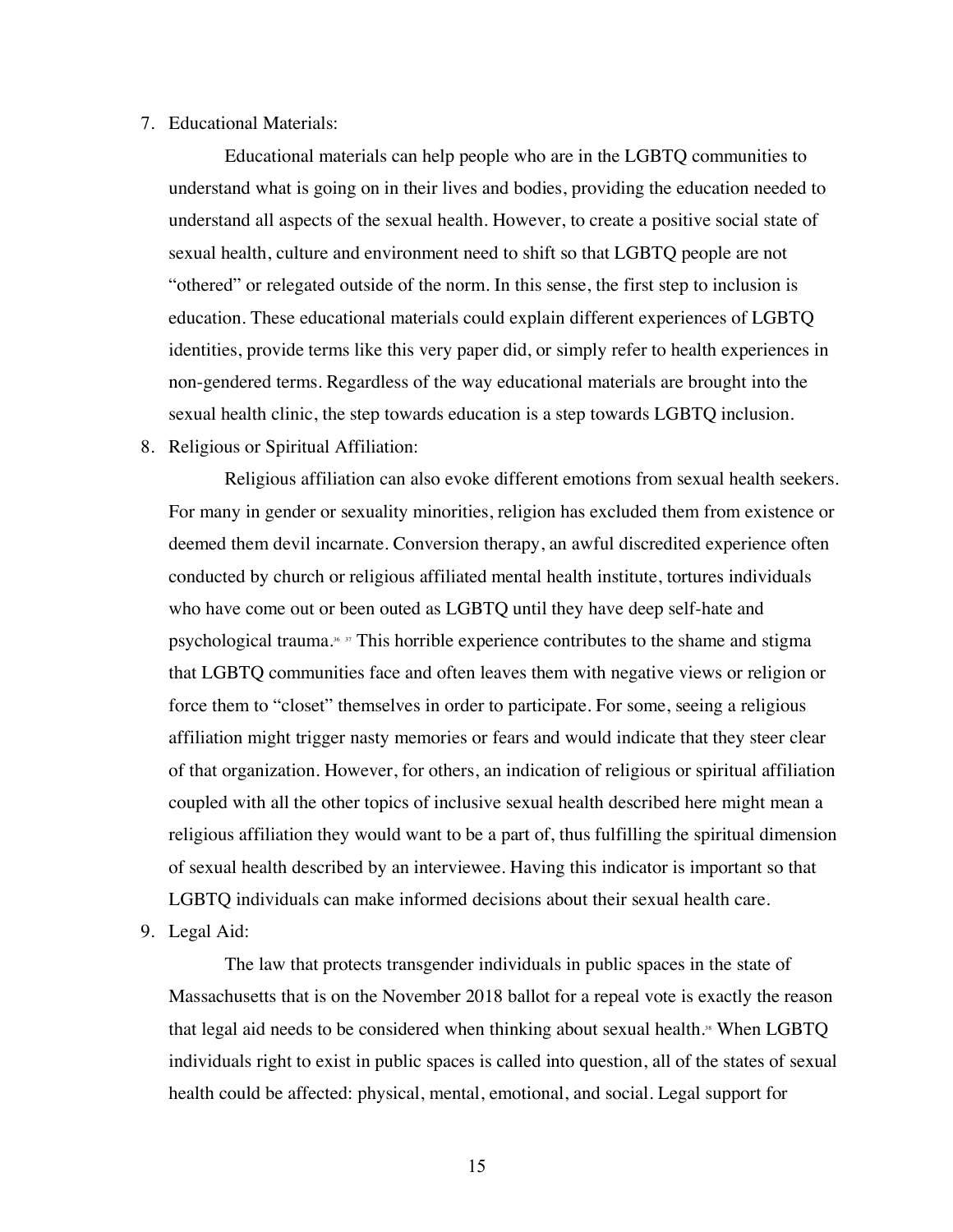discrimination in the work place or bullying at school is essential to the fully inclusive existence freedoms that people face. In addition to this, many Trans\* people want to change their name from their dead-name to the name they feel best represents themselves. This process of changing legal sex or name can be taxing, expensive, and incredibly risky to navigate and so when sexual health organizations provide resources to legal aid they are taking care of their populations in a holistic manner. <sup>39</sup> <sup>40</sup>

10. Youth Serving:

There are laws and situations that are designed to "protect" youth until they are adults that often inhibit youth from getting the sexual health care they need, regardless of gender or sexuality. Many schools do not have comprehensive sexuality education required so students would not be able to learn much about their sexual health selves unless they find other access to that information.<sup>41</sup> In MA, a minor may consent to any treatment except abortions.<sup>42</sup> For those, they must obtain consent from at least one parent or guardian if they are seeking an abortion or they can choose to appear before the Superior Court to receive consent from a Judge. Youth are also subject to confusing persecution if they are in a school that does not have an understanding dress code or the appropriate bathrooms. Ultimately, youth struggling with the intersection of their gender or sexuality with their aging and not having the legal rights to vote or advocate for themselves in regard to their sexual health will need extra support in their physical, emotional, mental, and social sexual health growth.

#### 11. LGBTQ Staff:

It is wonderful to say that an organization is an LGBTQ inclusive organization. To serve people of gender and sexuality minorities while maintaining top care and support is to be an inclusive sexual health organization. At the same time though, an organization can provide support or care while still perpetuating a climate of intolerance by not having LGBTQ staff members who can symphysis with the patients and participants through the stigma and the experiences. LGBTQ individuals should be involved in the promotion of the inclusive agenda by also providing services and support. At the same time, an organization that does have an employee who is part of an LGBTQ community is not automatically an LGBTQ inclusive space. Hiring one employee is simply a drop of water in what needs to be a very big ocean of change. That one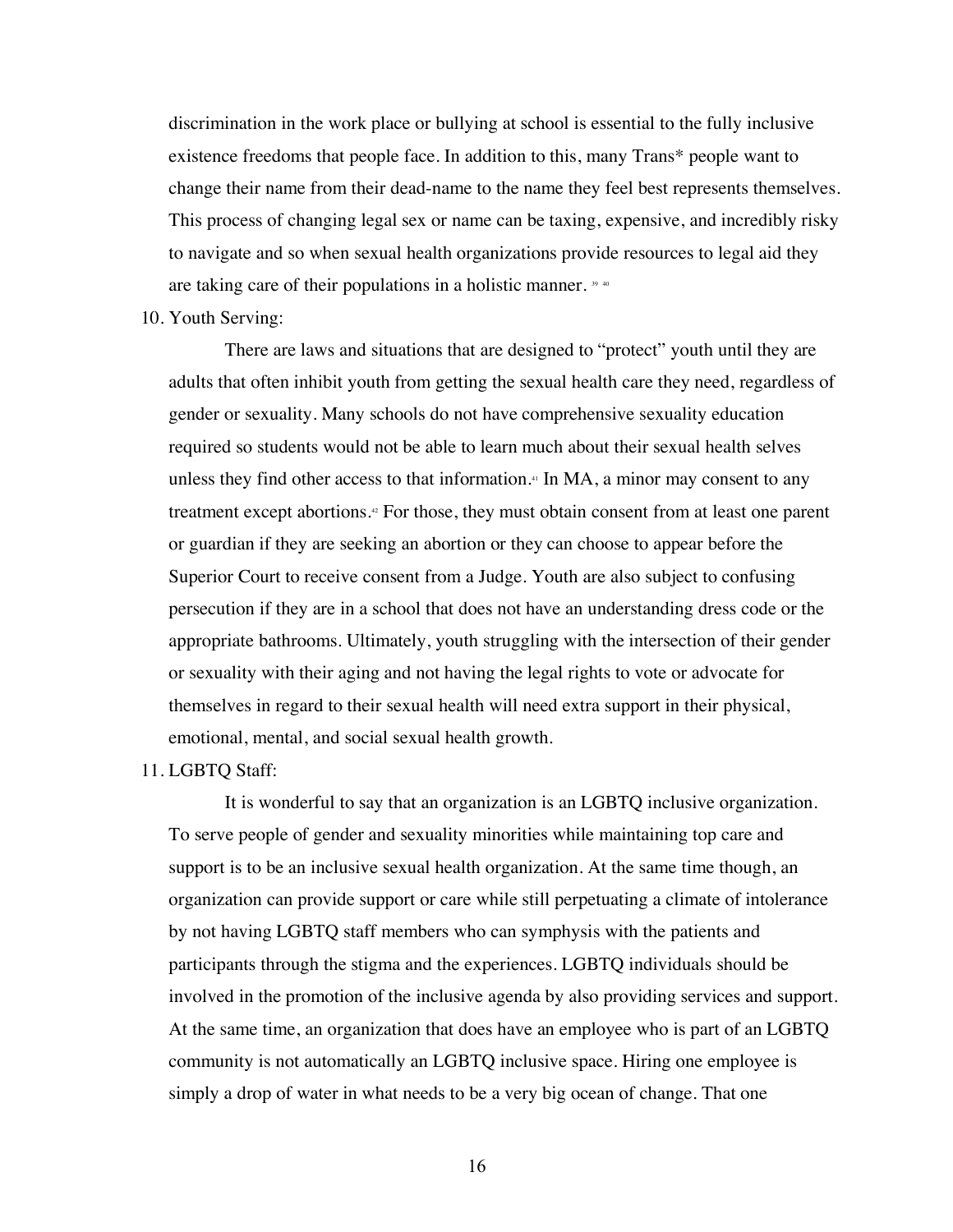employee may not be tokenized or treated like a show pony to demonstrate how open and inclusive any organization is, as this only further stigmatizes the experiences of LGBTQ communities. Thus, this is an important topic to show inclusivity when looking at the intersection of LGBTQ identities and sexual health organizations, but it may not be the only topic achieved.

For this topic, however, unless explicitly stated on the websites that the staff or employees of an organization were part of the LGBTQ communities, I could not explicitly check off that any organization had LGBTQ Staff. The paper does not want to assume anyone's identity based on where they work or what they look like for we would be categorizing people in exactly the ways this paper is specifically trying to avoid. In addition, I do not want to "out" anyone that may work at these organizations who did not give explicit permission for their gender identity or sexual orientation to be included in this paper. Therefore, the data in this section will likely be skewed and inaccurate but it is a necessary choice as it is also protecting the identities of vulnerable populations.

12. Safe Space Stickers:

Safe Space Stickers are exactly what they sound like in theory. They are stickers



placed on the doorways of offices and classrooms to indicate that the space people are entering is free of stigma and full of support for LGBTQ communities.43 The sticker has many variations, although a common sticker is pictured here. They often have a triangle to reclaim the way that Nazi

Germany identified LGBTQ people during the Holocaust, or with a rainbow to show

LGBTQ pride and diversity. $445$  +  $45$ Other forms of the stickers include the colors of the trans\* flag to show gender inclusivity specifically in addition to other forms of pride. These are easily recognizable symbols that tell people where to go for support and help if they need it, specifically related to their gender or sexuality. They can also prompt dialogue in classrooms so that teachers have an easy entrance into creating inclusive classrooms.

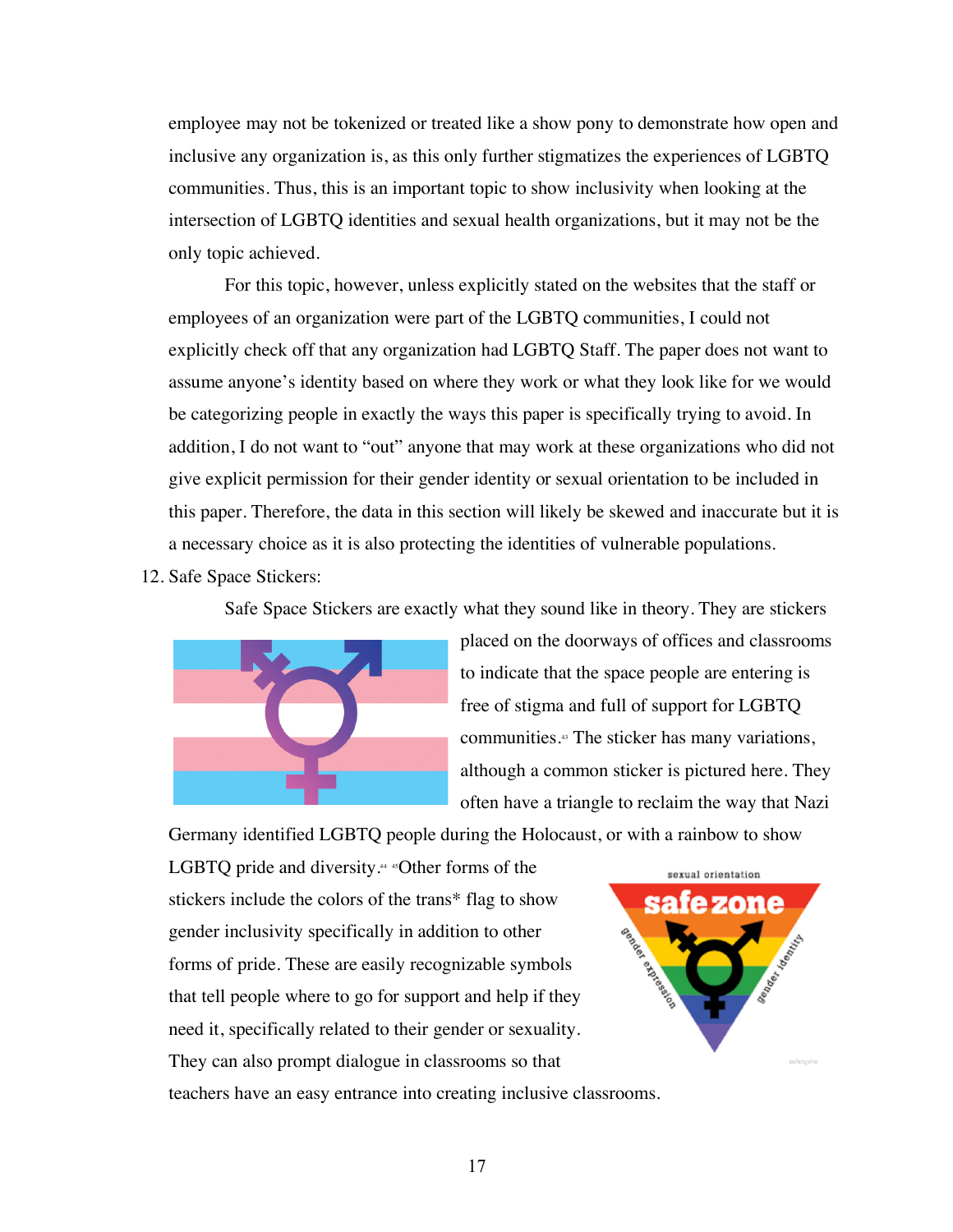The problem with these stickers is that it has become normalized that youthserving spaces or clinic have these stickers without actually thinking about what that might mean. If someone was having a crisis related to their gender or sexuality and went to a perceived safe space indicated by a sticker only to be dismissed or met with undertones of hetero-misogyny or cis-normativity that are present in our daily lives, they would not truly be in a safe space. There have also been reports of students going to what they believe to be a safe space, only to later be penalized for what they shared.<sup>46</sup> Safe space stickers can indicate LGBTQ inclusivity, but it must be done thoughtfully if they actually wants to create safe spaces.

The other issue with understanding if safe space stickers, and what they are supposed to represent in an organization, are available is that they often need to be viewed in real life. In this organizational matrix, the safe space box is only be checked off if the online resources used to analyze them feature a digital version of the sticker. This does not mean that they are not featured, but simply they are undetectable from a virtual perspective.

## **Conceptual Framework**

This paper uses the 2002 definition of sexual health as a framework for the sexual health work analyzed in Worcester. This definition is the most inclusive and widely recognized as well as lays validity of the claim that everyone deserves and has the right to sexual health. The definition is as follows:

"Sexual health is a state of physical, emotional, mental and social well-being related to sexuality; it is not merely the absence of disease, dysfunction or infirmity. Sexual health requires a positive and respectful approach to sexuality and sexual relationships, as well as the possibility of having pleasurable and safe sexual experiences, free of coercion, discrimination and violence. For sexual health to be attained and maintained, the sexual rights of all persons must be respected, protected, and fulfilled"48

This paper also use the terms LGBTQ (Lesbian, Gay, Bisexual, Trans\*, Queer) and GSM (Gender Sexuality Minorities) as umbrella terms to cover people with historically marginalized and stigmatized gender and sexuality identities. It is important to note that this paper already assumes the reader understands that LGBTQ people are included and deserve to be included in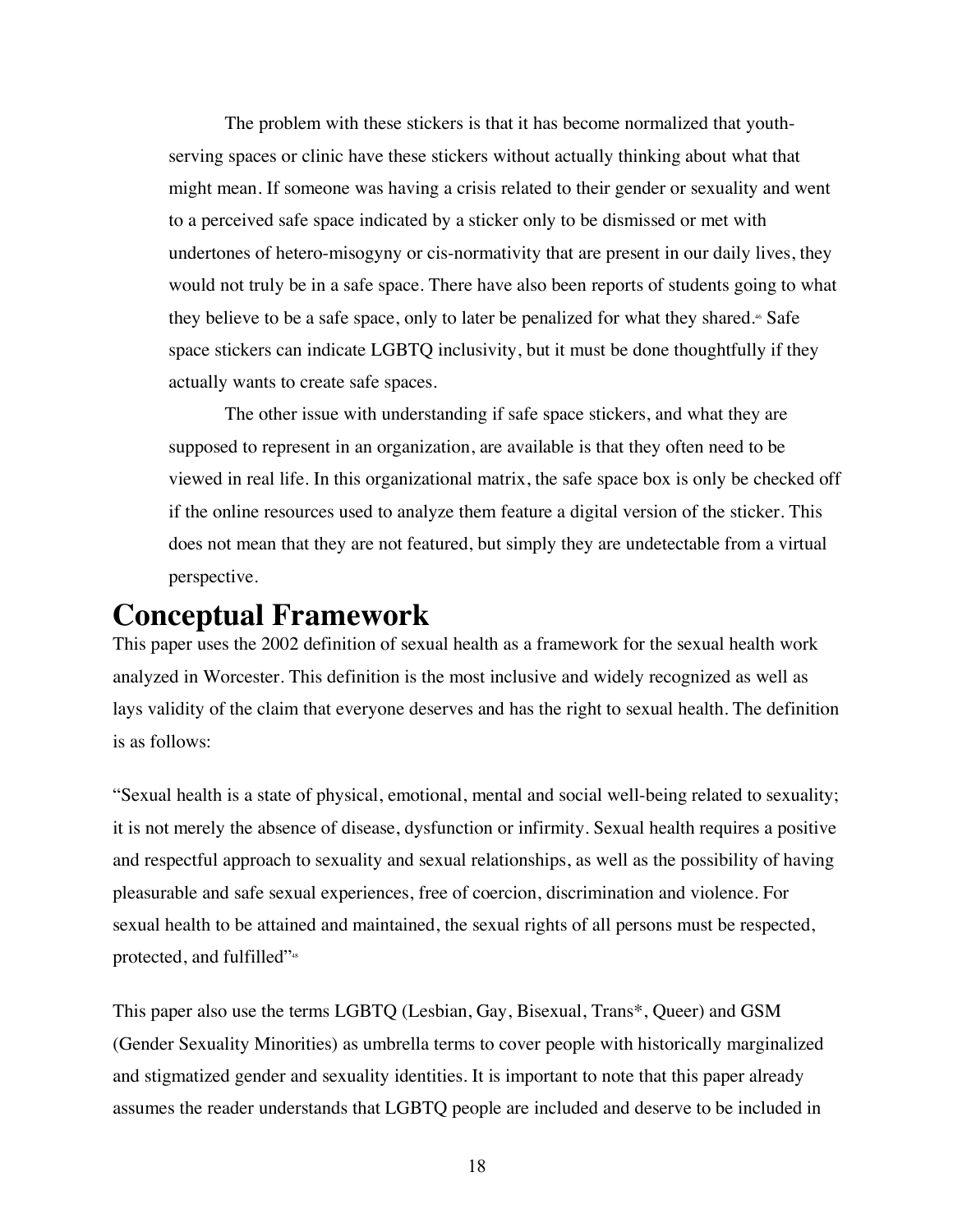WHO's definition of sexual health. This paper does not seek to end homophobia, transphobia, biphobia and beyond and will only be helpful to people that are seeking continuous inclusion. The history of stigmatization and exclusion of gender and sexuality minorities is complex and deep and this paper cannot end that mindset. Instead this paper seeks to show how inclusion can and can continue to happen in Worcester MA as a case study on how this behavior can be institutionalized and replicated.

## **Methodology**

This paper was conceptualized to understand the programming, policies, and educational resources surrounding the intersections of LGBTQ identities and sexual health in the city of Worcester, MA in order to continue fostering an inclusive and sexually healthy city. The findings influenced the recommendations presented to WISH, so that they may be implemented by a committed sexual health task force.

I created two classifications of organizations related to this research that I would use to distinguish my research:

- 1. Sexual Health Organizations: These would be organizations who in some way provided programming, education, services, or policies around sexual health to their populations or employees
- 2. LGBTQ Organizations: These would be organizations that provided information, support, programming, or beyond to and about LGBTQ communities. They could be about anything, so long as they were related to gender or sexuality orientation minorities.

These two categories remained classifications throughout the research. They were not just used to describe the people I interviewed, but also the resources I gathered and the services I was able to access. I visited the public resources available about different sexual health organizations or "pride" organizations in Worcester and comprised a matrix of what is available for the intersection of sexual health and LGBTQ communities. This comprehensive list (which can be found in FINDINGS) shows what is easily available to anyone seeking this information and follows the 12 categories detailed in the Literature Review.

This paper employs three types of data collection (1) interviews, (2) observations, and (3) existing documents in order to generate an understanding of sexual health and diverse gender and sexual health observations.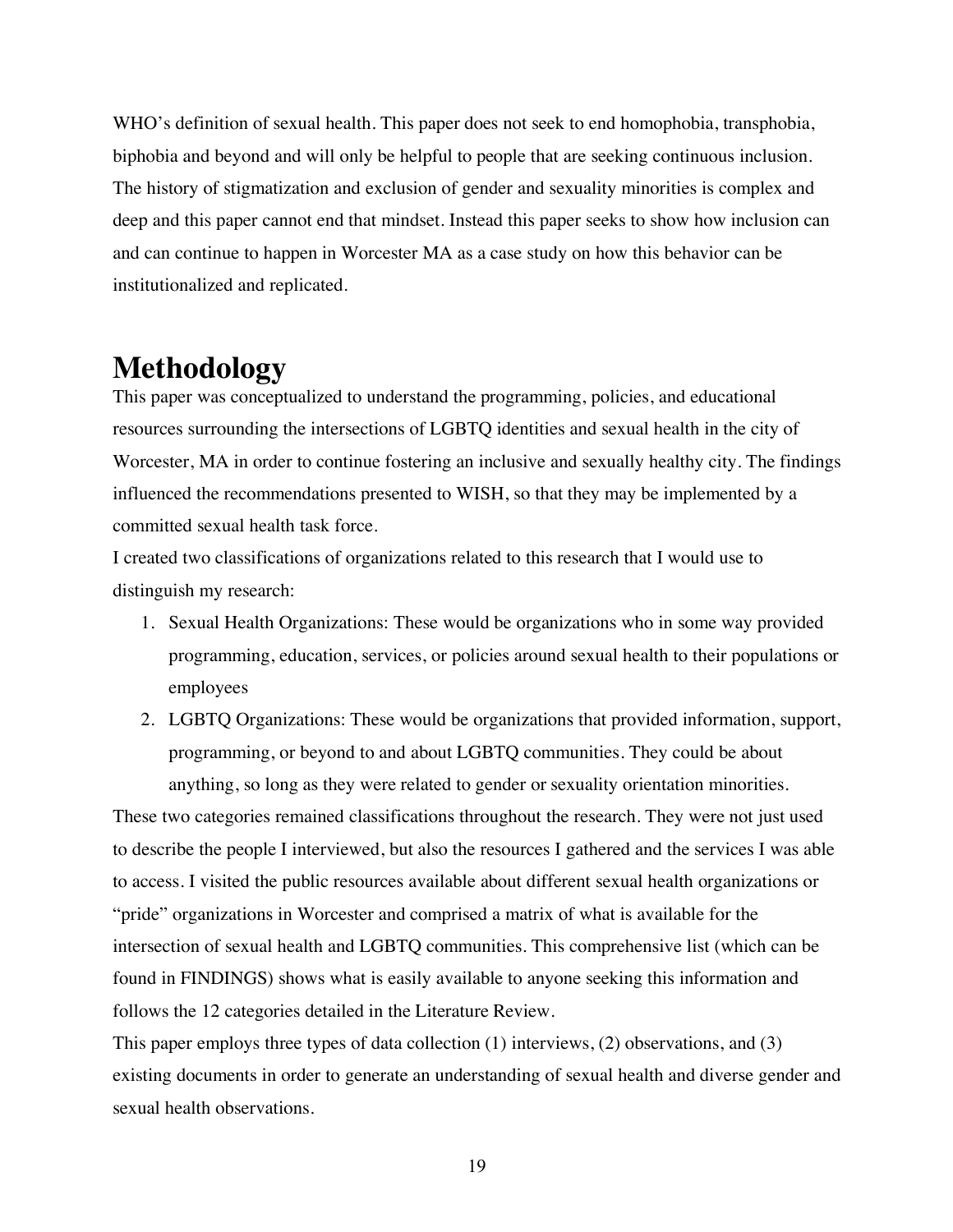**Interviews:** Interviews were employed with all groups, as a specific tool to understand where each group stands on the intersection of sexual health and LGBTQ identities. Interviews with these groups tried to highlight where the philosophical and ideological similarities and differences are in approaches to sexual health as well as to what programing or policies are conducted or supported by these different organizations. These created the key depiction of sexual health intersecting with LGBTQ identities while also providing insight into LGBTQ needs in Worcester. The script used to conduct the semi-structured interviews can be found in Appendix A.

**Observations:** I searched all the public information available within these organizations to see how easily gender and sexuality identities intersect or do not intersect with the practice of the organization. Using data from programming observations or visits to resource centers, I fortified my organization matrix of Worcester which included if each organization met any of the 12 topics. This was to determine if organizations were both creating inclusive sexual health spaces and if the LGBTQ communities, who needed those inclusive sexual health spaces, could easily find them.

**Existing Documents:** Many of these organizations, as well as the local Worcester government, have already publicized data, documents, or brochures that are specifically designed for LGBTQ health, sexual health, or the intersection of it all. I used these data sets to round out the case study, specifically within the Sexual Health Organization Matrix of Worcester, as well as highlight areas of need for LGBTQ specific sexual health programming.

Ultimately, I received IRB approval on March 28, 2018 and began the recruitment and interview process. While my goal was to interview 5 people from 5 different organizations to have a rounded perception, I instead interviewed 4 individuals who wore many hats in Worcester. These 4 people represented 6 organizations that spanned all three categories. From health serviceproviding agencies to local government and from youth serving organizations to LGBTQ specific support groups, these organizations ran the gamete. Overall, I had representation from 3 specifically sexual health related organizations, from 1 specifically LGBTQ related organization,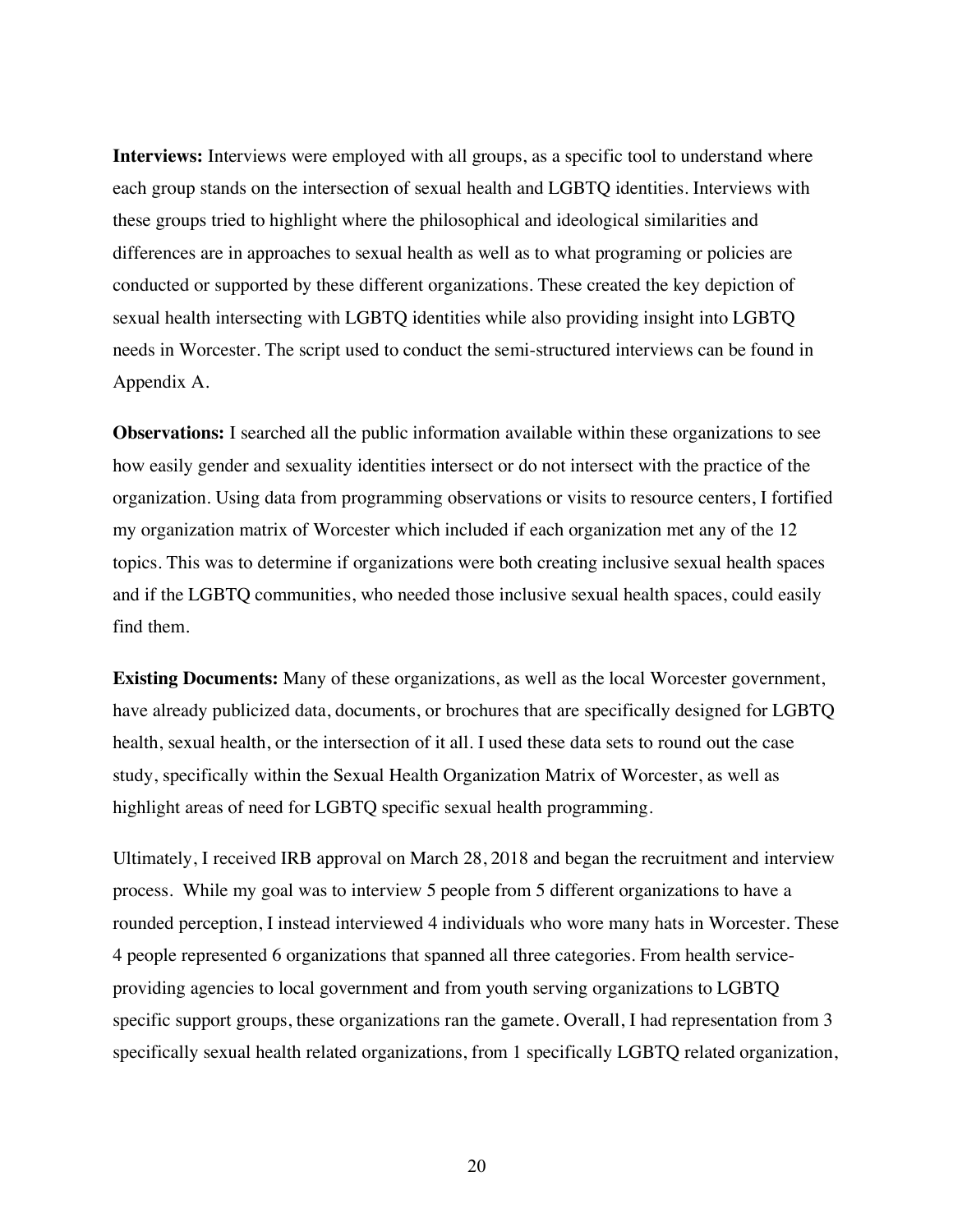and from 2 organizations that addressed aspects of sexual health and LGBTQ identities in some way. More information on these interviews can be found and debrief in the Findings section. It is important to note that I was not asking participants about their gender or sexuality orientation minorities as this research did not have the capacity to support this perspective and I did not want to force anyone out of the closet for the sake of this study. However, information that was available publicly or that participants anonymously and readily disclosed, might be found in the findings sections.

### **Findings**

This research sought to gather information and resources from the different organizations serving Worcester related to the intersections of sexual health and LGBTQ related topics. This is important to know, both to see what is happening in Worcester in general, and also to understand how easily accessible these services and resources would be to someone seeking them. This is a deep dive into preliminary research in order to begin collecting a holistic picture of what is actually happening in Worcester at the intersection of sexual health and LGBTQ identities. It is important to have this preliminary work in order to begin re-centering the sexual health work around marginalized gender and sexuality identities.

The first thing I needed to determine was what it meant to be a sexual health organization and also an LGBTQ serving organization. I started running into questions as I found and examined organizations. If an organization has condoms in a bowl for someone to take, and then had the "Safe Space" triangle sticker on their door, does that make them an LGBTQ inclusive sexual health organization, even if they provide no clinical testing and do literacy programing? How would that hypothetical organization rank next to an organization that specifically did degendered abortions and support groups for queer families? Would both of those organizations equally be LGBTQ serving sexual health or were there levels? The 12 topics I developed after an extensive literature review were created to help answer these questions. If an organization were to consider themselves a sexual health organization that was LGBTQ inclusive, they must meet at least 8 of the 12 topics visibly so that any potential individual could seek help.

After interviewing 4 different professionals in Worcester about their experiences with sexual health or LGBTQ related fields, I concluded that the 12 topics were indeed necessary to the inclusive points this paper is attempting to make. When I asked one interview participant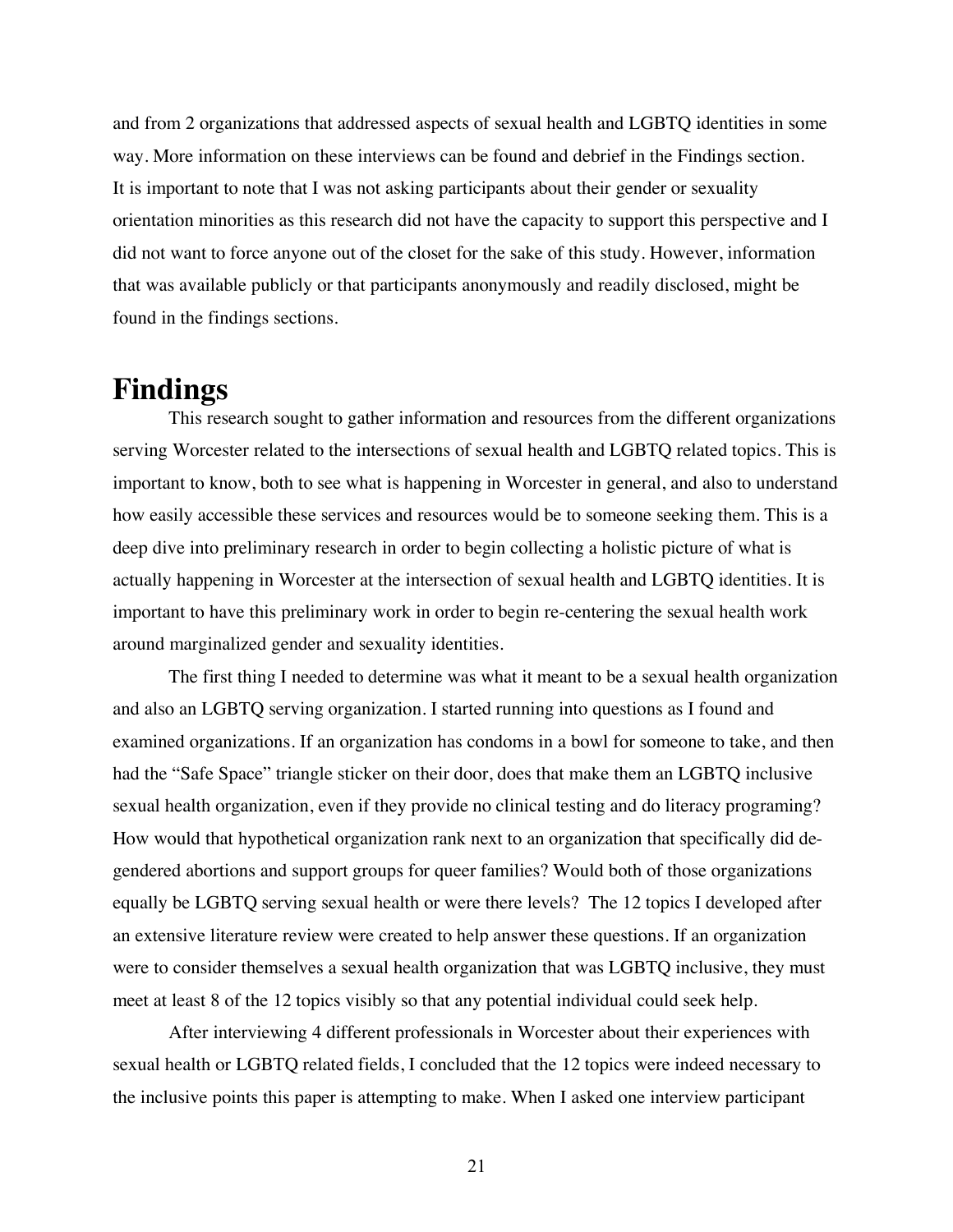what their definition of sexual health was, their response was very similar to the definition from the WHO. They added one additional state of sexual health to the already physical, emotional, mental and social well-beings. They wanted to add spiritual because they saw the connection of health as physical and more, but especially in a larger and broader connection to spirit.<sup> $5$ </sup> Of course, each of these categories is heavily connected. But adding a spiritual connection can ensure that everyone is supporting their healthiest and more inclusive life. This spiritual affiliation is another way to understand how an organization can provide inclusive sexual health.

Another interview participant confirmed the dangerous line that safe space stickers provide, saying that they did not feel comfortable providing the stickers to everyone in their office. They described experiences they've had with professionals looking for these stickers despite internal office disrespect related to LGBTQ identities. "Years ago, people used to come to me and say, I want a safe space sticker, so I can put it on the outside of the building… I said 'I would love for that to happen, but you still have issues within the departments where staff aren't treating staff with respect… If there are staff who want one … to put one on their office door, that's different".<sup>58</sup> This quote really highlights why it is so easy to be a performative ally and use the sticker, but it is harder to look internally and see if you can actually institutionally help those who seek it. Institutionally helping members of the LGBTQ community access safe, reliable, and comfortable sexual health services is an important part of making sure that there are positive sexual health outcomes for all. These 12 topics, created through literature and confirmed by my findings are a crucial way of making sure we get there.

Next, I applied the 12 topics to a matrix I developed in order to analyze organizations on how inclusive they were. One could view the organizations in relation to one another as well, but they each can stand on their own. The organizations I reviewed were pulled from a variety of sources. The City of Worcester LGBTQ Resources Guide found on the worceterma.gov website was a huge indicator of places to visit. This guide has not been updated since 2015 and so some of the suggested locations have actually closed since it's publish date. It is not fair for people seeking that help to find that resources they were looking for are no longer in service. While LGBTQ issues may have been a topic of interest in 2013 when the city manager was appointed, it is not a static list of resources that can be made long ago and never updated as the lives and experiences of gender and sexuality minorities did not end when the list was published. Other organizations, I learned about during the interviews when the interviewees suggested further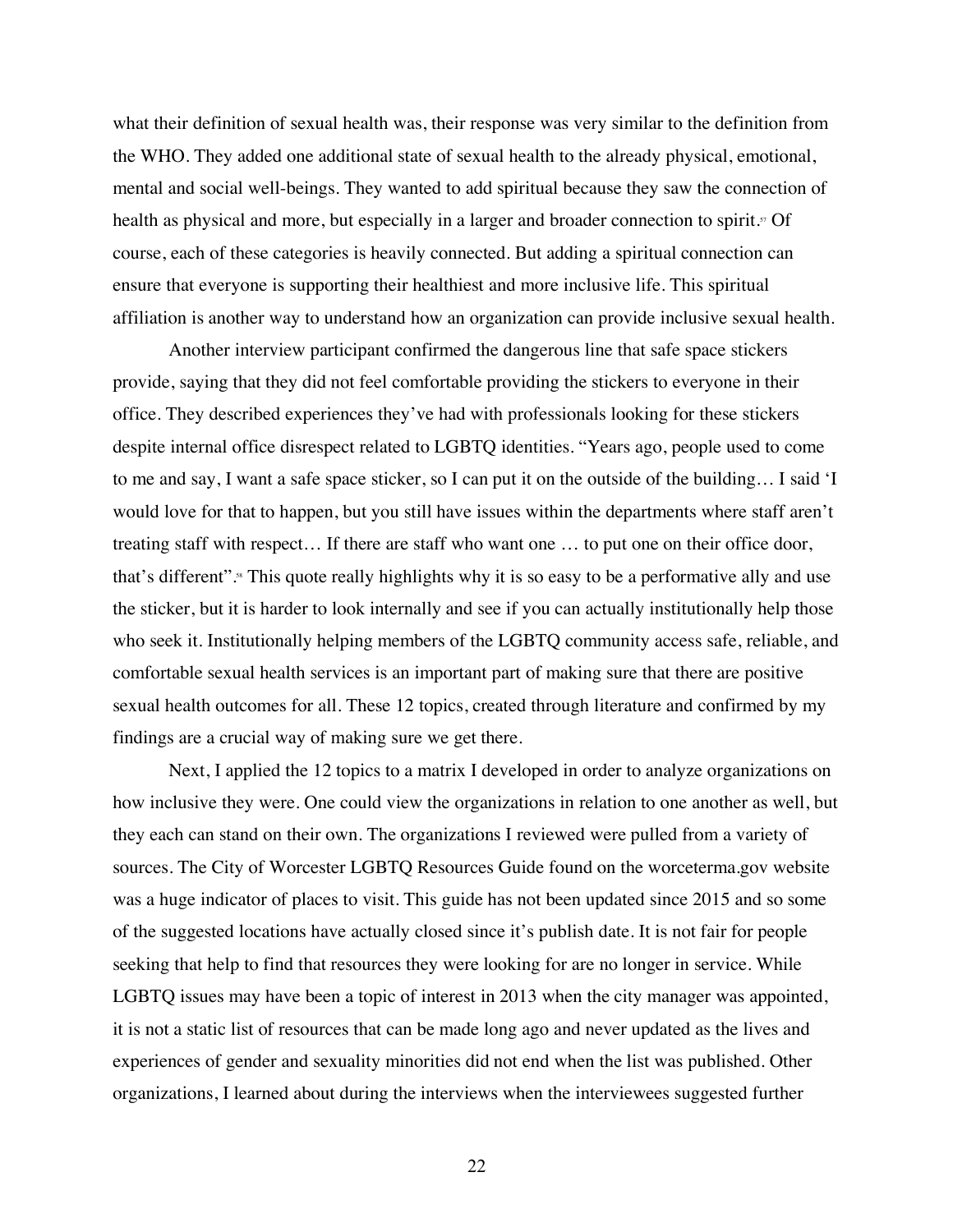clinics or homes to check out. Finally, some organizations were found through a quick google search using keywords like "sexual health" "lgbtq" "sexuality" "queer" in the context of Worcester MA.

The Sexual Health Organization Matrix can be found on the next four pages.

I reviewed 20 organizations that fell in some ways into my two categories: sexual health and LGBTQ identities. I also included 13 faith-based organizations that claim to be LGBTQ inclusive in honor of one interviewees expanded definition of the sexual health to include spirituality<sup>9</sup>, because many people view spirituality as a key component to health and should therefore be included in sexual health, while for others a reference to spirituality or religion can trigger hatred and fear. These organizations had a variety of responses to the categories. Even organizations that I thought were very similar as an average observer turned out to vary greatly in their LGBTQ inclusivity.

It was difficult to tell online, as predicted, about the LGBTQ orientations of the staff members. While this kind of representation would represent an inclusive environment and might even be implied for some of the organizations, I only checked the boxes where this was explicit so as to not to assume, such as a person's bio referred to them with the they/them/their pronoun series or referred to themselves as a "gay man" in their introduction letter. This decision to not assume could also be jarring for some who are obviously trying to portray themselves as femme, queer, butch, or beyond. For organizations like Worcester Pride or PFLAG of Greater Worcester, it was easy to assume that many of the staff members or even the directors are queer, but without assuming or forcibly outing them I could not say this with certainty. Some may view this as an unnecessary step towards inclusion because it might portray this as assuming everyone is straight. To that argument, I respond that it is not an assumption that anyone is straight or gay or any kind of gender and sexuality minority, but instead to re-center the way we view organizations away from an assumed identity and towards individual agency on their own ability.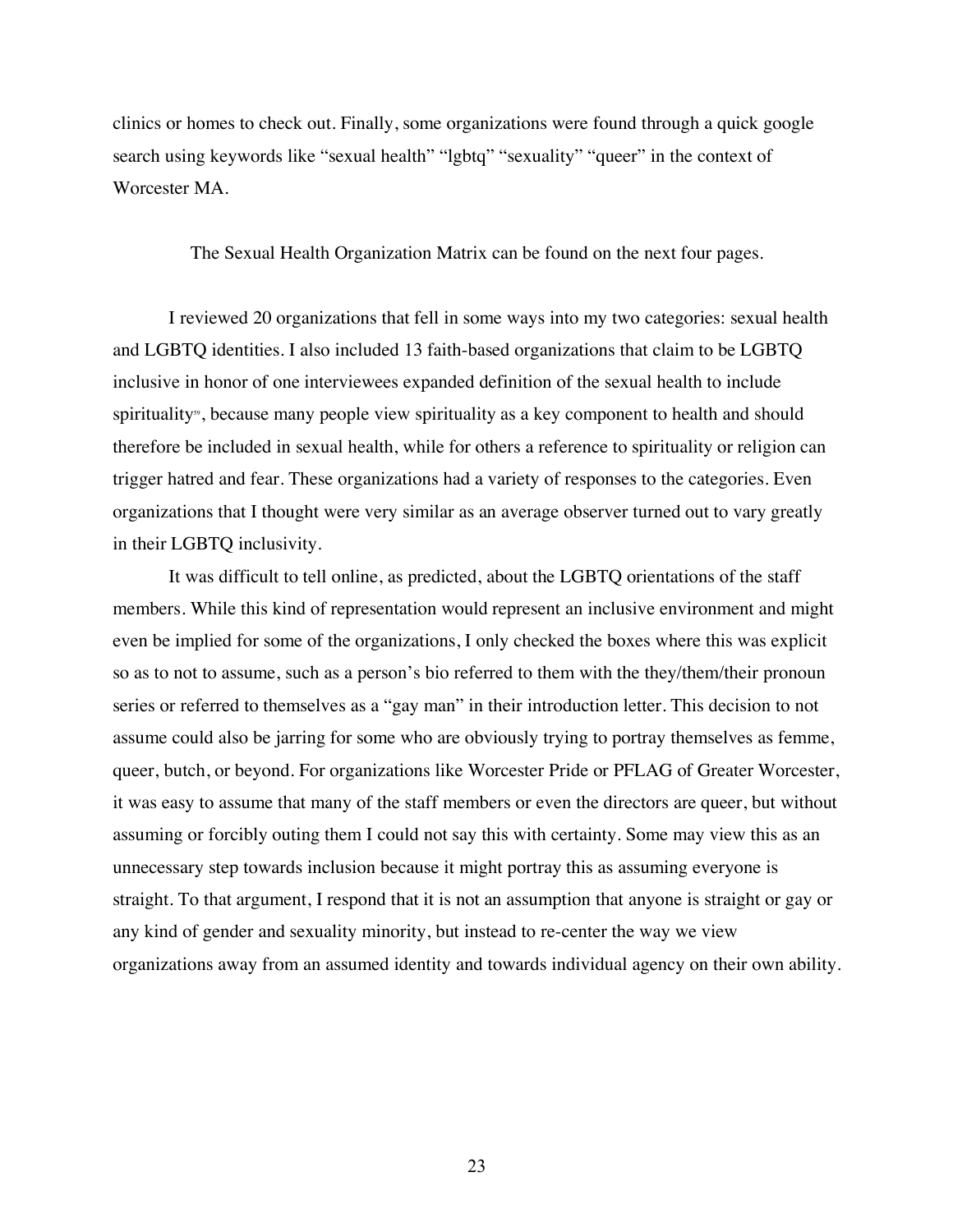| Name                                                       | Sexual<br>Health |                           | LGBTQ Condoms             | STI & HIV/<br><b>AIDS</b><br><b>Tests</b> | PReP        | Trans*<br>Support /<br>Advocacy | Resources,<br>Support<br>Groups,<br>Counseling | Family<br>Planning<br>&<br>Abortions | Edu.<br>Materials | Religious<br>or Spiritual<br>Affiliation | Legal Aid | Youth<br>Serving | <b>LGBTQ</b><br>Staff | Safe<br>Space<br><b>Stickers</b> | <b>NOTES</b>                                                                                                                                                                    |
|------------------------------------------------------------|------------------|---------------------------|---------------------------|-------------------------------------------|-------------|---------------------------------|------------------------------------------------|--------------------------------------|-------------------|------------------------------------------|-----------|------------------|-----------------------|----------------------------------|---------------------------------------------------------------------------------------------------------------------------------------------------------------------------------|
| PFLAG of<br>Greater<br>Worcester                           |                  | $\pmb{\mathsf{X}}$        |                           |                                           |             | X                               | $\boldsymbol{\mathsf{X}}$                      |                                      | X                 |                                          |           |                  | <b>NA</b>             | <b>NA</b>                        | Support and<br>resources for<br>families of<br><b>LGBTQ</b><br>people and<br><b>LGBTQ</b><br>people                                                                             |
| Safe Homes                                                 |                  | $\boldsymbol{\mathsf{X}}$ | X                         | X                                         |             | X                               | X                                              |                                      | X                 |                                          |           | X                | <b>NA</b>             | <b>NA</b>                        | Safe space<br>specifically for<br><b>LGBTQ</b><br>homeless<br>youth to get<br>support,<br>services, and<br>counseling                                                           |
| <b>WLEN</b><br>(Worcester<br><b>LGBT Elder</b><br>Network) |                  | $\boldsymbol{X}$          |                           |                                           |             |                                 | X                                              |                                      | X                 |                                          |           |                  | <b>NA</b>             | <b>NA</b>                        | Mostly<br>resources<br>and advocacy<br>for aging and<br>elderly<br><b>LGBTQ</b> folks                                                                                           |
| AIDS Project<br>Worcester,<br>Inc. (APW)                   | X                | $\pmb{\mathsf{X}}$        | $\boldsymbol{\mathsf{x}}$ | $\mathsf{x}$                              | $\mathbf x$ | $\boldsymbol{\mathsf{x}}$       | X                                              |                                      |                   |                                          |           |                  | <b>NA</b>             | <b>NA</b>                        | Health<br>agency<br>specifically for<br>people with<br>HIV/AIDS that<br>provides<br>testing,<br>medication,<br>emotional<br>support, and<br>financial<br>support when<br>needed |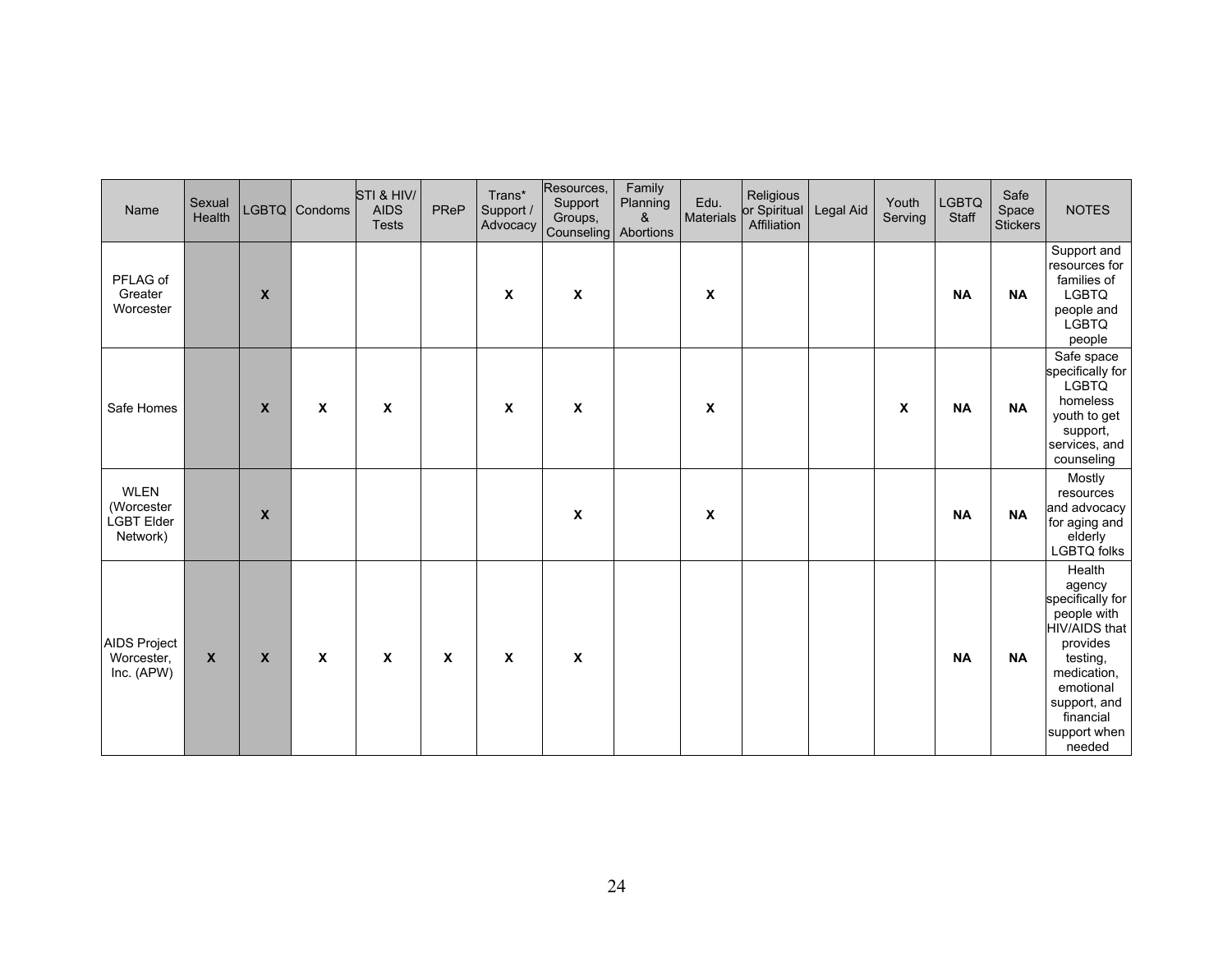| Name                                                  | Sexual<br>Health   |                    | LGBTQ Condoms      | STI & HIV/<br><b>AIDS</b><br><b>Tests</b> | PReP         | Trans*<br>Support /<br>Advocacy | Resources,<br>Support<br>Groups,<br>Counseling Abortions | Family<br>Planning<br>& | Edu.<br>Materials  | Religious<br>or Spiritual<br>Affiliation | Legal Aid | Youth<br>Serving   | <b>LGBTQ</b><br>Staff | Safe<br>Space<br>Stickers | <b>NOTES</b>                                                                                                                                                                                                                                                                                    |
|-------------------------------------------------------|--------------------|--------------------|--------------------|-------------------------------------------|--------------|---------------------------------|----------------------------------------------------------|-------------------------|--------------------|------------------------------------------|-----------|--------------------|-----------------------|---------------------------|-------------------------------------------------------------------------------------------------------------------------------------------------------------------------------------------------------------------------------------------------------------------------------------------------|
| Planned<br>Parenthood                                 | $\boldsymbol{x}$   | $\pmb{\mathsf{X}}$ | $\pmb{\mathsf{X}}$ | $\boldsymbol{\mathsf{x}}$                 | $\pmb{\chi}$ | $\boldsymbol{\mathsf{x}}$       | $\boldsymbol{\mathsf{X}}$                                | $\pmb{\chi}$            | $\pmb{\mathsf{x}}$ |                                          |           | $\pmb{\chi}$       | <b>NA</b>             | <b>NA</b>                 | Health Center<br>with<br>education and<br>outreach<br>departments<br>that conducts<br>sexual health<br>care, no<br>matter what.<br>They also do<br>trainings and<br>provide<br>educational<br>materials.                                                                                        |
| Edward M.<br>Kennedy<br>Community<br>Health<br>Center | $\pmb{\mathsf{x}}$ | $\pmb{\mathsf{X}}$ |                    | $\boldsymbol{\mathsf{X}}$                 | $\pmb{\chi}$ | $\pmb{\chi}$                    | $\boldsymbol{\mathsf{X}}$                                | $x - no$<br>abortions   | $\pmb{\mathsf{X}}$ |                                          |           | $\pmb{\mathsf{X}}$ | <b>NA</b>             | $\sf NA$                  | Community<br>health center<br>that provides<br>comprehensiv<br>e care,<br>including<br>family<br>planning and<br>specific<br>services for<br>LGBTQ+<br>people                                                                                                                                   |
| Family Health<br>Center of<br>Worcester               | $\boldsymbol{x}$   |                    |                    | $\pmb{\mathsf{x}}$                        |              |                                 |                                                          | $x - no$<br>abortions   |                    |                                          |           | $\pmb{\mathsf{x}}$ | <b>NA</b>             | <b>NA</b>                 | Health center<br>that provides<br>access to<br>affordable,<br>high quality,<br>integrated,<br>comprehensiv<br>e, and<br>respectful<br>primary<br>health care<br>and social<br>services,<br>regardless of<br>patients'<br>ability to pay.<br>No mention<br>anywhere of<br><b>LGBTQ</b><br>people |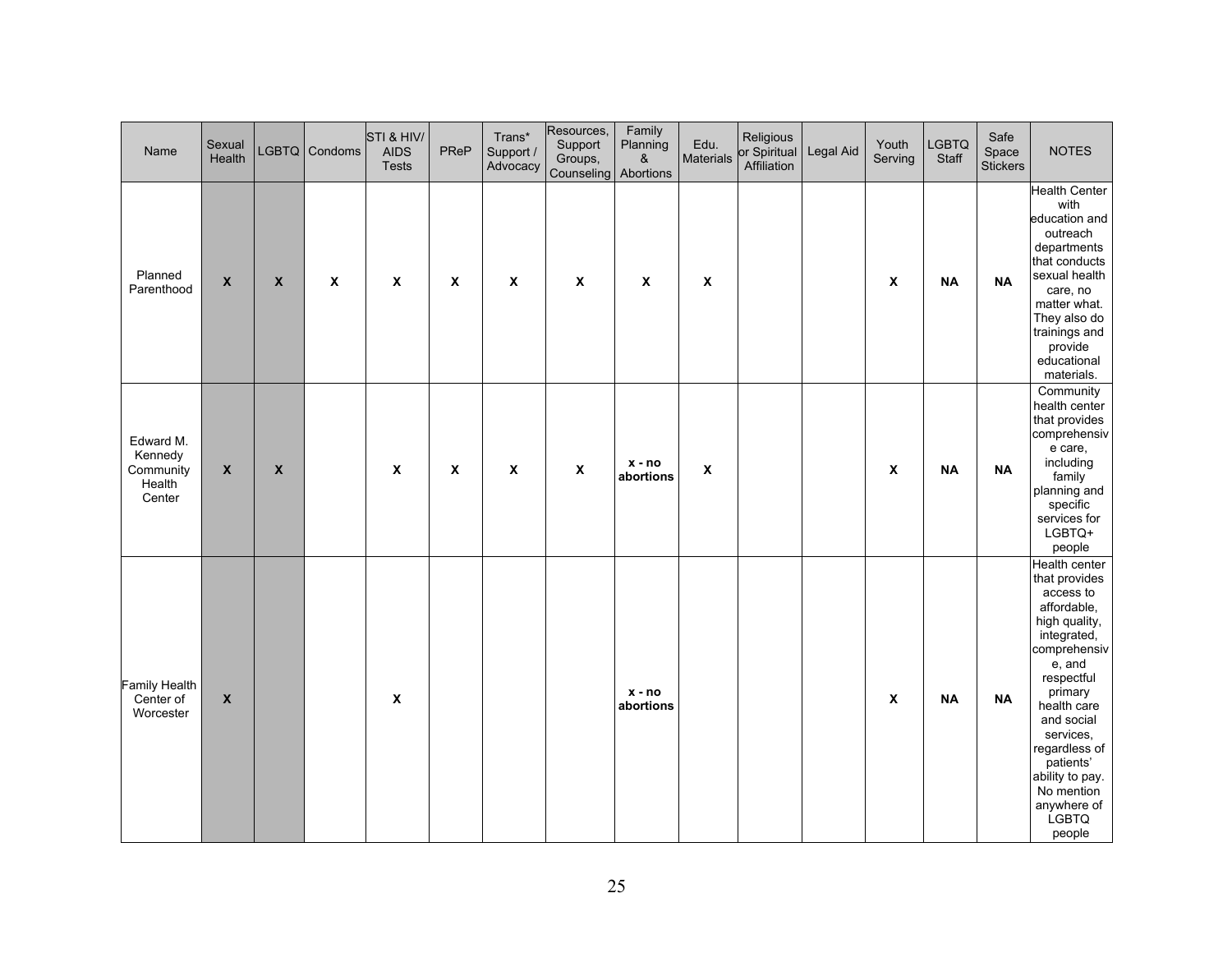| Name                                                 | Sexual<br>Health |                           | LGBTQ Condoms | STI & HIV/<br><b>AIDS</b><br><b>Tests</b> | PReP | Trans*<br>Support /<br>Advocacy | Resources,<br>Support<br>Groups,<br>Counseling | Family<br>Planning<br>&<br>Abortions | Edu.<br>Materials | Religious<br>or Spiritual<br>Affiliation | Legal Aid | Youth<br>Serving | <b>LGBTQ</b><br>Staff | Safe<br>Space<br><b>Stickers</b> | <b>NOTES</b>                                                                                                                                                                                                                                                                     |
|------------------------------------------------------|------------------|---------------------------|---------------|-------------------------------------------|------|---------------------------------|------------------------------------------------|--------------------------------------|-------------------|------------------------------------------|-----------|------------------|-----------------------|----------------------------------|----------------------------------------------------------------------------------------------------------------------------------------------------------------------------------------------------------------------------------------------------------------------------------|
| Worcester<br>Pride                                   |                  | $\boldsymbol{\mathsf{x}}$ |               |                                           |      | $\pmb{\chi}$                    |                                                |                                      |                   |                                          |           | X                | <b>NA</b>             | <b>NA</b>                        | Organizes the<br>annual family-<br>friendly Pride<br>Parade and<br>other events<br>throughout<br>the year for<br>Worcester's<br>LGBTQI+<br>community                                                                                                                             |
| GLAD (Gay &<br>Lesbian<br>Advocates &<br>Defenders)  |                  | $\boldsymbol{\mathsf{x}}$ |               |                                           |      | $\pmb{\chi}$                    |                                                |                                      |                   |                                          |           | $\pmb{\chi}$     | <b>NA</b>             | <b>NA</b>                        | Advocacy and<br>legal defense<br>organization<br>for LGBTQ<br>people in<br>New England<br>and nationally                                                                                                                                                                         |
| <b>GLBTQ</b><br>Domestic<br>Violence<br>Project      |                  | X                         |               |                                           |      | $\pmb{\chi}$                    | $\pmb{\chi}$                                   |                                      |                   |                                          |           |                  | <b>NA</b>             | <b>NA</b>                        | Stopped<br>providing<br>services<br>December 31,<br>2015.                                                                                                                                                                                                                        |
| National<br><b>GBT Health</b><br>Education<br>Center |                  | $\boldsymbol{\mathsf{x}}$ |               |                                           |      | $\boldsymbol{\mathsf{x}}$       | $\boldsymbol{\mathsf{x}}$                      |                                      | X                 |                                          |           | $\pmb{\chi}$     | <b>NA</b>             | <b>NA</b>                        | provides<br>educational<br>programs,<br>resources,<br>and<br>consultation<br>to health care<br>organizations<br>with the goal<br>of optimizing<br>quality, cost-<br>effective<br>health care<br>for lesbian,<br>gay, bisexual,<br>and<br>transgender<br>$(L\bar{G}BT)$<br>people |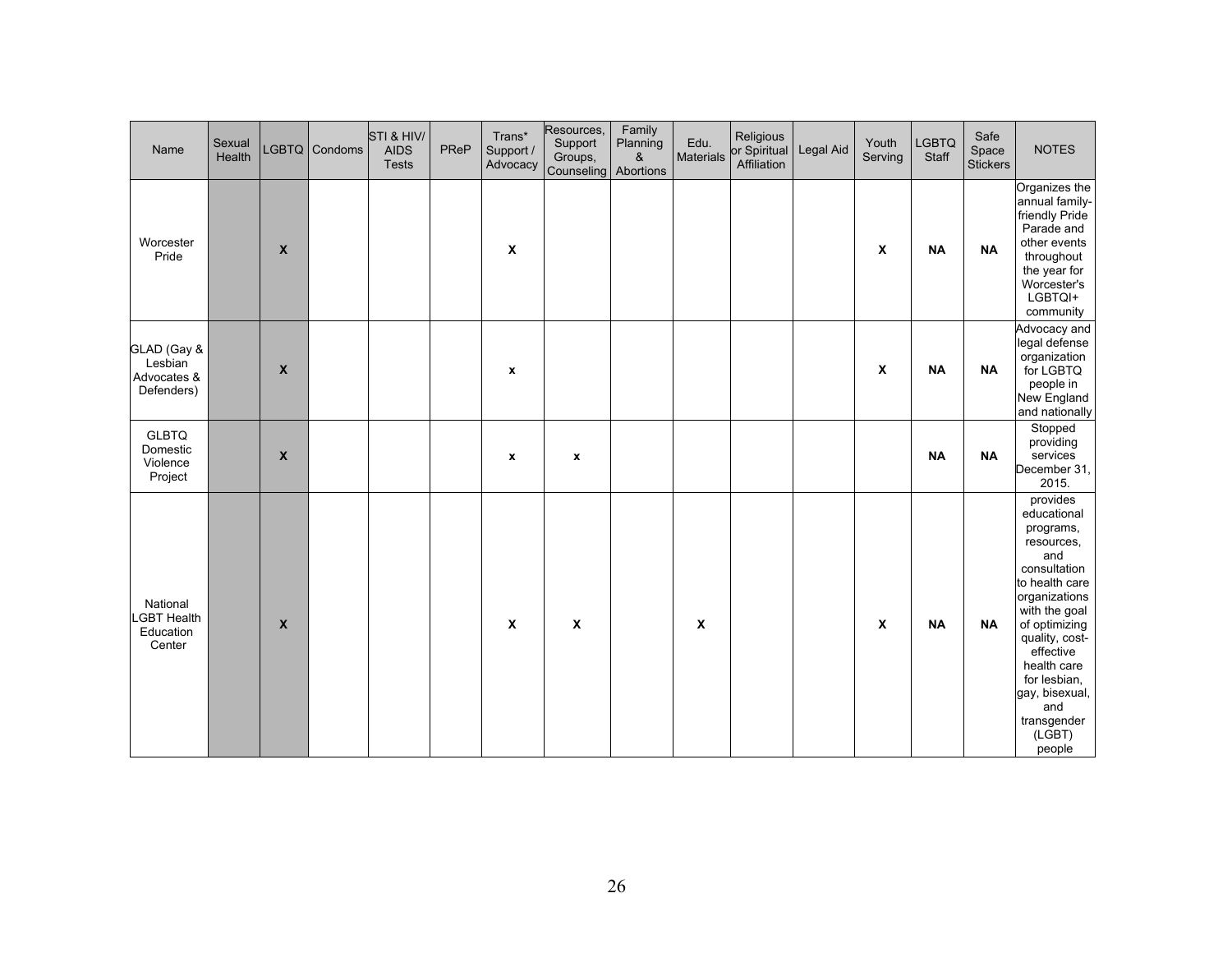| Name                                              | Sexual<br>Health | <b>LGBTQ</b> | Condoms   | STI & HIV/<br><b>AIDS</b><br><b>Tests</b> | PReP      | Trans*<br>Support /<br>Advocacy | Resources,<br>Support<br>Groups,<br>Counseling | Family<br>Planning<br>&<br>Abortions | Edu.<br>Materials | Religious<br>or Spiritual<br>Affiliation | Legal Aid                 | Youth<br>Serving | <b>LGBTQ</b><br>Staff | Safe<br>Space<br><b>Stickers</b> | <b>NOTES</b>                                                                                                                     |
|---------------------------------------------------|------------------|--------------|-----------|-------------------------------------------|-----------|---------------------------------|------------------------------------------------|--------------------------------------|-------------------|------------------------------------------|---------------------------|------------------|-----------------------|----------------------------------|----------------------------------------------------------------------------------------------------------------------------------|
| <b>MA Trans</b><br>Political<br>Coalition         |                  | X            |           |                                           |           | $\boldsymbol{\mathsf{x}}$       |                                                |                                      |                   |                                          |                           |                  | <b>NA</b>             | <b>NA</b>                        | Coallition of<br>community<br>members<br>across MA to<br>host trainings<br>and advocate<br>for Trans<br>inclusion                |
| Worcester<br>Police<br>Department                 |                  |              |           |                                           |           |                                 |                                                |                                      |                   |                                          | X                         |                  | <b>NA</b>             | <b>NA</b>                        | This police<br>office has one<br>officer that<br>serves as the<br><b>LGBTQ</b><br>community<br>liaison                           |
| Community<br>Legal Aid                            |                  |              |           |                                           |           | $\boldsymbol{\mathsf{x}}$       |                                                |                                      |                   |                                          | X                         |                  | <b>NA</b>             | <b>NA</b>                        | Provides legal<br>aid and<br>support for<br>discrminiation<br>and housing<br>issues in<br>Worcester                              |
| <b>LGBT</b><br>Asylum<br>Support Task<br>Force    |                  | X            |           |                                           |           | $\boldsymbol{\mathsf{x}}$       |                                                |                                      |                   | <b>YES</b>                               | $\pmb{\chi}$              |                  | <b>NA</b>             | <b>NA</b>                        | Task force<br>started by<br>Haden Park<br>Congregation<br>al Church to<br>help LGBTQ<br>people<br>seeking<br>asylum in the<br>US |
| MA<br>Commission<br>Against<br>Discriminatio<br>n |                  |              |           |                                           |           | $\boldsymbol{\mathsf{x}}$       |                                                |                                      | X                 |                                          | $\boldsymbol{\mathsf{x}}$ |                  | <b>NA</b>             | <b>NA</b>                        | Government<br>commission<br>that supports<br><b>LGBTQ</b> folks<br>in anti<br>descriminatio<br>n                                 |
| Health<br>Awareness<br>Services of<br>Central MA  |                  |              | <b>NA</b> | <b>NA</b>                                 | <b>NA</b> | <b>NA</b>                       | <b>NA</b>                                      | <b>NA</b>                            | <b>NA</b>         | <b>NA</b>                                | <b>NA</b>                 | <b>NA</b>        | <b>NA</b>             | <b>NA</b>                        | Organization<br>not found                                                                                                        |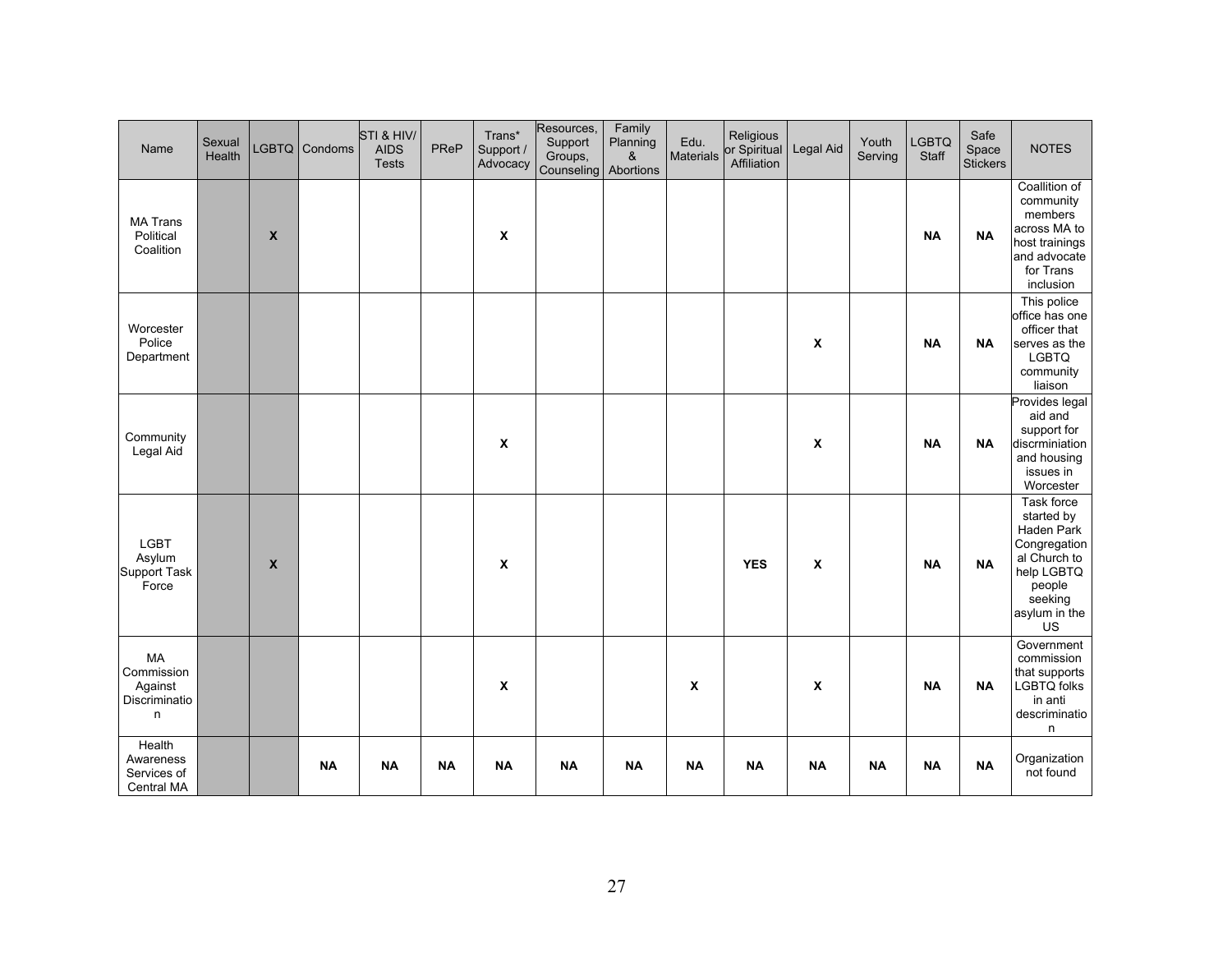| Name                                           | Sexual<br>Health | LGBTQ Condoms | STI & HIV/<br><b>AIDS</b><br><b>Tests</b> | PReP | Trans*<br>Support /<br>Advocacy | Resources,<br>Support<br>Groups,<br>Counseling | Family<br>Planning<br>&<br>Abortions | Edu.<br><b>Materials</b>  | Religious<br>or Spiritual<br>Affiliation | Legal Aid | Youth<br>Serving          | <b>LGBTQ</b><br>Staff | Safe<br>Space<br><b>Stickers</b> | <b>NOTES</b>                                                                                                       |
|------------------------------------------------|------------------|---------------|-------------------------------------------|------|---------------------------------|------------------------------------------------|--------------------------------------|---------------------------|------------------------------------------|-----------|---------------------------|-----------------------|----------------------------------|--------------------------------------------------------------------------------------------------------------------|
| Seven Hills<br>Foundation                      |                  |               |                                           |      | X                               | X                                              |                                      | $\boldsymbol{\mathsf{x}}$ |                                          |           | $\pmb{\chi}$              | <b>NA</b>             | <b>NA</b>                        | Health and<br>human<br>servcis non<br>profit that<br>provides<br>support and<br>programming<br>for Trans*<br>youth |
| You, Inc                                       |                  |               |                                           |      | X                               | X                                              |                                      | $\boldsymbol{\mathsf{x}}$ |                                          |           | $\boldsymbol{\mathsf{x}}$ | <b>NA</b>             | <b>NA</b>                        | Health and<br>human<br>servcis non<br>profit that<br>have support<br>and<br>programming<br>for Trans*<br>youth     |
| Worcester<br>Department<br>of Public<br>Health |                  |               |                                           |      |                                 |                                                |                                      |                           |                                          |           |                           | <b>NA</b>             | <b>NA</b>                        | Organizes<br>health equity<br>programming,<br>services, and<br>policies for<br>the city of<br>Worcester            |
| Faith<br>Communities                           |                  |               |                                           |      |                                 |                                                |                                      |                           |                                          |           |                           |                       |                                  |                                                                                                                    |
| Unitarian<br>Universalist<br>Church            |                  |               |                                           |      |                                 |                                                |                                      |                           | Yes                                      |           |                           |                       |                                  |                                                                                                                    |
| First<br>Unitarian<br>Church                   |                  |               |                                           |      |                                 |                                                |                                      |                           | <b>Yes</b>                               |           |                           |                       |                                  |                                                                                                                    |
| Hadwen Park<br>Congregation<br>al Church       |                  |               |                                           |      |                                 |                                                |                                      |                           | Yes                                      |           |                           |                       |                                  |                                                                                                                    |
| Lake View<br>Congregation<br>al Church<br>UCC  |                  |               |                                           |      |                                 |                                                |                                      |                           | Yes                                      |           |                           |                       |                                  |                                                                                                                    |
| United<br>Congregation<br>Church               |                  |               |                                           |      |                                 |                                                |                                      |                           | <b>Yes</b>                               |           |                           |                       |                                  |                                                                                                                    |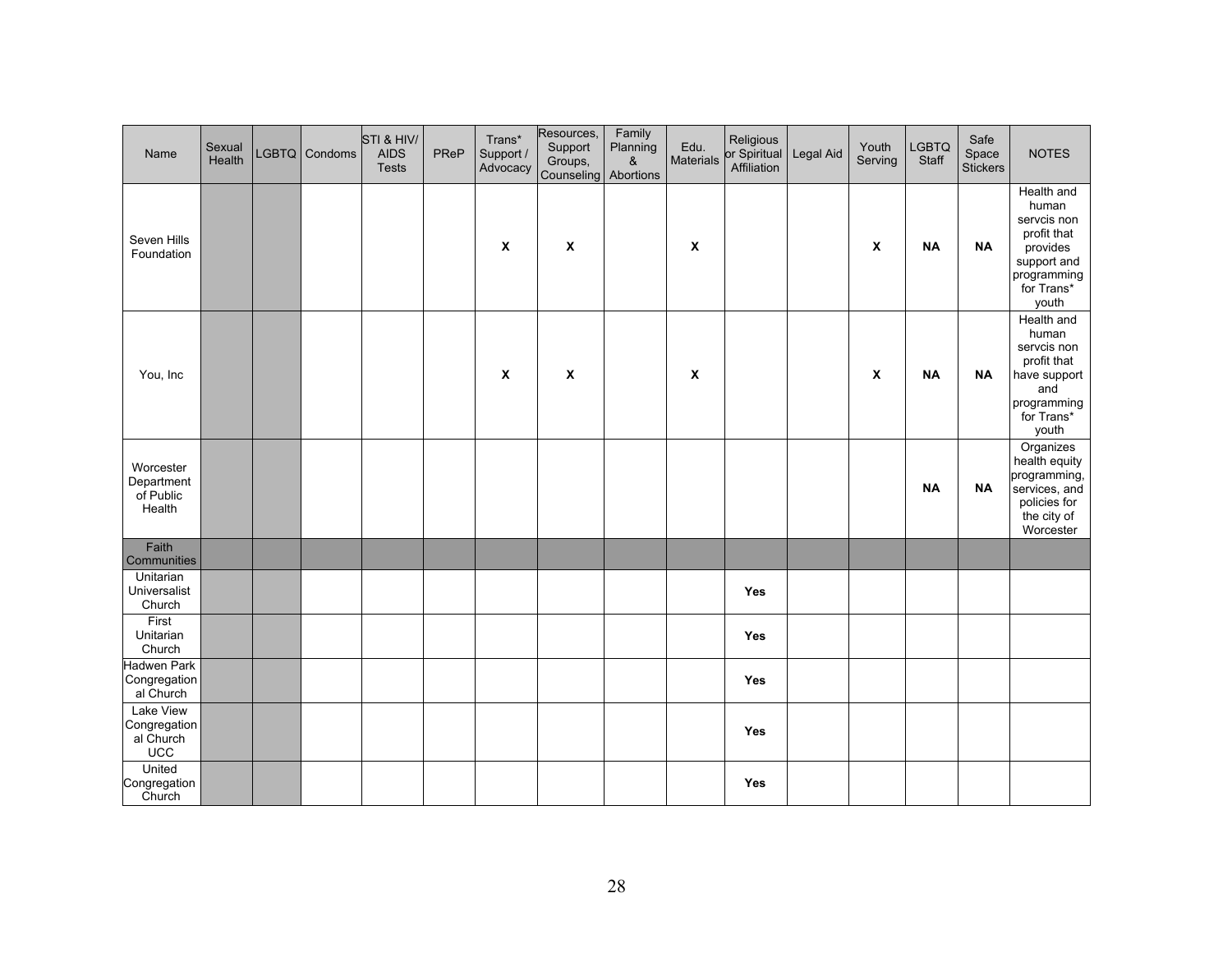| Name                                     | Sexual<br>Health | LGBTQ Condoms | STI & HIV/<br><b>AIDS</b><br><b>Tests</b> | PReP | Trans*<br>Support /<br>Advocacy | Resources,<br>Support<br>Groups,<br>Counseling | Family<br>Planning<br>&<br>Abortions | Edu.<br>Materials | Religious<br>or Spiritual<br>Affiliation | Legal Aid | Youth<br>Serving | LGBTQ<br>Staff | Safe<br>Space<br><b>Stickers</b> | <b>NOTES</b>                                                                                     |
|------------------------------------------|------------------|---------------|-------------------------------------------|------|---------------------------------|------------------------------------------------|--------------------------------------|-------------------|------------------------------------------|-----------|------------------|----------------|----------------------------------|--------------------------------------------------------------------------------------------------|
| Wesley<br>United<br>Methodist<br>Church  |                  |               |                                           |      |                                 |                                                |                                      |                   | Yes                                      |           |                  |                |                                  | Unclear<br>where on this<br>website they<br>say they are<br>open and<br>affirming                |
| <b>First Baptist</b><br>Church           |                  |               |                                           |      |                                 |                                                |                                      |                   | Yes                                      |           |                  |                |                                  |                                                                                                  |
| <b>All Saints</b><br>Episcopal<br>Church |                  |               |                                           |      |                                 |                                                |                                      |                   | Yes                                      |           |                  |                |                                  |                                                                                                  |
| Temple<br>Emanuel<br>Sinai               |                  |               |                                           |      |                                 |                                                |                                      |                   | Yes                                      |           |                  |                |                                  | Unclear<br>where on this<br>website they<br>say they are<br>open and<br>affirming                |
| Congregation<br><b>Beth Israel</b>       |                  |               |                                           |      |                                 |                                                |                                      |                   | Yes                                      |           |                  |                |                                  | Unclear<br>where on this<br>website they<br>say they are<br>open and<br>affirming                |
| Trinity<br>Luthern<br>Church             |                  |               |                                           |      |                                 |                                                |                                      |                   | Yes                                      |           |                  |                |                                  |                                                                                                  |
| New England<br>Synod                     |                  |               |                                           |      |                                 |                                                |                                      |                   | <b>Yes</b>                               |           |                  |                |                                  |                                                                                                  |
| The Woo<br>Church                        |                  |               |                                           |      |                                 |                                                |                                      |                   | Yes                                      |           |                  |                |                                  | The website<br>is down and it<br>is unclear<br>whether they<br>say they are<br>open<br>affirming |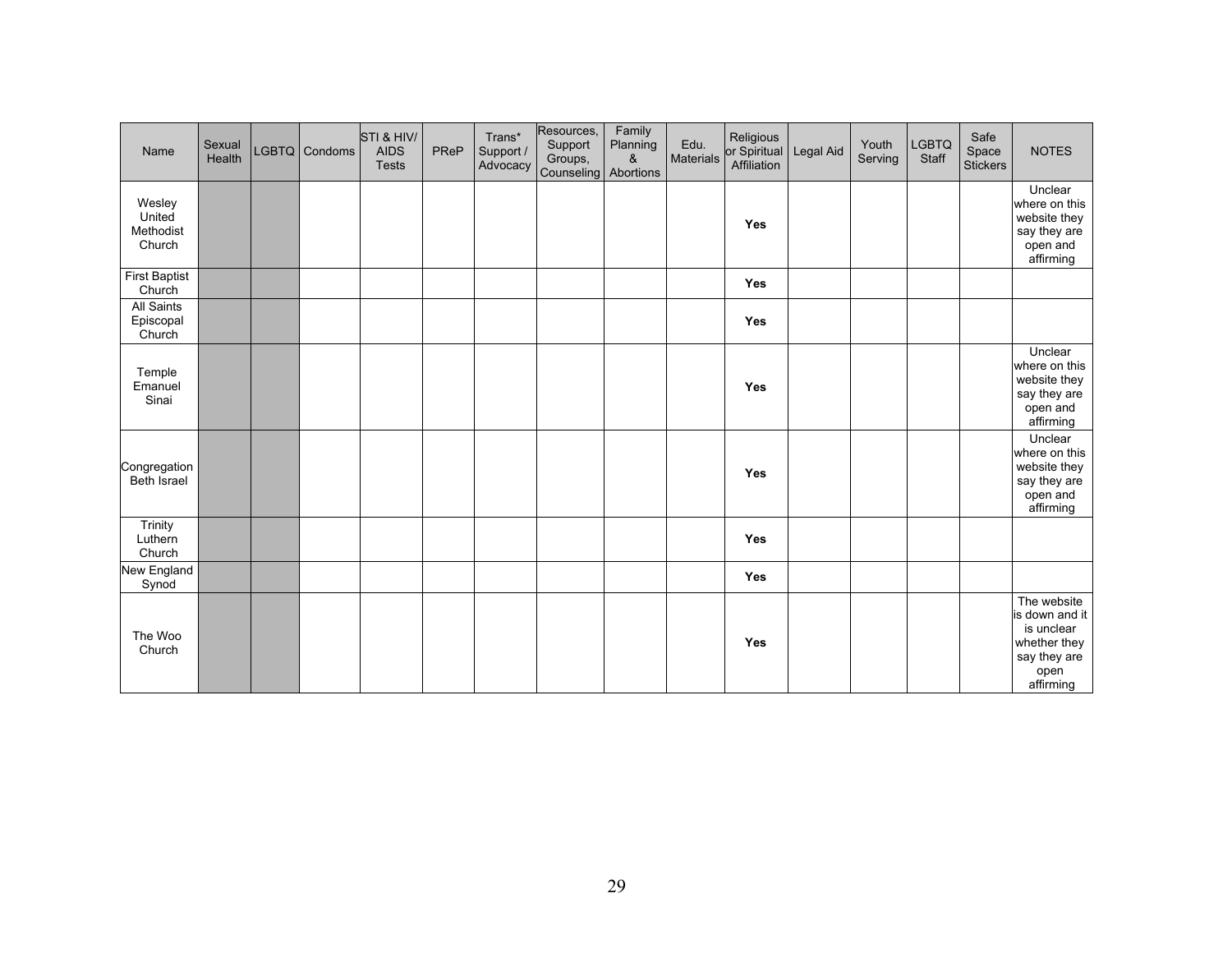An anecdotal analysis of the data matrix follows, but there were many interesting findings that ultimately came from the matrix:

- Of the 20 organizations I reviewed, 12 were clearly LGBTQ focused and inclusive organizations. 4 were clearly sexual health focused with appropriate physical services, programs, and procedures. Ultimately, only 3 were identified as claiming to be both sexual health and LGBTQ related
- Only one organization, Planned Parenthood, explicitly contained 8 of the 12 topics.
- The two organizations specifically run through a local Worcester government agency that indicated sexual health or LGBTQ connections collectively earned only 1 check from the 12 topics. The Worcester Police Department earned that one check for legal aid help through their LGBTQ Liaison, while the Department of Public Health had no visible sexual health or LGBTQ inclusivity.
- 15 of the 20 sexual health organizations provided some sort of Trans\* support and advocacy work
- Only 1 organization, Planned Parenthood again, indicated that they provided family planning care that included abortions
- 9 of the 20 organizations indicate that they have youth serving programs
- Only 3 organizations indicated they provided condoms
- Of the 13 faith-based organizations that claimed LGBTQ inclusivity through the Worcester LGBTQ Resource Guide, only 9 of them clearly stated this inclusion on their own websites or social media pages.

Family Health Center of Worcester (FHCW) and Edward M. Kennedy Health Center (EMK) both do similar work in Worcester, providing health care to Worcester residents and families, both in their big centers and in school-based health clinics. When comparing the two on the sexual health matrix, however, the two could not be further from the same. I discovered that FHCW has no mention of any of the LGBTQ related key words on their website. Even on their HIV testing landing page, their page makes no mention of LGBTQ folks, a population disproportionally and historically affected by HIV. EMK, on the other hand, has a designated committee made up of staff whose task is purely LGBTQ inclusion in their health system, from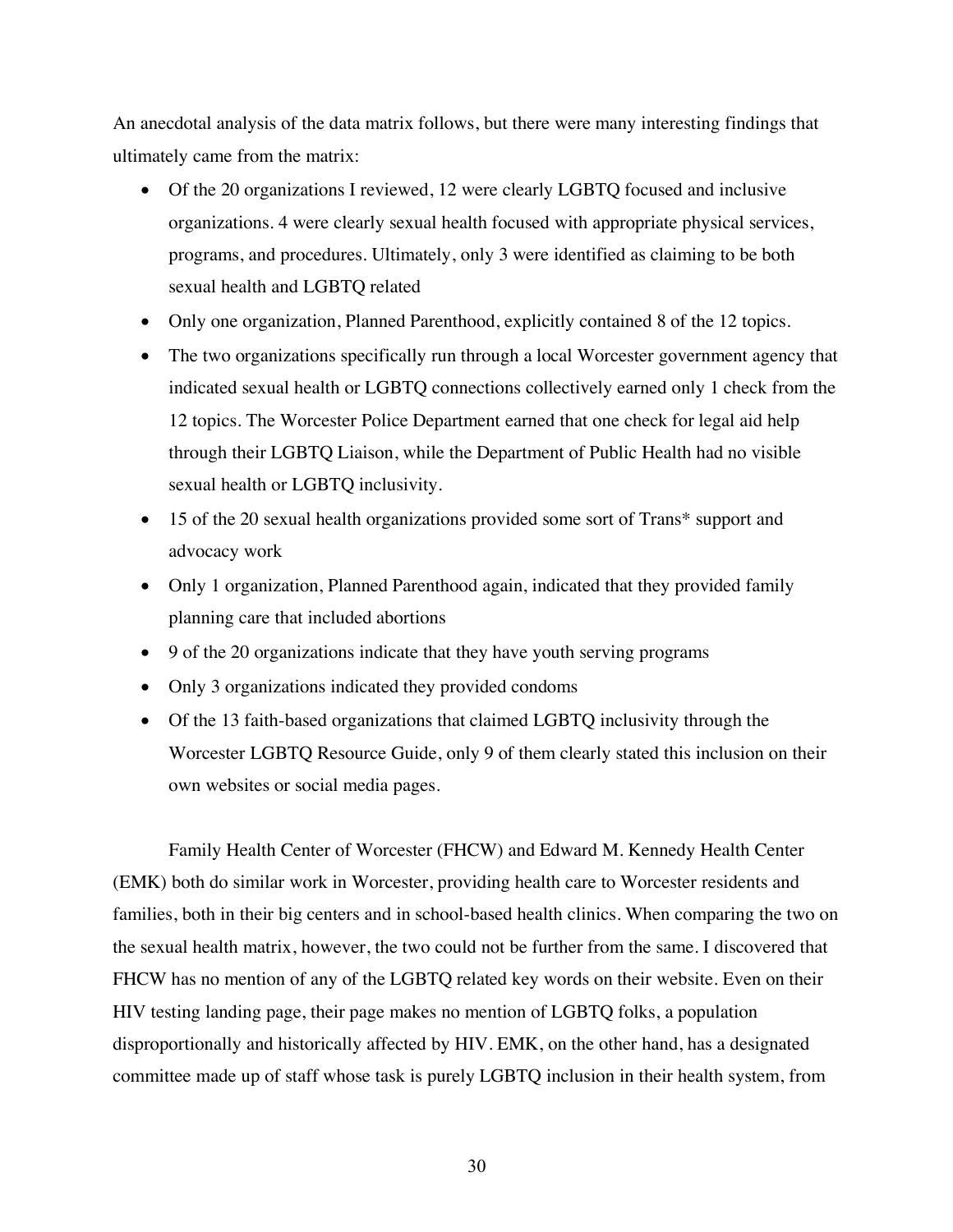training doctors to be more intentional with the names they call, questions they ask, and pronouns they use to evaluating the patient experience.<sup>60</sup>

When City Manager stated and proclaimed that Worcester would be an inclusive city for gender and sexuality minorities, his staff worked hard to make sure the city measured up to the HRC's MEI, and that departments were informed of these historically marginalized identities. He established a community liaison within the Worcester Police Department, as well as asked the city council to vote on anti-discrimination for public accommodation. Even the Department of Health and Human Services created a "know your rights" page. With all of these focused, intentional efforts starting in 2013, I included the Worcester Police Department (WPD) and the Department of Public Health in the matrix to represent the resources on a municipal level. I was disappointed to learn then that WPD's only resource or support for this is the name of LGBTQ Police Community Liaison, Officer Sharon McQueen, and her phone number and e-mail address. There was no information on why someone would contact this person or what kind of support they could offer. When Officer McQueen was appointed in 2016, Police Chief Steven Sargent announced "Officer Sharon McQueen will be able serve as a valuable resource for Worcester's LGBTQ community members by focusing on public safety needs as well as addressing concerns and encouraging feedback"61 but there has been little information on what that position does or how it can best used. Because of an already uncomfortable power dynamic that is associated with the police, it is unclear what community outreach this position has accomplished.

The Department of Public Health was included because they focus specifically on building a healthy community in Worcester through health equity. In 2015, they conducted a community health assessment  $(CHA)^{\circ}$  to inform the Community Health Improvement Plan  $(CHIP)$ <sup>63</sup>. The health of LGBTQ communities as well as sexual health broadly in the city of Worcester firmly falls under the guise of DPH. However, currently DPH has no grants or programs working specifically for sexual health or LGBTQ communities, even though they would like to.<sup>64</sup> According to one interviewee, DPH has purchased the evidence-based sexual health curriculum "Making Proud Choices" for Worcester Public Schools but they are not yet in use. They also share only one grant writer with other Worcester departments, making it harder to find the financial support to expand this inclusion. Instead of re-centering the marginalized, DPH has a desire to expand their inclusion in terms of health equity, their community resources page,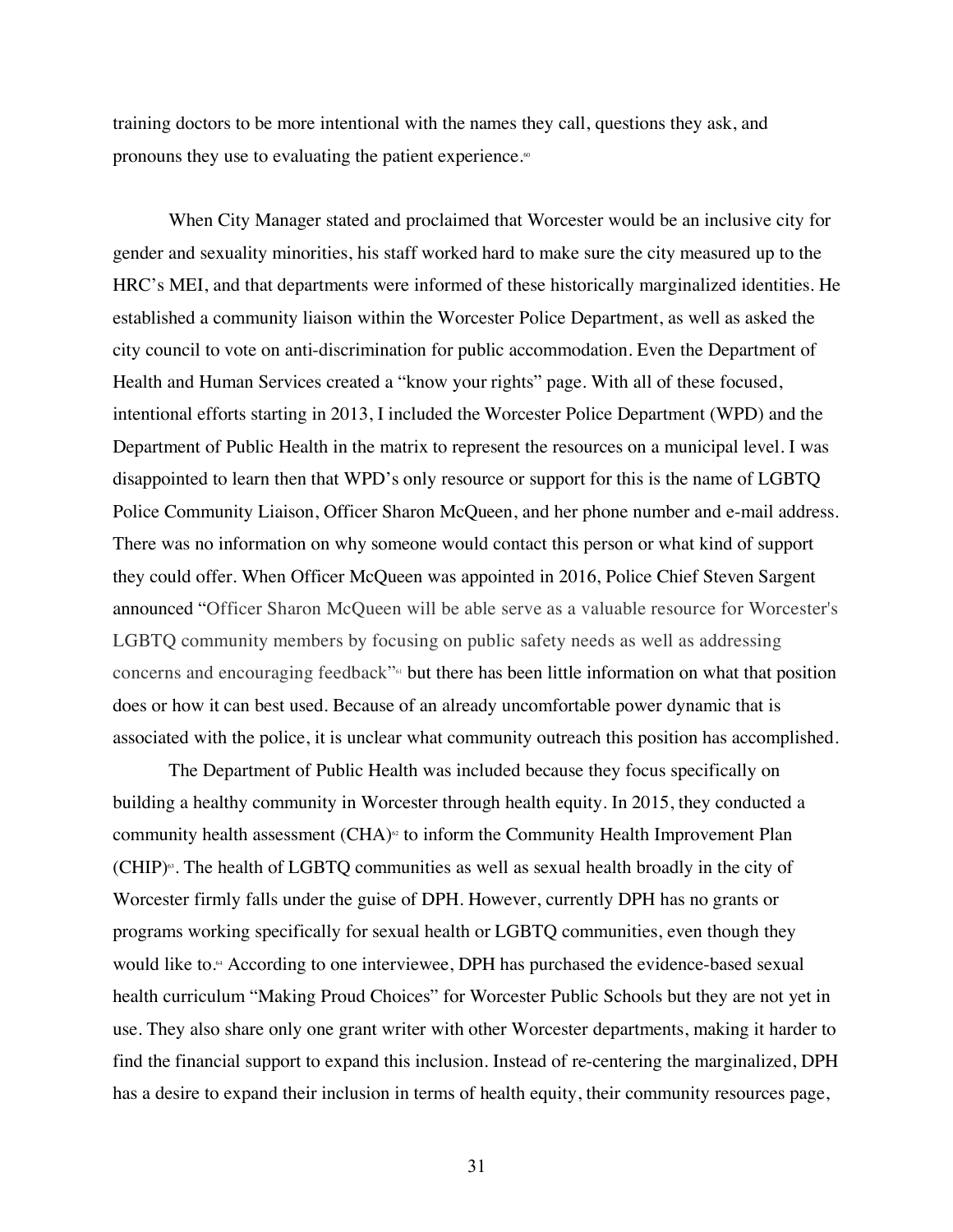which guided many of the explored resources for this paper has not been updated since 2015 and as such many of the organizations have closed.

Condoms are a crucial part of fostering safe and healthy sexual activity, yet it seemed that only the organizations that specifically do sexual health related services have this available. Support groups, education, or advocacy work is somehow done at almost every organization as seen through a digital lens, but the themes that emerged from the interviews indicated that a focus on Trans\* inclusion and a serious cultural and environmental shift is needed to focus on the inclusion of sexual health in Worcester.

**Transgender rights:** The interviews, the literature, and the Worcester Organizations indicated a need to focus specifically on transgender rights as they all believed that this would be an area of key interest moving forward. Even 75% of the sexual health or LGBTQ inclusive organizations indicated that they had Trans\* Support and Advocacy programming, services, or policies in their organization. This is a topic that has gained more national notoriety in the past few years. Transgender activists and allies have been fighting simply for the right to exist at the gender they know themselves to be, and MA is no exception. An interviewee from Planned Parenthood indicated that they provide gender neutral sexual health services and note that they have the trans\* flags next to the rainbow pride flag on many posters and flyers. They continued on to say that Planned Parenthood League of Massachusetts will soon be rolling out gender-affirming hormone therapy. They revealed, however this process will not roll out in Worcester yet as they do not have the appropriate clinical support to accommodate this sensitive service.<sup>65</sup> The representative from DPW said that they expected topics of bathrooms and gender-neutral schooling to come up more and more as we progressed because of its national reach.<sup>66</sup>

One interviewee from EMK described how their organization grew to focus specifically on trans\* inclusivity. This interviewee described a time many years prior when a clinician in one of their health centers asked how to work with the "gay populations"<sup>67</sup> when after a bit of prodding, it was uncovered that they did not have the known language for transgender patients that were seeking help. This propelled the organization to start their own internal review of LGBTQ inclusivity and encouraged them to offer staff trainings and professional development opportunities. They even have posters and signs up in their clinics to make Trans\* people feel more welcomed and have nurses prepared to acknowledge that insurance might have someone's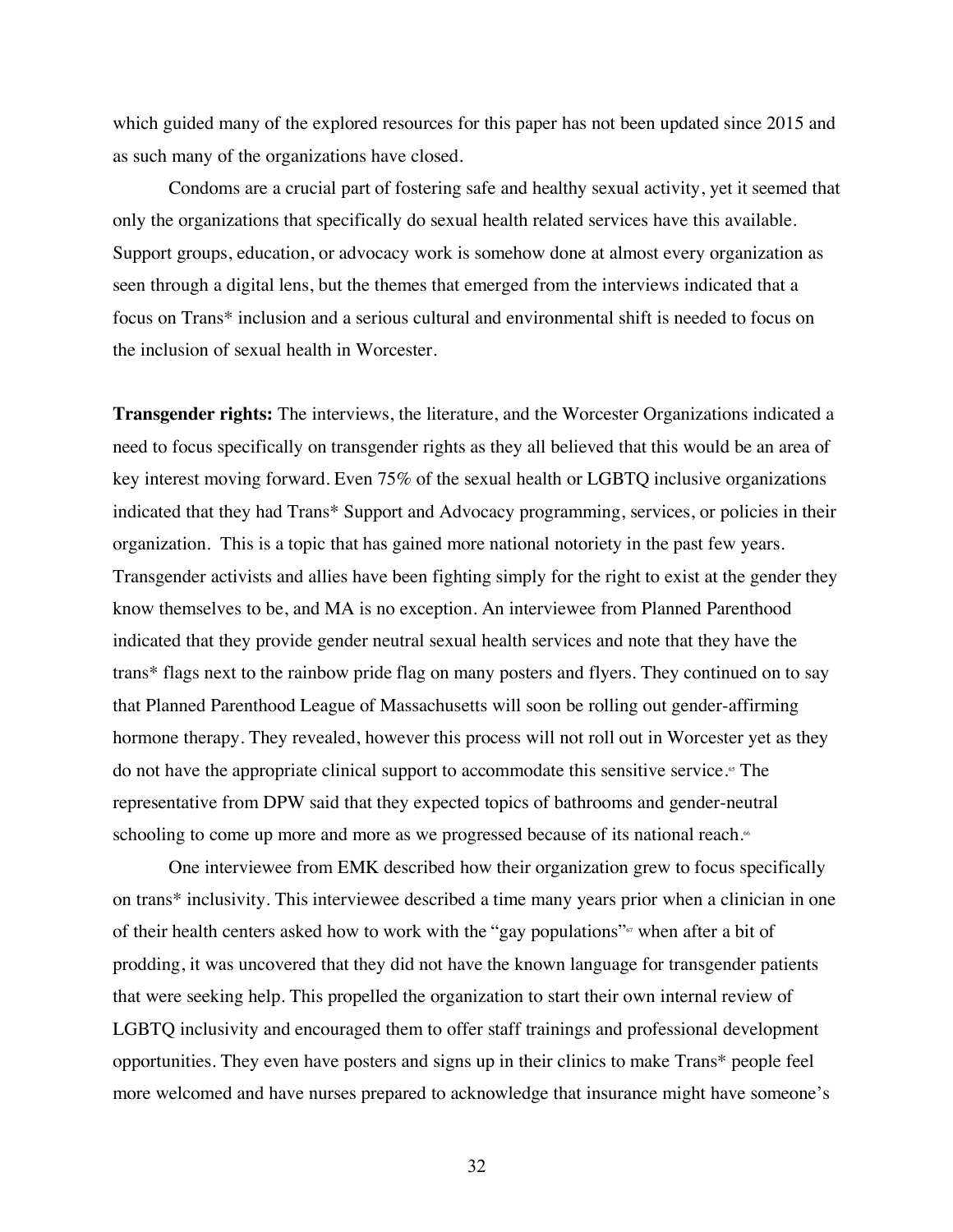"deadname" but it is not the name they should use to refer to the patient.<sup>®</sup> This type of inclusive thinking reflects the process that should be made. Until an organization is built for LGBTQ communities instead of factoring them in after, true inclusivity will not be realized.

While Trans<sup>\*</sup> inclusivity is an important cause that all interviewees seemed to agree on, it is important to note that no one mentioned the use of de-gendering medical practices or understanding pronouns beyond the perceived cis-normative gender binary. An important step towards inclusivity is absolutely about the right to exist in public. However, even if it's seen as a formality, we need to fight for inclusive, de-gendered health forms so that people of all gender and sexual minorities can seek proper sexual health care. One way to do this is to switch to "they" or "patients" and "clients". It makes no difference to someone whose gender has never been called into question or has never had to defend the gender they know they are, but when shifting the language to be gender neutral like that, the most marginalized are finally centered.

**Cultural and Environmental Shifts:** All interviewees agreed that while things might seem alright on the surface, there is still a culture that needs to shift through the following ways:

*Organizations need to focus internally:* One interviewee recognized that sometimes a boss or leader might not "get it"<sup>69</sup> and should never be pressured to teach the entire employee base on how to grow. Instead they should pay for employees to go to trainings or bring in speakers for professional developments. We talked about how this is a key way of growing an organization to be more inclusive for the staff and the people the organization serves, regardless of the actual services provided by the organizations. A focus internally would also help organizations accurately provide safe spaces stickers for their clients and demographics as well as actively ensuring a good work place for LGBTQ staff. These were the two topics hardest to capture on the sexual health and LGBTQ inclusion matrix because it is basically impossible to understand the physical culture through the websites without assuming.

*There need to be LGBTQ inclusive programs, curriculum, and materials, everywhere: One* interviewee mentioned the growth and cycles of language as a way of measuring acceptance and culture shifts, citing this very paper as a sign of progress towards total acceptance. register intersectionality of identities: "there is an LGBTQ contingency in every group" $\alpha$  recognizing that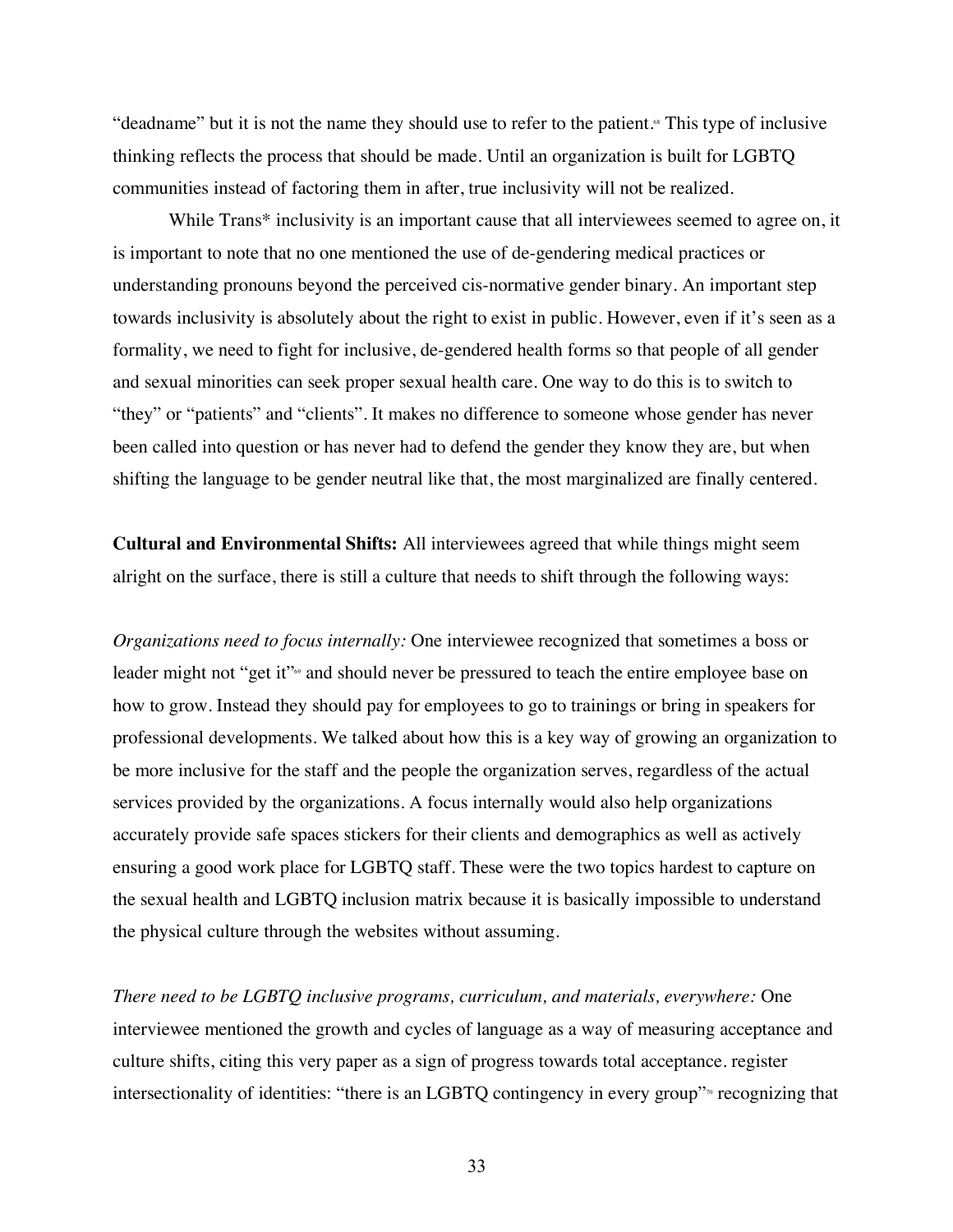the interests and needs of gender and sexuality minorities vary beyond that specific identity. People can be a part of the Black Lives Matter movement and also identify as part of the LGBTQ movement and that is a balance that they live in their lives but also something that both communities have to support. This means that any subject matter or type of service must have a way to support different and historically marginalized identities.

Finally, one theme that appeared throughout every interview and on the website was that there was no single organization focusing on the intersection of sexual health and LGBTQ communities that met all 12 inclusive categories. Planned parenthood came closest, with Edward M. Kennedy Community Health Center coming in a close second. Meeting every category is undoubtedly hard for any one organization but it could possible through partnerships and referrals. Keeping pamphlets or allowing referrals allows for the physical, spiritual, mental, emotional, and social well-beings of gender and sexuality minorities seeking sexual health.

## **Recommendations**

#### **Professional Trainings**

If the push for inclusivity starts internally, as so many interviewees have suggested, then it is paramount to provide resources for this internal shift. As one interviewee mentioned, some directors just do not "get it"<sup>71</sup> when it comes to inclusivity while others are interested in listening to their staff to make the best decisions for the future of the organization.<sup>72</sup> Possible training topics include:

- Language and de-gendering work
- How to administer proper quality of care
- How to run support groups for families, friends, etc
- Sensitivity trainings

#### Create an LGBTQ Inclusion Measuring Tool

The 12 Topics that this paper uses to assess if an organization is LGBTQ inclusive in relation to sexual health work is a great step in re-centering gender and sexuality marginalized identities. However, it is just a preliminary analysis. This paper should be used as a mobilizing call so that a culturally sensitive tool is created that will help assess the LGBTQ inclusivity of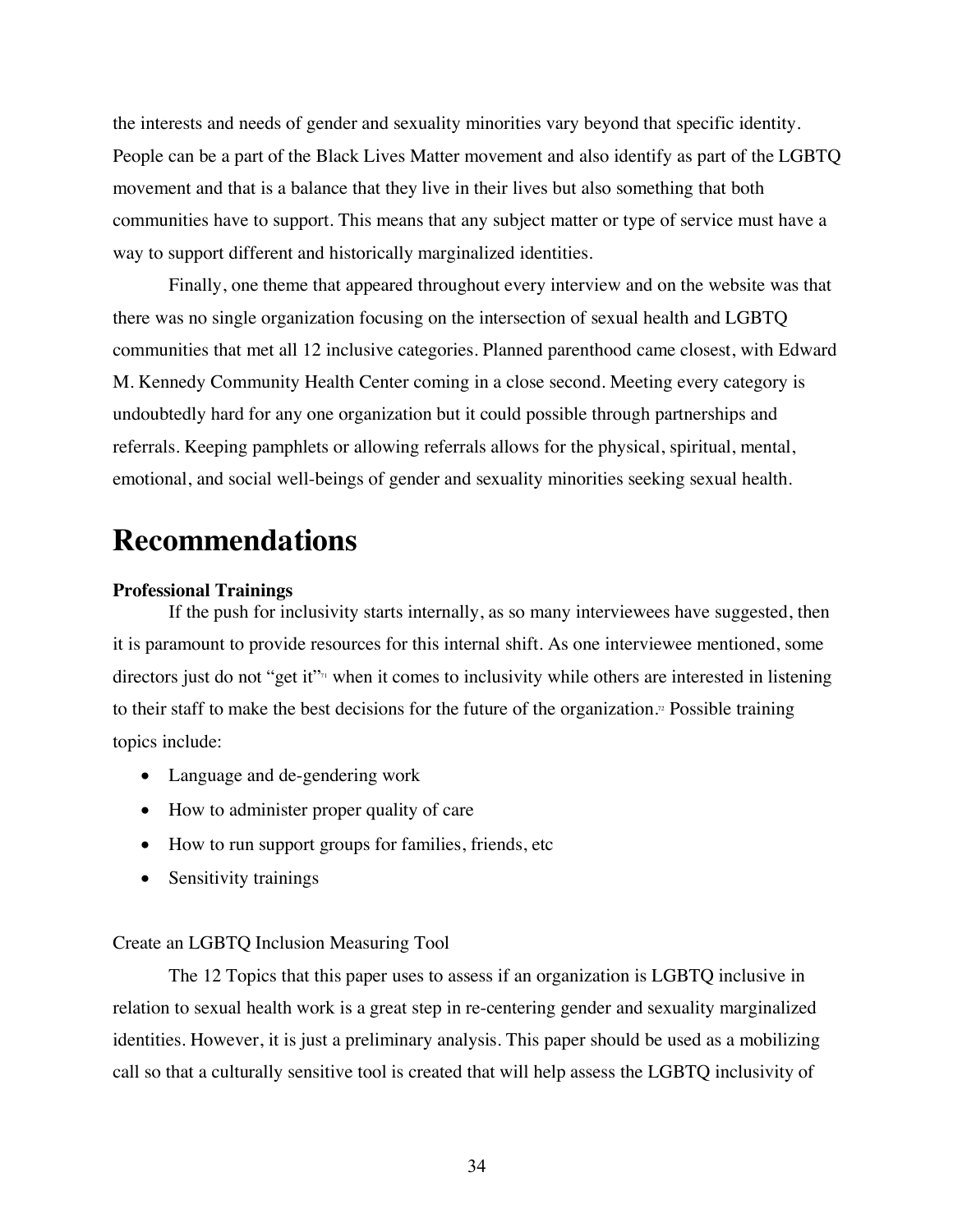any given organization or business. The research led to two solutions, a Measuring Inclusion Tool (MIT) and the City Climate Survey.

#### *Measuring Inclusion Tool (MIT)*

This is a tool that should be used to evaluate the current needs and inclusion levels. The Alberta Urban Municipalities Association has done a wonderful job at creating such a tool for all of Alberta, Canada<sup>3</sup>. This published tool measures five levels of inclusion: Invisible, Awareness, Intentional Inclusion, Strategic Inclusion, and Cultural Inclusion and then shows how to quantitatively and qualitatively reach each indicator. They measure each indicator in topics of leadership and accountability, resources available, community organizations, education, employee engagement and more. This tool is an expansive and easy to follow way of assessing how accessible and inclusive a city might be. Something like this tool could be generated and used to look beyond the Municipal Equality Index that Worcester currently has.

#### *City Climate Survey*

I propose that WISH works with Worcester to develop a city climate survey on sexual health. This would be an expansion of the work done in this paper following the organization matrix. It would have every health clinic, non-profit, health and human resource organization, and more participate in a pulse-taking research opportunity to truly see what areas need the most focus in order to maintain an environment shift. Questions would be a mixture of multiple choice and open ended. They would be similar to the Community Health Assessment (CHA) that is put out by DPH every three years only with questions related to LGBTQ identities and inclusion in different services, specifically sexual health. They could include variations of the following questions:

- Do your programming or services cover any of the following topics?
	- o Sexual Health
	- o Sexuality
	- o Body Image
	- o Healthy Relationships
	- o STIs & HIV/AIDs
	- o Teenage Pregnancy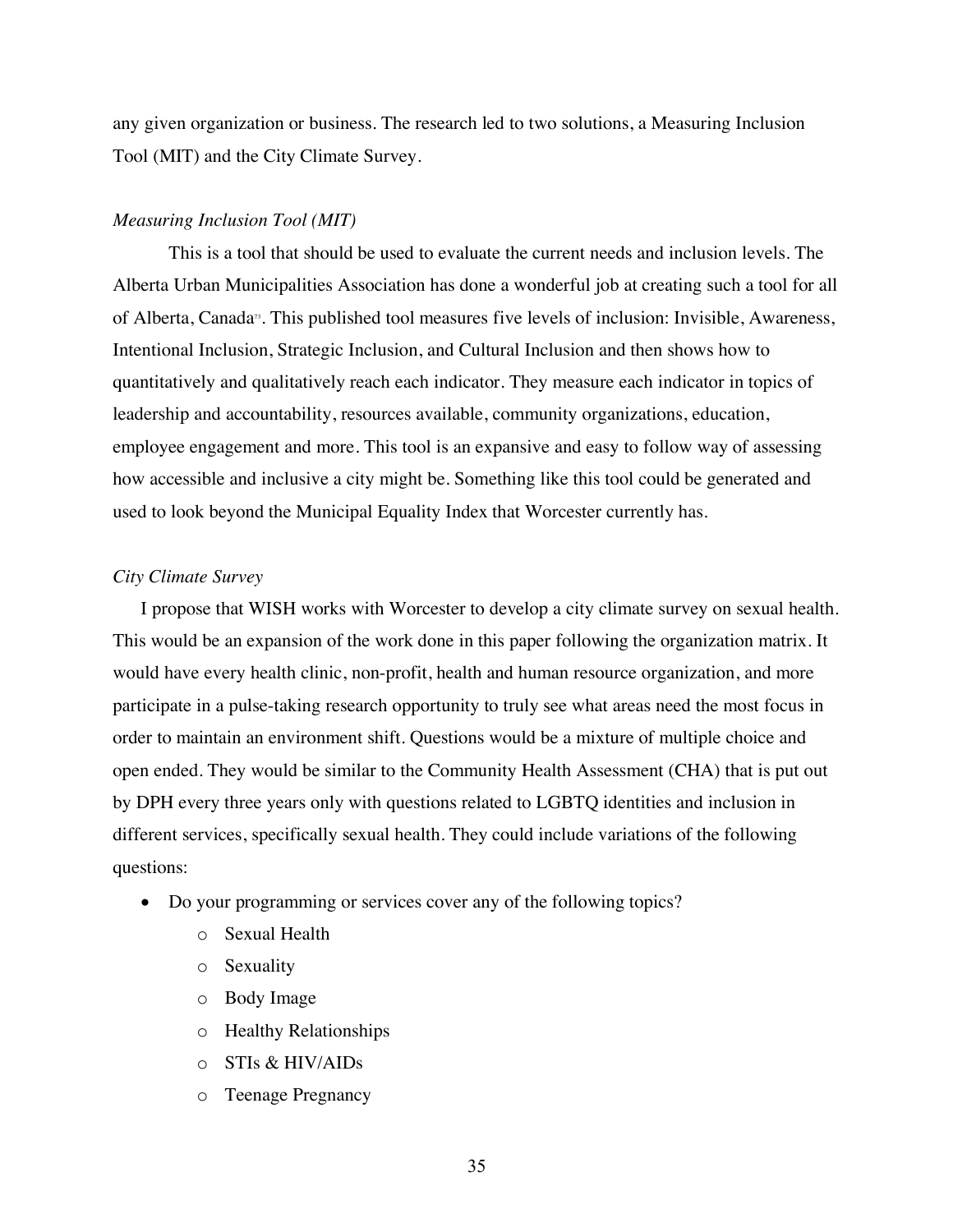- o Protection/Prevention Options
- o LGBTQ issues
- How comfortable would you be if [insert LGBTQ identity] visited your business with their partner?
	- o From very uncomfortable to very comfortable, include neutral
- Do you know where to go for sexual health services and support?
	- o If yes, where?
- Do you know where to go for LGBTQ services and support?
	- o If yes, where?

#### **Focus on Trans\* Rights:**

As all of the interviewees mentioned, becoming trans\* inclusive through services provided and language used is a critical part of increasing LGBTQ inclusion. However, at this moment in time it needs to be specifically focused on because the right to exist in public spaces is currently under legal question. Across America, people are debating about who has the right to use a bathroom. The November 2018 ballot in MA will feature a vote on this very measure, with conservatives hoping to reverse the necessary acceptance of Trans\* people. The following are ways for WISH, or anyone who is interested, can focus on these issues to create a more sexually healthy city

- a. Partner with Trans\*-serving groups and provide the support needed for those missions. Freedom For All Massachusetts needs support in making sure people vote YES on the impending ballot. They need help phone banking, door knocking, getting people to sign the pledge and ultimately casting their votes. This is an easy and tangible way to get involved.
- b. Ensure that all future surveys, publications, and registration forms have gender neutral or trans\* inclusive language. This is a small change that will not affect the data or message of your organization, but it will make sure that anyone reading it knows you support Transgender rights. By slowly changing surveys from male/female/other to an actually representative assortment, you could also be shifting the culture of how gender and sexuality minorities have historically been excluded.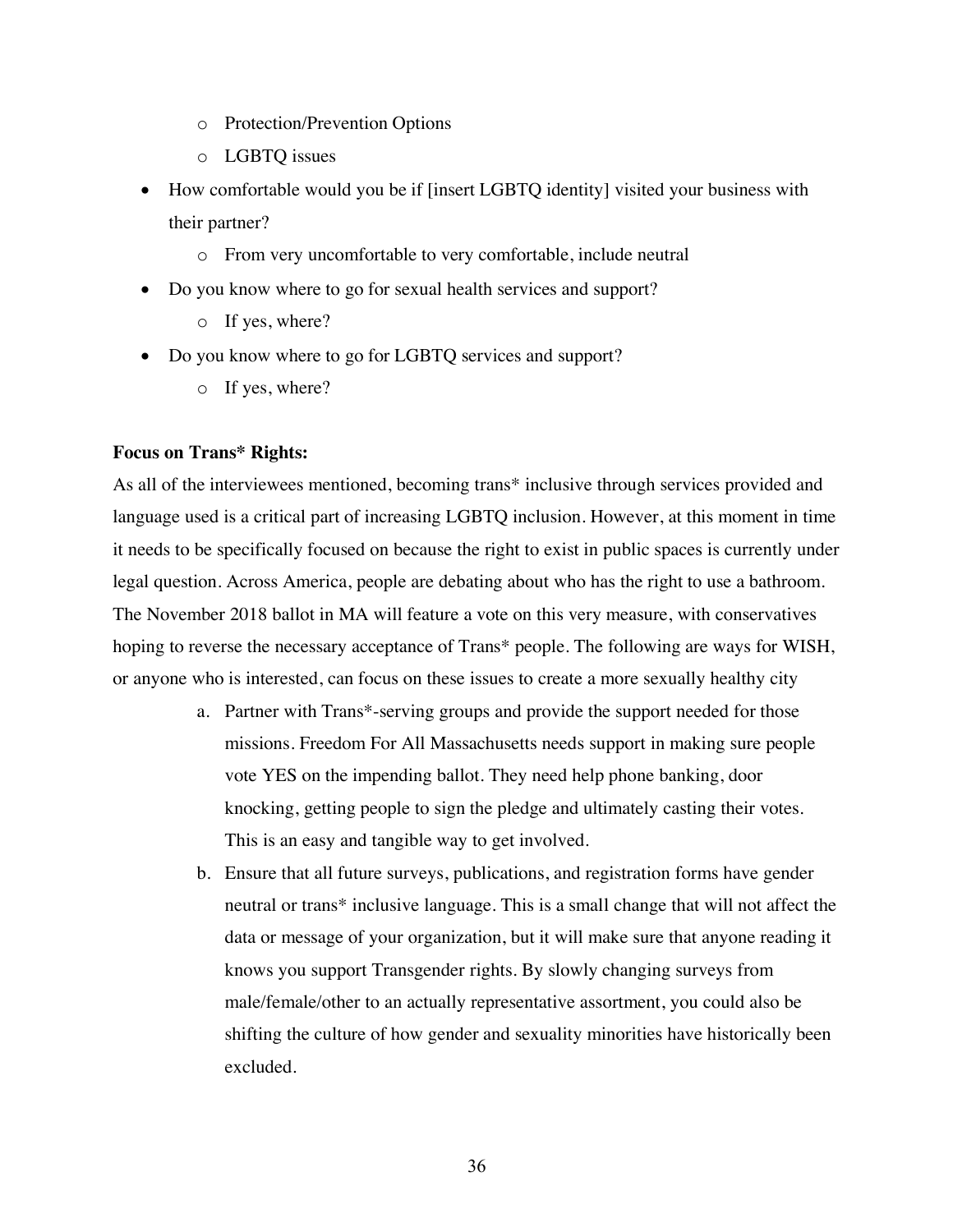#### **Culture/Environment Shift:**

Worcester, and WISH specifically, are in a unique position. The general theme picked up from the interviews and research is that things are not necessarily bad for LGBTQ communities right now, but they are also not great. In order to focus on ways to make existing better, it is crucial to focus on the subtle ways our culture and environment "other" or marginalize LGBTQ folks. It takes years and a lot of hard work to change the environment, but as all one interviewee stated, "Once people start doing this work, more will follow!"<sup>4</sup> The very acceptance of this paper indicates a shift in academic framing, allowing queer education to be legitimized. However, we cannot wait around and hope for passive LGBTQ inclusivity, not when it comes to our overall sexual health or identities.

#### *Terms:*

In order to truly be inclusive, we need to create an environment that learns the language that represents the identities they want to include. They must intententially read and understand the work in order to start a framework of re-centering the most marginalized. To do this, organizations and individuals alike must learn the terms. However, these definitions are constantly changing and shifting, with words that were once commonplace now seen as highly offensive in the community. Merriam-Webster is a leading "provider of language information"<sup>35</sup> and has taken this role to consistently update their definitions on sexual and gender orientation minorities. No word is ever completely defined and finished, especially when it comes to something so personal as to one's own identity. Finding the language to express yourself, though, is an important reason to keep trying.

I have created a list, seen below, of words and definitions as they currently stand today. This list is important to understand when thinking about the complexity of the sexual health needs of LGBTQ communities. These definitions are not all encompassing, and someone who selfidentifies with any one of these might say the words are all wrong. After consulting with blogs, academic sources, and LGBTQ professional organizations, these are the definitions that are most widely reached at this time. They are affected by pop culture, societal acceptance, politics, and beyond. These definitions come from a combined variety of sources<sup> $6\pi$ </sup>: itspronouncedmetrosexual.com<sup>3</sup>, the Human Rights Campaign<sup>3</sup>, GLAAD<sup>80</sup>, *How Sex Changed* by

Joanne Meyerowitz<sup>81</sup>, *GIRL: Love, Sex, Romance, and Being You* by Karen Rayne.<sup>82</sup>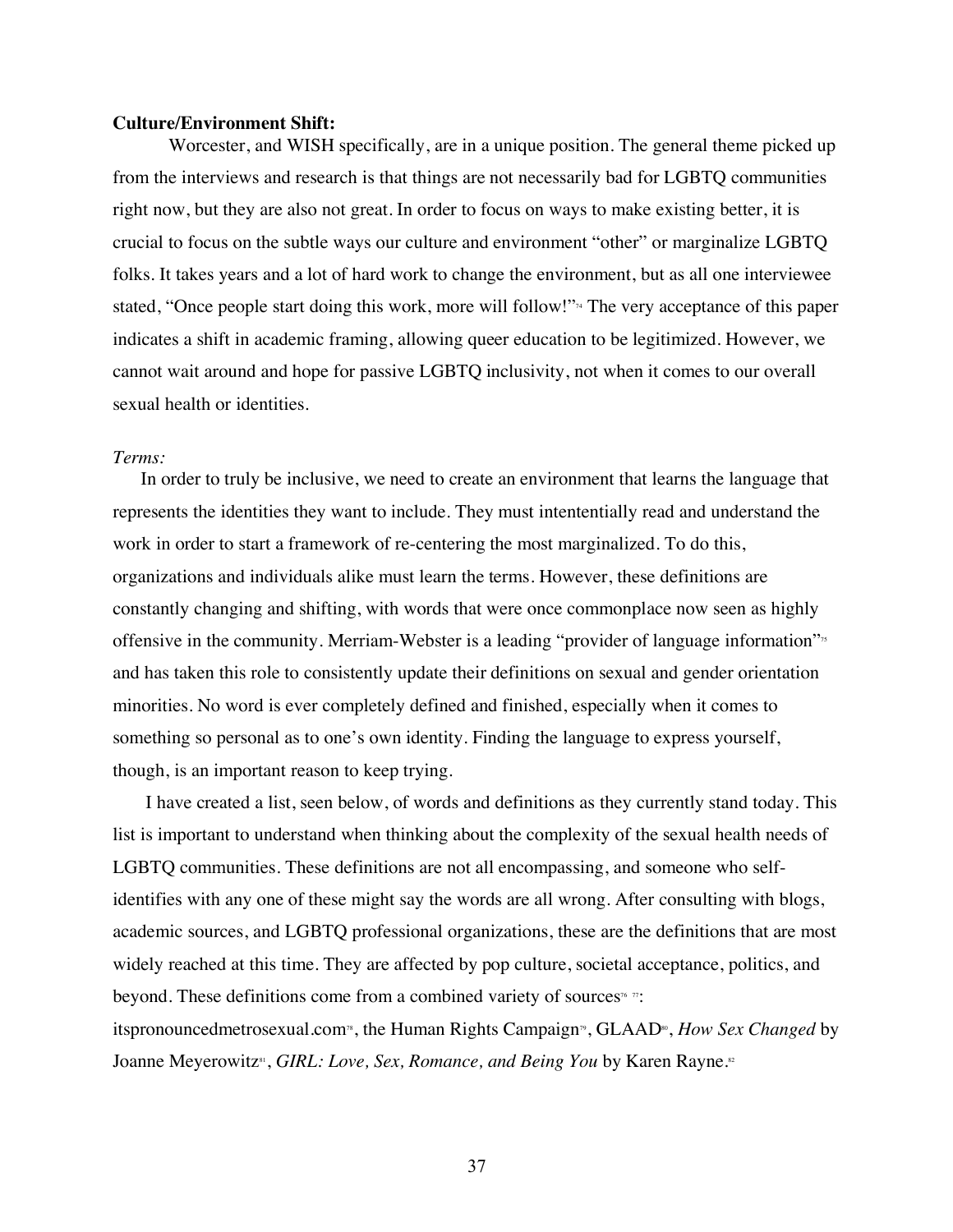The inclusion of these terms inside the actual paper, as opposed to an attachment or appendix is an intentional addition. Many people have the straight, cis privilege to not understand different gender and sexuality minorities or can claim they are an ally without understanding the different ways LGBTQ communities occupy the world. Labels can be pejorative or degrading, but by personally claiming the terms before LGBTQ communities are announcing their presence in legitimate ways. Pushing the terms to an appendix, instead of focused in the conceptual framework, would continue to render these identities invisible instead of positioning gender and sexuality minorities in the center. It is not my intention to say that these are the standing definitions for the rest of time, but instead that they identify with the majority of LGBTQ individuals at this time. This list is also not exhaustive by any means and there are many identities and definitions missing.

| <b>VOCABULARY</b> |                                                                                                                                                                                                                                                                                                                                                         |
|-------------------|---------------------------------------------------------------------------------------------------------------------------------------------------------------------------------------------------------------------------------------------------------------------------------------------------------------------------------------------------------|
| Asexual           | Used to escribe experiencing little to no sexual attraction. A person can<br>also be aromantic, indicating that they do not experience romantic<br>attraction. This is on a continuum from experiencing no sexual<br>attraction or desire to sometimes experiencing attraction and desire<br>depending on the very specific circumstances               |
| <b>Bisexual</b>   | Describes a person who is emotionally, physically, and/or sexually<br>attracted to people of their gender and another gender (typically seen as<br>men and women)                                                                                                                                                                                       |
| Cisgender         | A person whose gender identity aligns with the biological sex assigned<br>at birth                                                                                                                                                                                                                                                                      |
| Closeted          | A term that refers to individuals who are not open (to themselves or<br>others) about their sexuality or gender identities. This may stem from a<br>fear for their safety or potential social repercussions                                                                                                                                             |
| Coming out        | The process that someone takes to announce and accept their sexuality<br>and/or gender identity. For many, this is a continuous process as the<br>default in society is cisgender and straight and so every new situation<br>requires some sort of "outing" process. For others, they are only out in<br>certain settings and remain closeted in others |
| Gay               | Someone who is emotionally, physically, and/or sexually attracted to<br>members of the same sex and/or gender. Often used as an umbrella term<br>to refer to anyone that does not identify as heterosexual                                                                                                                                              |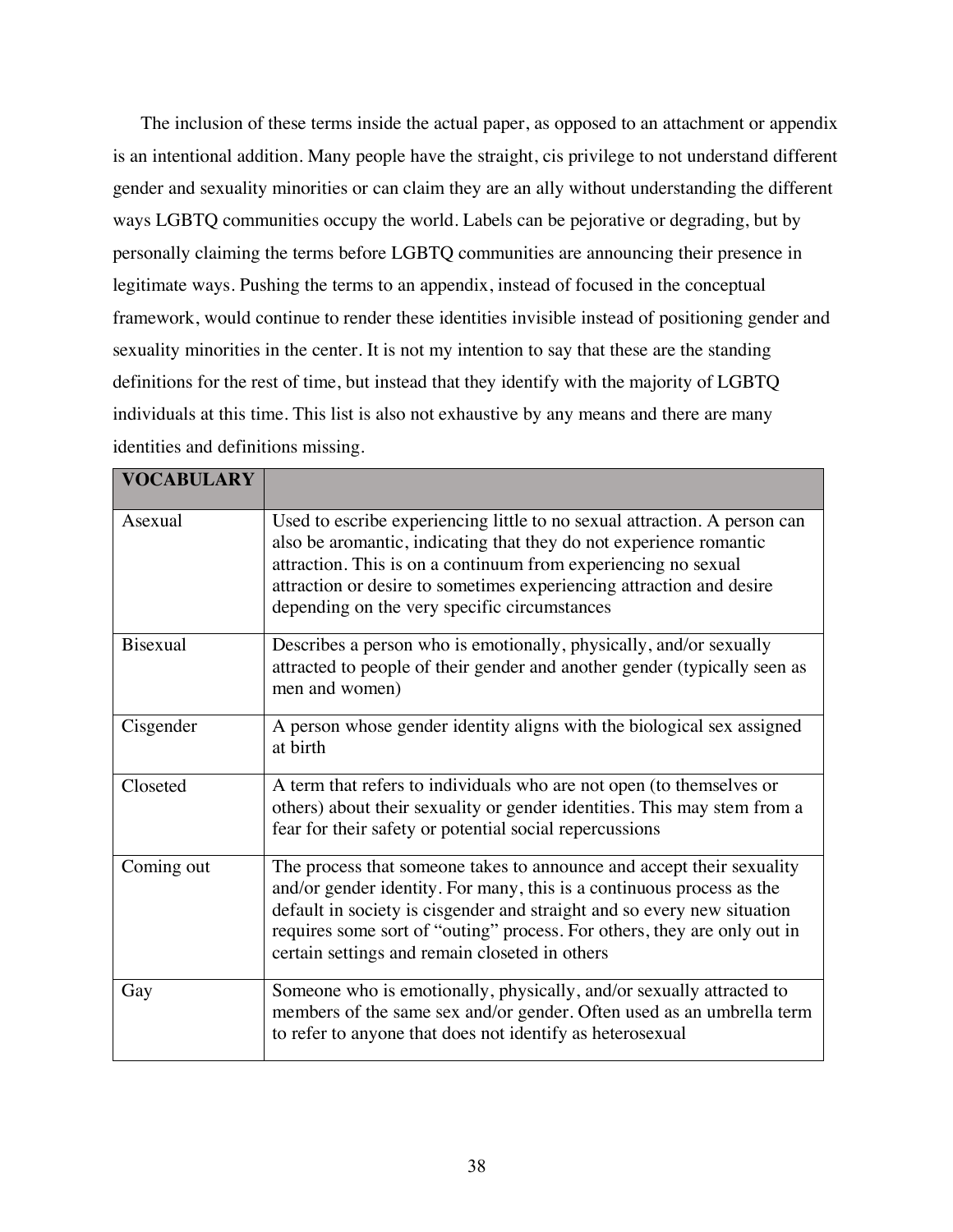| Deadname                  | This refers to the name given at birth that reflects an incorrect identity,<br>related to gender identity and expression. This can be changed legally<br>but is often hard and expensive.                                                                                                                                                                           |
|---------------------------|---------------------------------------------------------------------------------------------------------------------------------------------------------------------------------------------------------------------------------------------------------------------------------------------------------------------------------------------------------------------|
| Gender Binary             | A theory that there are only two genders and every person is with one of<br>those two: male or female                                                                                                                                                                                                                                                               |
| Gender Identity           | The internal and personal perception of one's gender, as well as how<br>they label themselves. This might not alight with the sex identity<br>assigned at birth. Common gender identities: woman, man, genderqueer,<br>gender non-conforming etc.                                                                                                                   |
| Gender non-<br>conforming | A gender identity descriptor that indicates a non-traditional gender<br>presentation, often outside of the binary                                                                                                                                                                                                                                                   |
| Heterosexual              | Also referred to as "straight", this is a person who is primarily<br>emotionally, physically, and/or sexually attracted to members of the<br>opposite sex                                                                                                                                                                                                           |
| Homophobia                | Umbrella term to reference negative attitudes, violence, and prejudice<br>that members of the LGBTQ community may face. (Bisexual and<br>transgender individuals can also experience biphobia and transphobia<br>specific hate). This also can be experienced inwardly (internalized<br>homophobia) by someone who identifies as queer                              |
| Homosexual                | A "medical" term to mean someone who is primarily emotionally,<br>physically, and/or sexually attracted to members of the same sex/gender<br>groups. However, this term is considered highly stigmatized and<br>offensive. It has a history in as a mental health illness classification until<br>1973 and inclusion in Don't Ask, Don't Tell U.S. Military policy. |
| Intersex                  | Umbrella term that refers to people born with reproductive or sexual<br>anatomies and/or a chromosome pattern that cannot be classified as<br>male or female. Once referred to as "hermaphrodite" but this term is<br>highly offensive today.                                                                                                                       |
| Lesbian                   | Sometimes the preferred term for women who are emotionally,<br>physically, and/or sexually attracted to other women                                                                                                                                                                                                                                                 |
| Outing                    | The involuntary, consensual, or unwanted act of disclosing someone<br>else's sexual orientation, gender orientation, or intersex status to a<br>someone else                                                                                                                                                                                                        |
| Pansexual                 | A sexuality term that refers to someone who experiences emotional,<br>physical and or/sexual attraction for members of all gender<br>identities/expressions. Shortened to "pan"                                                                                                                                                                                     |
| Passing                   | When someone perceives a trans person as a member of their self-<br>identified gender identity (regardless of sex assigned at birth) without                                                                                                                                                                                                                        |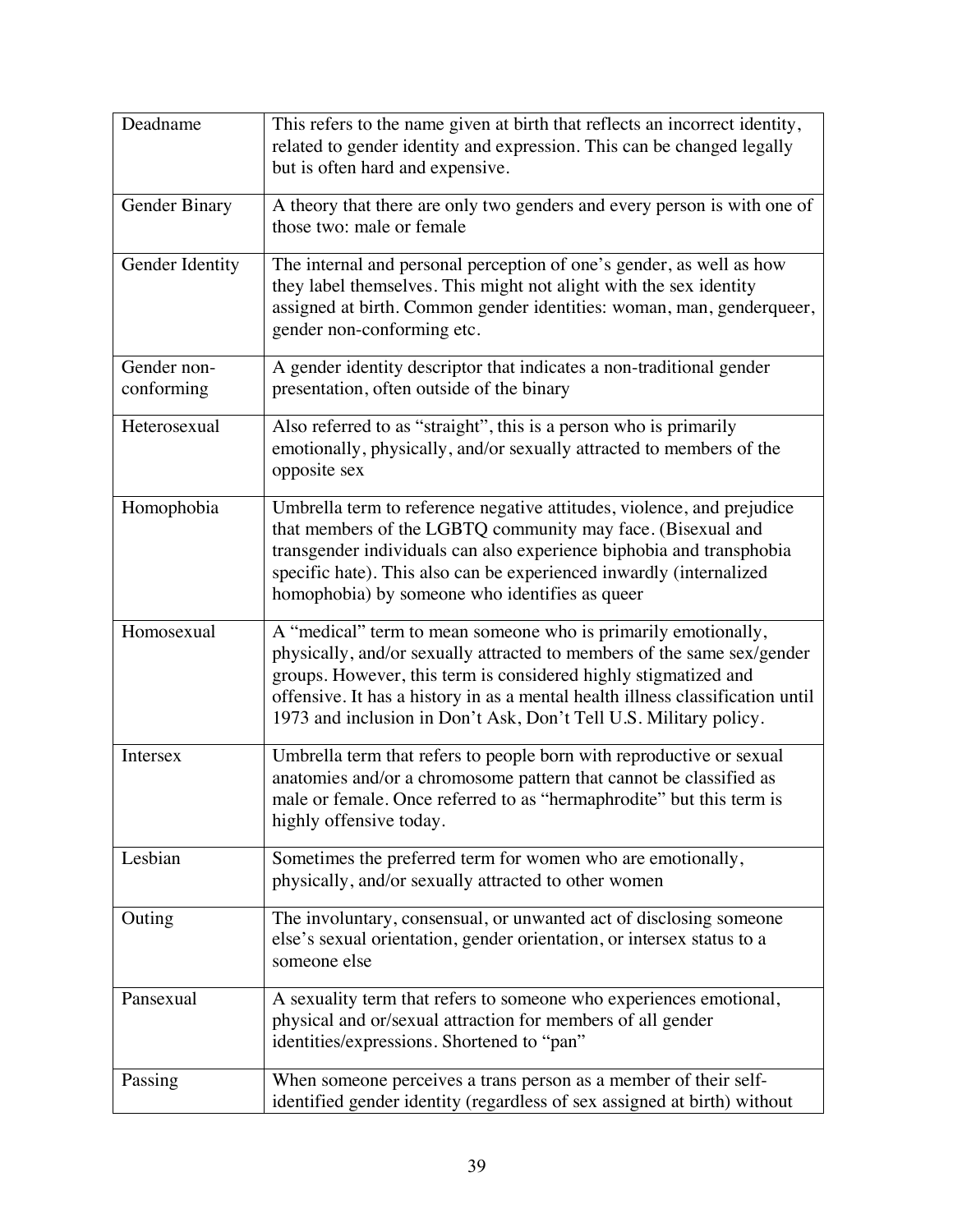|               | identifying them as trans OR when an LGB/Q person is perceived to be<br>straight. This term is often subjective to the person observing and it not<br>always a positive experience                                                                                                                                                           |
|---------------|----------------------------------------------------------------------------------------------------------------------------------------------------------------------------------------------------------------------------------------------------------------------------------------------------------------------------------------------|
| Polyamory     | An umbrella term that refers to the practice of, desire to, or orientation<br>towards having ethically, honest, and consensual non-monogamous<br>relationships with multiple partners. This could mean an open<br>relationship, a more than two people engaging in romantic/sexual<br>relationships or many other set ups.                   |
| Queer         | A word to describe individuals who do not identify as straight or<br>cisgender. Can be used to describe non-normative gender or sexual<br>identities and sometimes is used as a political identity. However, it was<br>often used as a derogatory term and is not embraced by all members of<br>the LGBTQ community because of that history. |
| Questioning   | Represent an individual or time in someone's life where they are unsure<br>about or exploring their own sexual orientation or gender identity.                                                                                                                                                                                               |
| Straight      | A person primarily emotionally, physically, and or/sexually attracted to<br>people who are not their same sex/gender.                                                                                                                                                                                                                        |
| Trans*        | An umbrella term referring to a range of identities that transgress<br>socially defined gender norms. The Asterix is used to show the larger<br>group nature of the term but when speaking, you do not say that Asterix.<br>A Trans* person can have any sexual orientation                                                                  |
| Transgender   | A person who lives as a member of a gender other than that assigned at<br>birth based. A person does not have to transition to identify as<br>transgender                                                                                                                                                                                    |
| Transitioning | The is used to refer to when a trans* person changes their bodily<br>appearance to be more congruent or in harmony with their identified<br>gender/sex. This can mean reconstruction surgery or hormone<br>treatments                                                                                                                        |
| Two Spirit    | An umbrella term traditionally used and accepted by Native American<br>people to recognize individuals who possess qualities or fulfill roles of<br>both genders                                                                                                                                                                             |
|               |                                                                                                                                                                                                                                                                                                                                              |
| Pronouns      | A nomenclature that identifies a person in speech and indicates their<br>gender identity                                                                                                                                                                                                                                                     |
| He/Him        | Used by male-identifying people                                                                                                                                                                                                                                                                                                              |
| She/Her       | Used by female-identifying people                                                                                                                                                                                                                                                                                                            |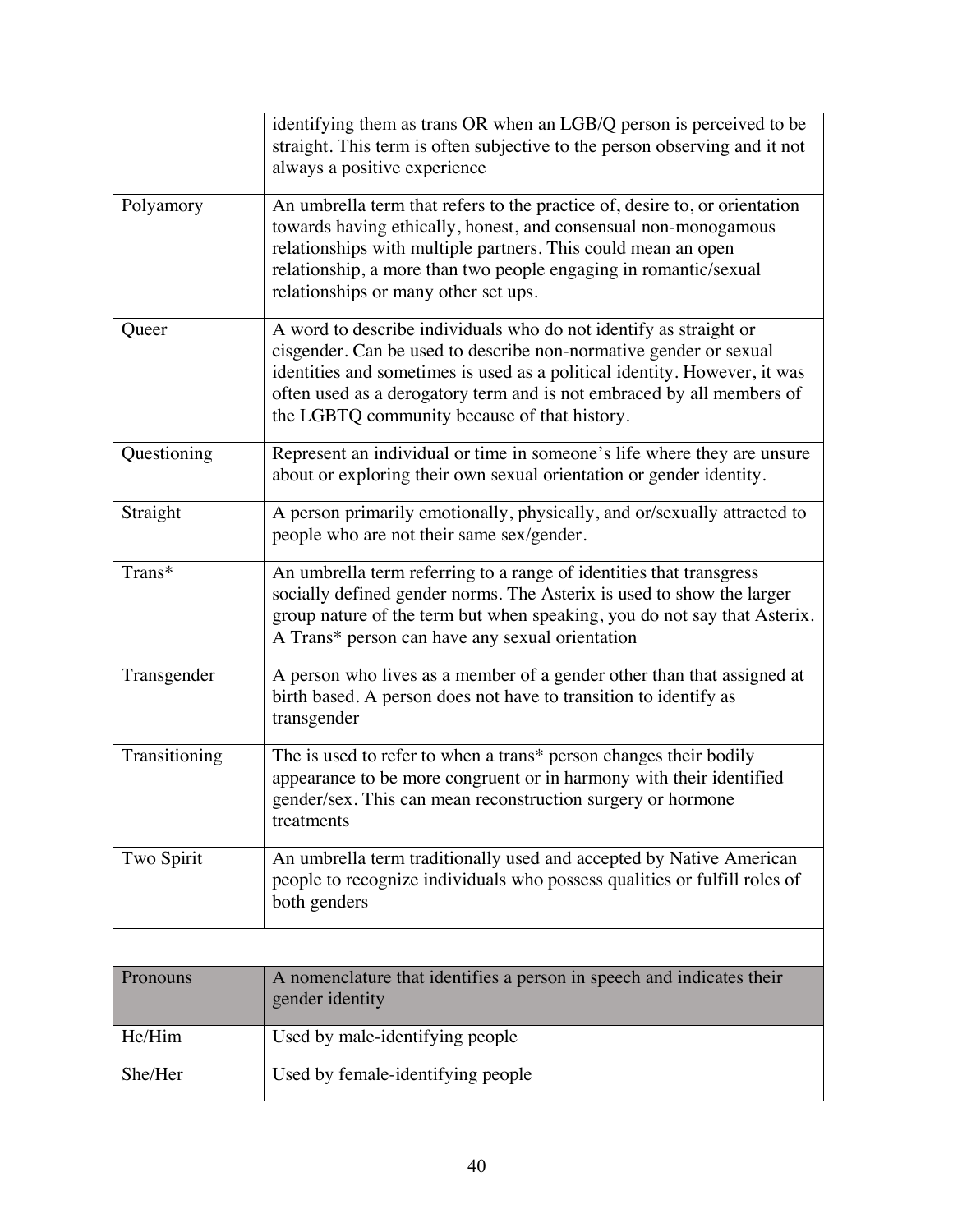| They/Them                              | Gender-neutral pronouns preferred by trans* people. Recommended to<br>use before assuming the gender pronouns of someone.                                                                                    |
|----------------------------------------|--------------------------------------------------------------------------------------------------------------------------------------------------------------------------------------------------------------|
| Ze/ Zeir                               | Alternative gender-neutral pronouns preferred by trans* people                                                                                                                                               |
| Mx.                                    | Pronounced $mix$ or $schwa$ – this is a gender natural title-honorific. Ex:<br>Mx. Smith is a great teacher                                                                                                  |
| <b>ACRONYMS</b>                        | There is no correct initialism. It varies by person/region and will often<br>evolve over time. These are the definitions for the acronyms that<br>informed this paper and were majorly accepted at the time. |
| <b>LGBTQ</b>                           | Lesbian, Gay, Bisexual, Transgender, Queer / Sometimes people use a +<br>at the end in an effort to be more inclusive                                                                                        |
| FtM/F2M or MtF<br>$/$ M <sub>2</sub> F | Female-to-male/ Male-to-female transgender or transsexual persons                                                                                                                                            |
| <b>GSM</b>                             | Gender and Sexual Minorities                                                                                                                                                                                 |
| <b>DSG</b>                             | Diverse Sexualities and Genders                                                                                                                                                                              |
| MSM / WSW                              | Men who have Sex with Men / Women who have Sex Women -<br>Distinguishes behavior from identity and is often used in HIV/Aids<br>education, prevention, and treatment                                         |
| <b>PGPs</b>                            | Preferred Gender Pronouns - many suggest "preferred" be removed<br>because it gives the power to someone else to decide on the appropriate<br>pronoun                                                        |
| QPOC, QTPOC                            | Queer People of Color, Queer Trans People of Color                                                                                                                                                           |
| <b>SAAB</b>                            | Sex Assigned at Birth                                                                                                                                                                                        |
| <b>SGL</b>                             | Same Gender Loving                                                                                                                                                                                           |
| <b>SRS</b>                             | <b>Sex Reassignment Surgery</b>                                                                                                                                                                              |
| GNC                                    | Gender Non-Conforming                                                                                                                                                                                        |
| <b>DSD</b>                             | Differences of Sex Development - Sometimes used to describe Intersex<br>people                                                                                                                               |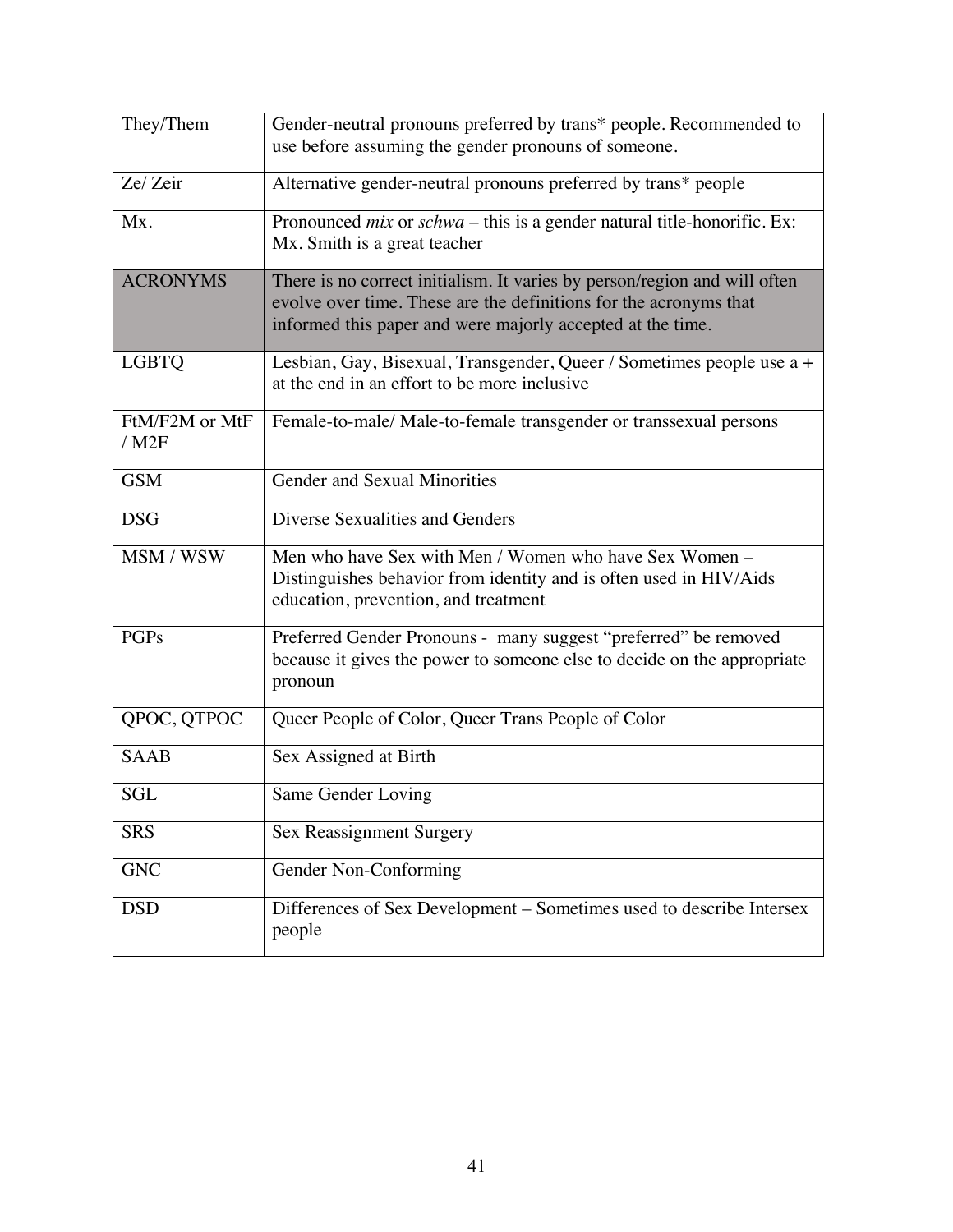### **Conclusion**

Ultimately, there are a lot of resources at the intersection of sexual health and LGBTQ communities, but none that can do everything. From support groups to gender-affirming hormone therapy, STI/HIV testing to advocacy and educational materials, a variety of organizations are doing it all to a certain degree. This spread out, unfocused, gathering of resources do not provide a holistic intersection of sexual health and LGBTQ communities because it does not allow gender and sexuality minorities to receive complete sexual health treatment. If we want to make sure that sexual health is accessible to all, we need to make sure that this state of physical, emotional, mental, social, and even spiritual well-beings can be met for all, like many organizations have begun to do. To move forward, I suggest professional trainings, a focus on trans\* advocacy and awareness, and an overarching pulse-detection of the inclusivity of Worcester on a level broader than this research paper. It is essential that work going forward is non-gendered and moves beyond the antiquated "men and women", "he or she" dialect that gets trapped in unnecessary gender binaries.

Worcester has made tremendous efforts to center the LGBTQ communities, but it is important that this effort does not tapper off. There is so much left to be done at the intersection of sexual health and LGBTQ identities. If we stop now, without the cultural shift and full inclusion that this paper pushes for, then these identities that have advocated for visibility will be rendered invisible once more. We do not want negative mental health outcomes to rise or to see an uptick in STI diagnoses. We must continue to push for the re-centering of sexual health around marginalized gender and sexuality minorities, we will avoid the threat of public health crisis. By queering sexual health, we can truly make Worcester a more sexually health place for adolescents and adults alike.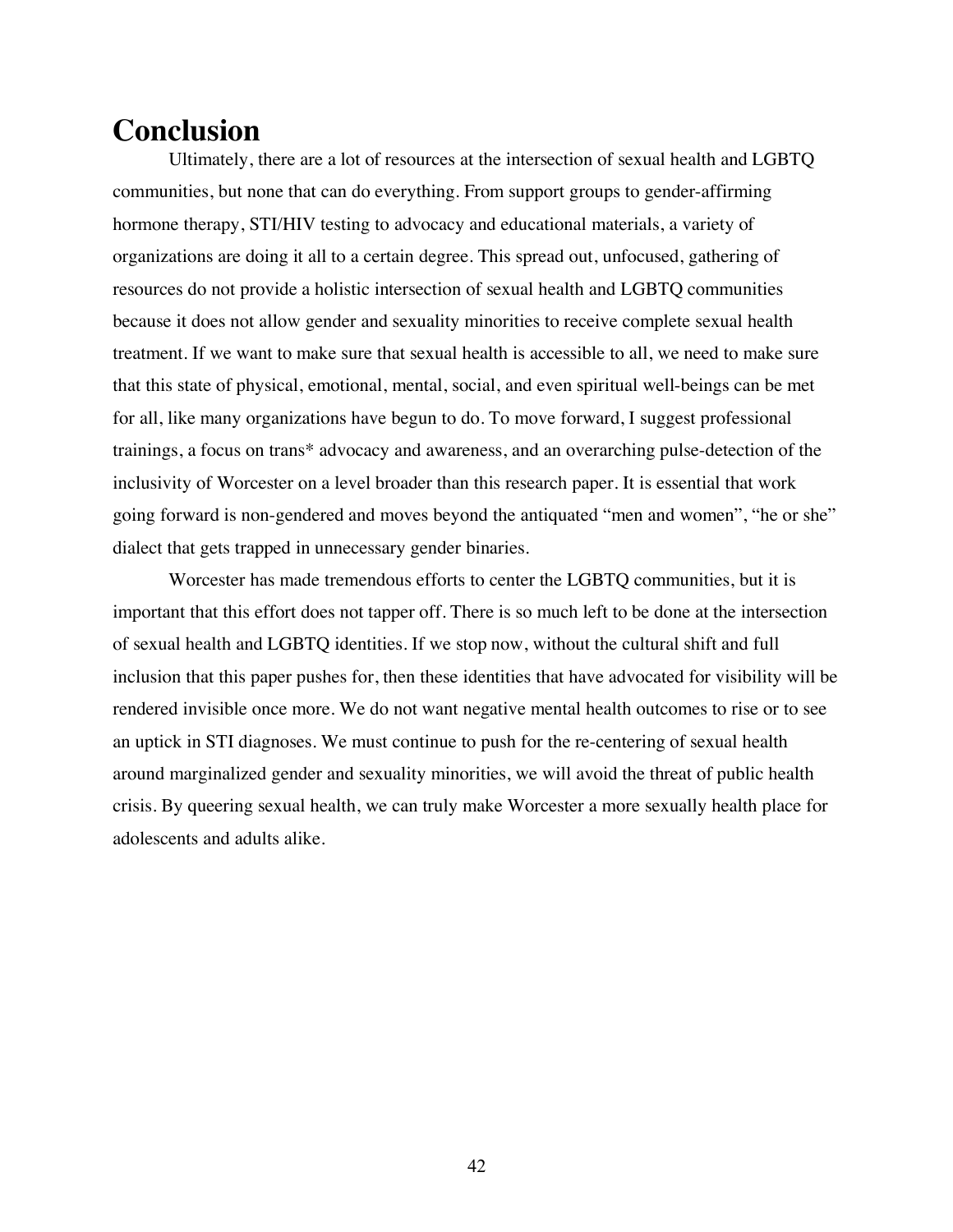## **Works Cited**

"#BornPerfect: The Facts About Conversion Therapy." National Center for Lesbian Rights. Accessed April 22, 2018. http://www.nclrights.org/bornperfect-the-facts-about-conversiontherapy/.

"About Us." Merriam-Webster. Accessed April 22, 2018. https://www.merriamwebster.com/about-us.

"About WHO." World Health Organization. Accessed April 22, 2018. http://www.who.int/about/en/.

"Do Safe Space stickers make a difference?" GLSEN. Accessed April 22, 2018. https://www.glsen.org/do-safe-space-stickers-make-difference.

"Establishing an Allies/Safe Zone Program." Human Rights Campaign. Accessed April 22, 2018. https://www.hrc.org/resources/establishing-an-allies-safe-zone-program.

"Gender Nation Glossary." Refinery29. Accessed April 22, 2018. https://www.refinery29.com/lgbtq-definitions-gender-sexuality-terms/#term-66zep6De8MQA8my2gqccSM.

"Glossary of Terms - Lesbian / Gay / Bisexual / Queer." GLAAD. Accessed April 22, 2018. https://www.glaad.org/reference/lgbtq.

"Glossary of Terms." Human Rights Campaign. Accessed April 22, 2018. https://www.hrc.org/resources/glossary-of-terms.

"LakeView Congregational Church UCC, Worcester, MA." United Church of Christ Massachusetts Conference. Accessed April 22, 2018. https://www.macucc.org/churchdetail/1399217.

"LGBT Youth." *Centers for Disease Control and Prevention*. Last modified June 21, 2017. https://www.cdc.gov/lgbthealth/youth.htm.

"LGBT." Elder Services of Worcester Area. Accessed April 22, 2018. https://eswa.org/aboutus/lgbt/.

"LGBTQ Terms and Definitions." *University of Florida Multicultural & Diversity Affairs Division of Student Affairs: LGBTQ Affairs*. Last modified January 26, 2017. https://lgbtq.multicultural.ufl.edu/programs/speakersbureau/lgbtq-terms-definitions/.

"Massachusetts Commission Against Discrimination." Mass.gov. Accessed April 22, 2018. https://www.mass.gov/orgs/massachusetts-commission-against-discrimination.

"Massachusetts law about abortion." *Mass.gov.* Last modified April 18, 2018. https://www.mass.gov/info-details/massachusetts-law-about-abortion.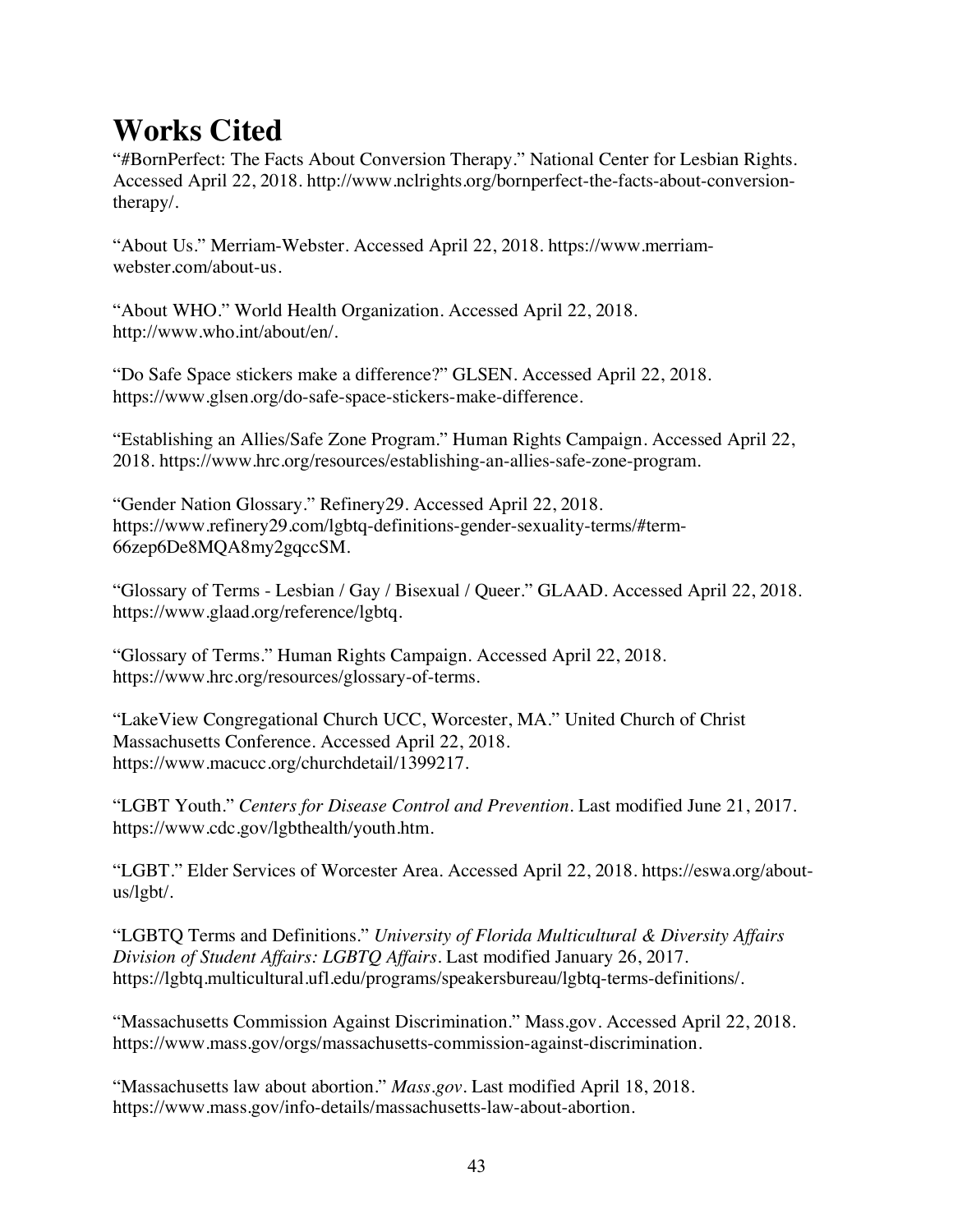"Massachusetts Name Change Laws." *National Center for Transgender Equality*. Last modified March, 2018. https://transequality.org/documents/state/massachusetts.

"Myth Buster." Freedom For All Massachusetts*. A*ccessed April 22, 2018. https://www.freedommassachusetts.org/mythbuster/.

"Not Found." Wesley United Methodist Church. Accessed April 22, 2018. http://wesleyworc.org/index.php?s=glbt.

"Our History." All Saints Episcopal Church. Accessed April 22, 2018. http://allsaintsw.org/ourhistory.

"Policy and Position Statements on Conversion Therapy." Human Rights Campaign. Accessed April 22, 2018. https://www.hrc.org/resources/policy-and-position-statements-on-conversiontherapy.

"PrEP," *Centers for Disease Control and Prevention*. Last modified March 23, 2018. https://www.cdc.gov/hiv/basics/prep.html.

"Public Health." *City of Worcester* online. Accessed April 22, 2018. http://www.worcesterma.gov/public-health.

"Search Results for: gay." Congregation Beth Israel. Accessed April 22, 2018. http://bethisraelworc.org/?s=gay.

"State Policies on Sex Education in Schools" *National Conference of State Legislatures*. Last modified December 21, 2016. http://www.ncsl.org/research/health/state-policies-on-sexeducation-in-schools.aspx.

"Symbol" The Pink Triangle. Accessed April 22, 2018. http://www.thepinktriangle.com/history/symbol.html.

"The History of the Rainbow Flag." STOP-Homophobia.com. Accessed April 22, 2018. http://www.stop-homophobia.com/rainbow-flag-history.

"What is PrEP?" What is PrEP? Accessed April 22, 2018. http://www.whatisprep.org/.

"Worcester Gets Perfect Score on Human Rights." *City of Worcester*. Last modified November 12, 2014. http://www.worcesterma.gov/announcements/worcester-gets-perfect-score-on-humanrights

"Worcester Impact on Sexual Health." Worcester Impact on Sexual Health. Accessed April 22, 2018. http://www.wishtaskforce.org/.

"Worcester, Massachusetts 2017 Municipal Equality Index Scorecard." Human Rights Campaign. Accessed April 22, 2018. https://assets2.hrc.org/files/assets/resources/MEI-2017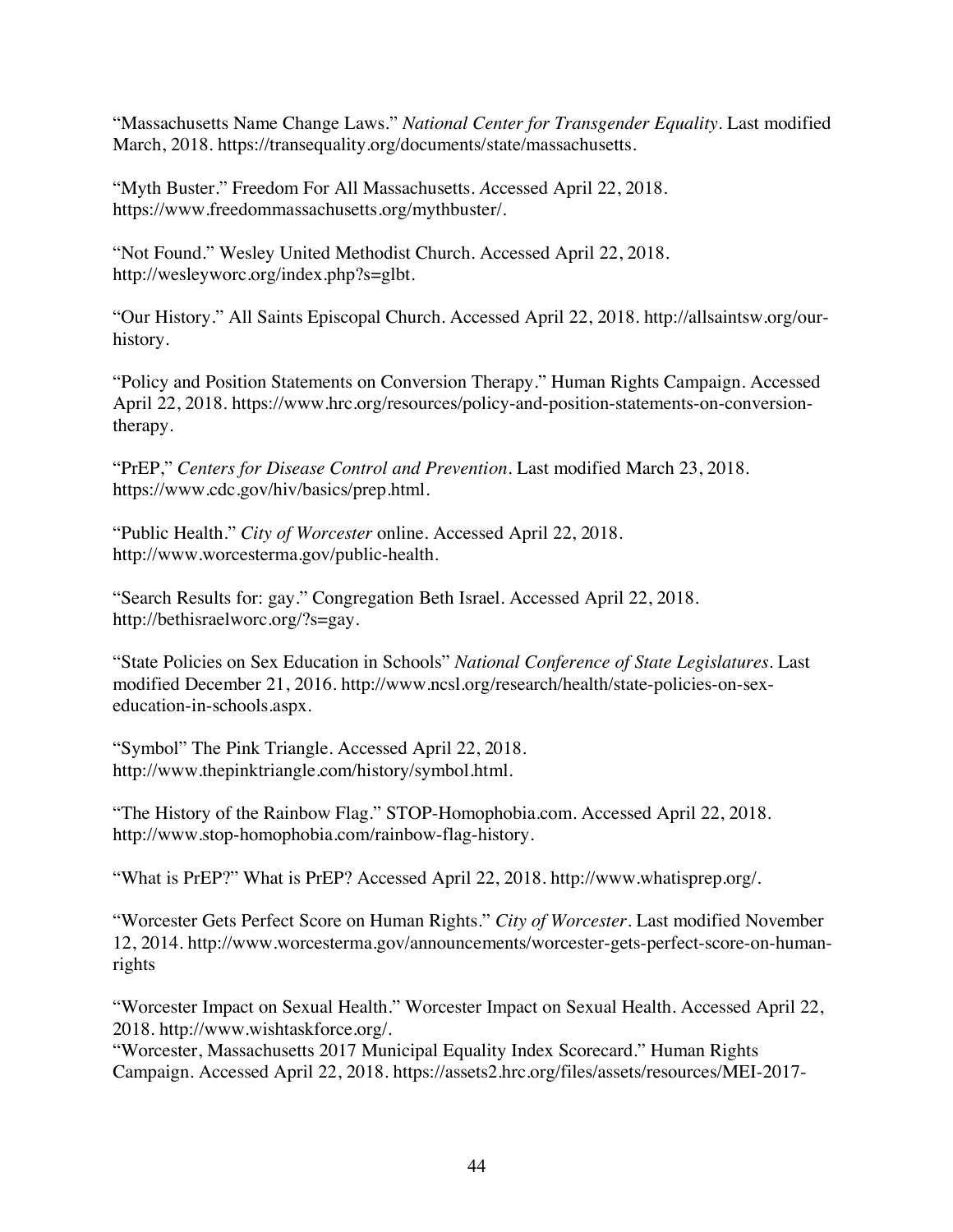Worcester-Massachusetts.pdf?\_ga=2.210472405.1107755408.1523213761- 1197851106.1522948176

AIDS Project Worcester. Accessed April 22, 2018. https://www.facebook.com/AidsProjectWorcester/.

Barth, Richard P., "Reducing the Risk" *Education, Training and Research,* Accessed April 22, 2018. https://www.etr.org/ebi/programs/reducing-the-risk/.

Berer, Marge. "Family Planning and Safe, Legal Abortion Go Hand in Hand" last modified July 23, 2012. https://rewire.news/article/2012/07/23/family-planning-and-safe-legal-abortion-gohand-in-hand/.

Brown, Anna. 2017. "5 Key Findings about LGBT Americans." *Pew Research Center* (blog). June 13, 2017. http://www.pewresearch.org/fact-tank/2017/06/13/5-key-findings-about-lgbtamericans/.

Butler, Judith. "Performative Acts and Gender Constitution: An Essay in Phenomenology and Feminist Theory." *Theatre Journal* 40, no. 4 (1988): 519-31.

Centers for Disease Control and Prevention. HIV Surveillance Report, 2014; vol. 26. Published November 2015. Accessed April 22, 2018.

Community Legal Aid. Accessed April 22, 2018. https://www.communitylegal.org/.

Ducre, Kristena, "Out of the Closet, Into the Clinic: LGBT STD Statistics" *STDCheck.com* (blog), September 21, 2015, https://www.stdcheck.com/blog/lgbt-std-statistics/.

Edward M. Kennedy Community Health Center. Accessed April 22, 2018. https://www.kennedychc.org/.

Edwards, W. M., & Coleman, E. "Defining Sexual Health: A Descriptive Overview." *Archives of Sexual Behavior 33, no. 3* (2004): 189–95. https://doi.org/10.1023/B:ASEB. 0000026619.95734.d5

Family Health Center of Worcester. Accessed April 22, 2018. http://www.fhcw.org/en/Home.

Fausto-Sterling, Anne. "The Five Sexes: Why Male and Female Are Not Enough." *The New York Academy of Sciences* 33, no 2 (1993): 20-24. https://doi.org/10.1002/j.2326- 1951.1993.tb03081.x

First Unitarian Church of Worcester. Accessed April 22, 2018. http://www.firstunitarian.com/welcomingcommunity.cfm.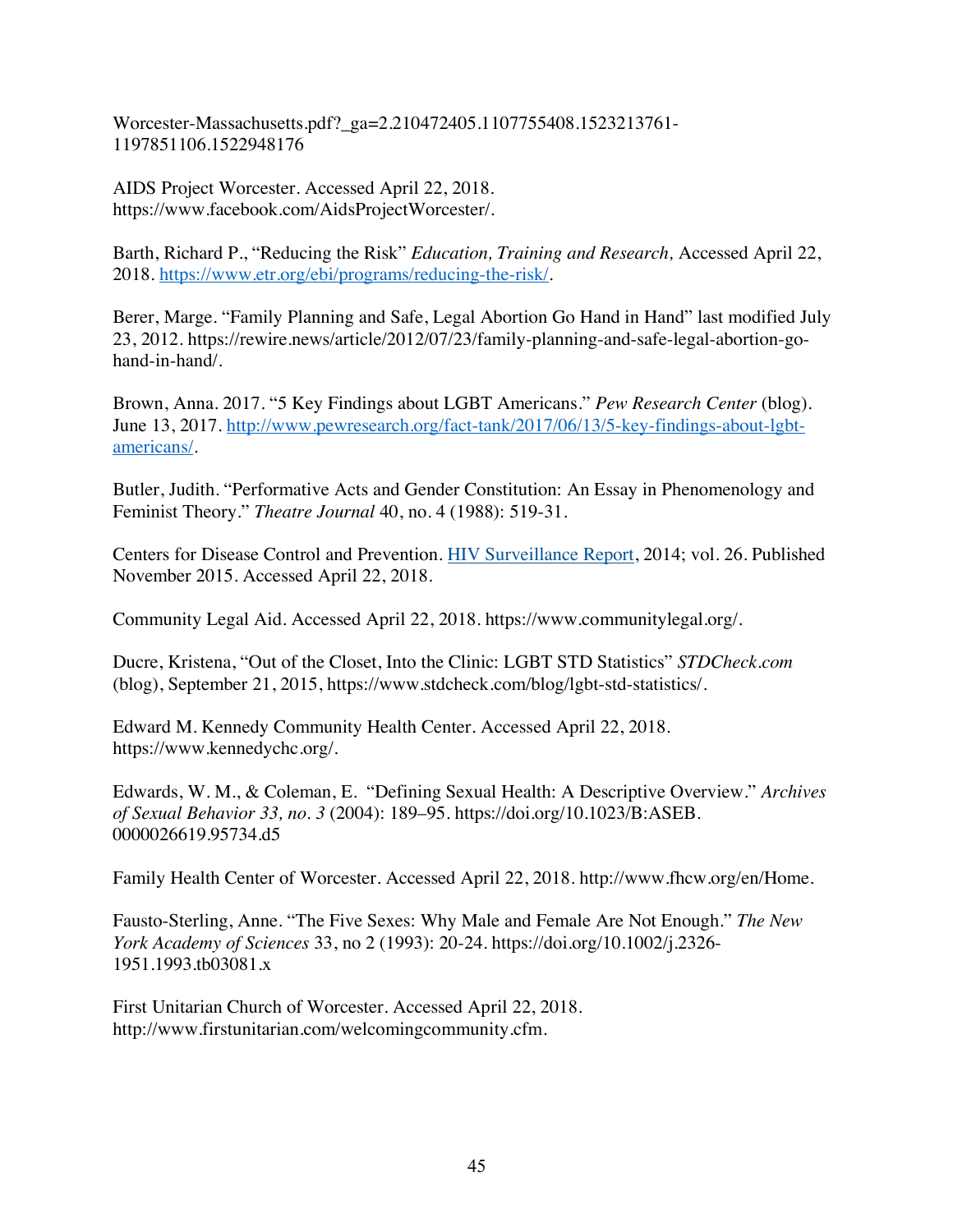Fisher, C. M. "Queer Youth Experiences with Abstinence-Only-Until-Marriage Sexuality Education: 'I can't get married so where does that leave me?'" *Journal of LGBT Youth 6, no. 1 (2009):* 61–79. https://doi.org/10.1080/19361650802396775.

Freire, Paulo. Pedagogy of the Oppressed. New York: Herder and Herder, 1972. Print.

Gallup Inc "In U.S., More Adults Identifying as LGBT." Gallup.Com. Accessed May 14, 2018. http://news.gallup.com/poll/201731/lgbt-identification-rises.aspx.

Garbers, Samantha, Friedman, Allison, Martinez, Omar, Scheinmann, Roberta, Bermudez, Dayana, Silva, Manel, Silverman, Jen, and Chiasson, Mary Ann. "Adapting the *Get Yourself Tested* Campaign to Reach Black and Latino Sexual-Minority Youth." *Health promotion practice,* 17, no. 5 (2016):739-750. doi:10.1177/1524839916647329.

GLBTQ Domestic Violence Project. Accessed 22, 2018. http://www.glbtqdvp.org/.

GLBTQ Legal Advocates & Defenders. Accessed 22, 2018. https://www.glad.org/.

Guidestar. "Health Awareness Services of Central Massachusetts Inc." Accessed April 22, 2018. https://www.guidestar.org/profile/04-2496148.

Hanson, Melissa. "Worcester police appoint Office Sharon McQueen as LGBTQA liaison." *Massive.com*. Last modified September 8, 2016. http://www.masslive.com/news/worcester/index.ssf/2016/09/worcester\_police\_appoint\_offic.htm l.

Hawden Park Congregational Church. Accessed April 22, 2018. http://www.hadwenparkchurch.org/.

HulaFrog. "The WOO Church." Accessed April 22, 2018. https://hulafrog.com/worcesterma/the-woo-church/.

Human Rights Campaign. "Growing Up LGBT in America: View and Share Statistics." Human Rights Campaign. Accessed April 22nd, 2018. http://www.hrc.org/youth-report/view-and-sharestatistics/.

Human Rights Campaign. "Growing Up LGBT in America: View and Share Statistics." Human Rights Campaign. Accessed May 14, 2018. http://www.hrc.org/youth-report/view-and-sharestatistics/.

Interview 3/28/18. 2018.

Interview 4/2/18. 2018.

Interview 4/3/18. 2018.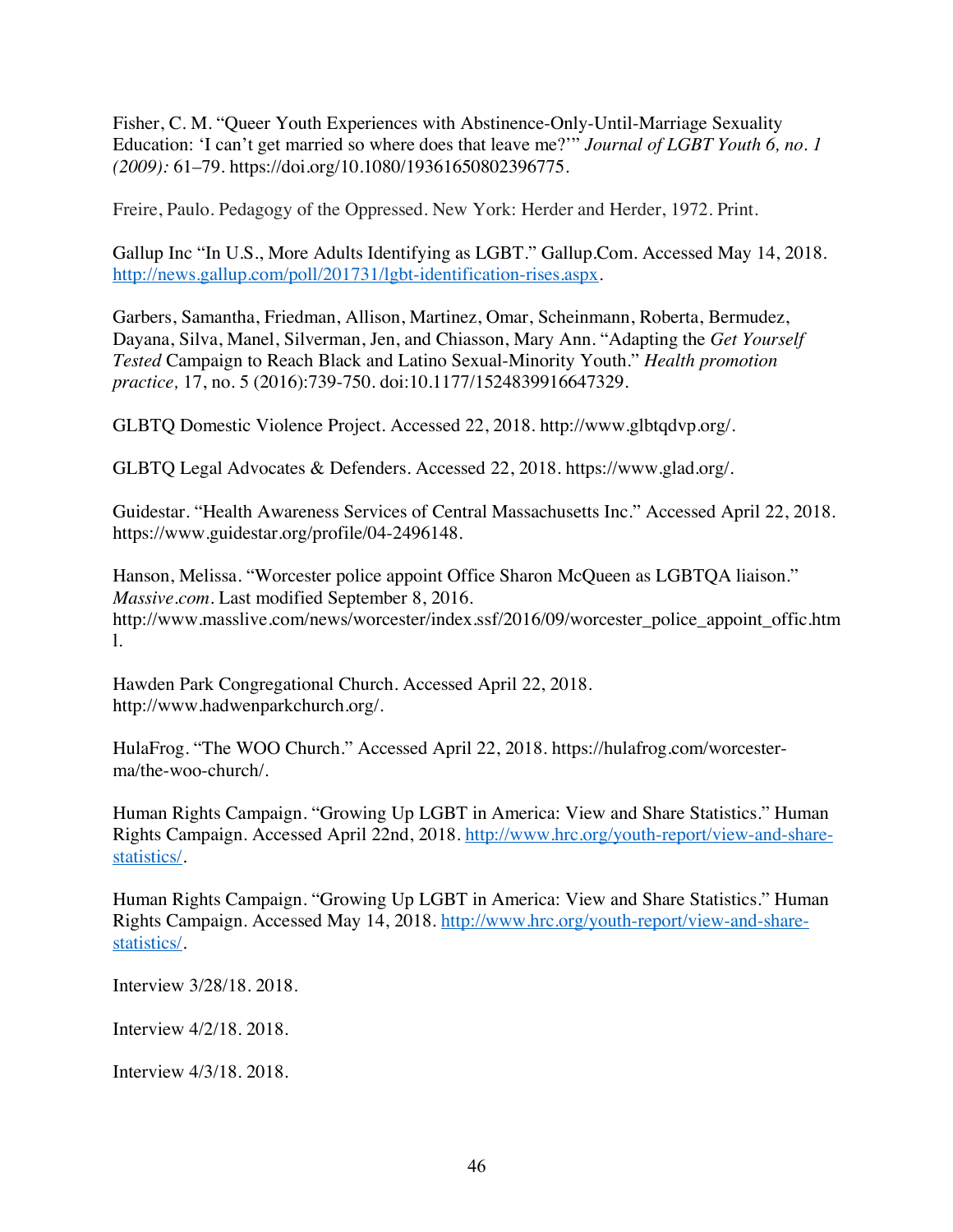Interview 4/5/18. 2018.

Jemmott, Loretta Sweet, et. al., "Making Proud Choices!" *Education, Training and Research,* Accessed April 22, 2018. https://www.etr.org/ebi/programs/making-proud-choices/.

Katz, Jonathan Ned. "The Debut of the Heterosexual," *In The Invention of Heterosexuality.*[insert publisher], 1995.

Killermann, Sam. "Comprehensive\* List of LGBTQ+ Vocabulary Definitions." *it's pronounced METROsexual*. Last modified January 7, 2013. http://itspronouncedmetrosexual.com/2013/01/acomprehensive-list-of-lgbtq-term-definitions/.

LGBT Asylum Task Force. Accessed April 22, 2018. http://www.lgbtasylum.org/.

Lindley, Lisa L. and Walsemann, Katrina M. "Sexual Orientation and Risk of Pregnancy Among New York City High-School Students." *American Journal of Public Health*, no. 7 (2015):1379- 86. doi: 10.2105/AJPH.2015.302553.

Lorde, Audre. *Sister outsider : essays and speeches*. Trumansburg, NY : Crossing Press, 1984.

Massachusetts Transgender Political Coalition. Accessed 22, 2018. https://www.masstpc.org/.

Meyerowitz, Joanne. 2004. *How Sex Changed*. Harvard University Press. http://www.hup.harvard.edu/catalog.php?isbn=9780674013797.

National LGBT Health Education Center. Accessed 22, 2018. https://www.lgbthealtheducation.org/.

New England Synod Evangelical Lutheran Church in America. Accessed April 22, 2018. http://nelutherans.org/.

Paulk, Lauren, "STD Awareness for LGBTQ Youth" last modified May 2, 2014. http://www.nclrights.org/std-awareness-for-lgbtq-youth/.

PFLAG of Greater Worcester. Accessed April 22, 2018**.** https://www.worcesterpflag.org/.

Planned Parenthood League of Massachusetts "Get Real: Comprehensive Sex Education That Works" *Education, Training and Research*, Accessed April 22, 2018. https://www.etr.org/ebi/programs/get-real/.

Planned Parenthood of Massachusetts. Accessed April 22, 2018. https://www.plannedparenthood.org/planned-parenthood-massachusetts.

Rayne, Karen. 2017. *Girl: Love, Sex, Romance, and Being You*. Magination Press. https://www.goodreads.com/work/best\_book/55625663-girl-love-sex-romance-and-being-you.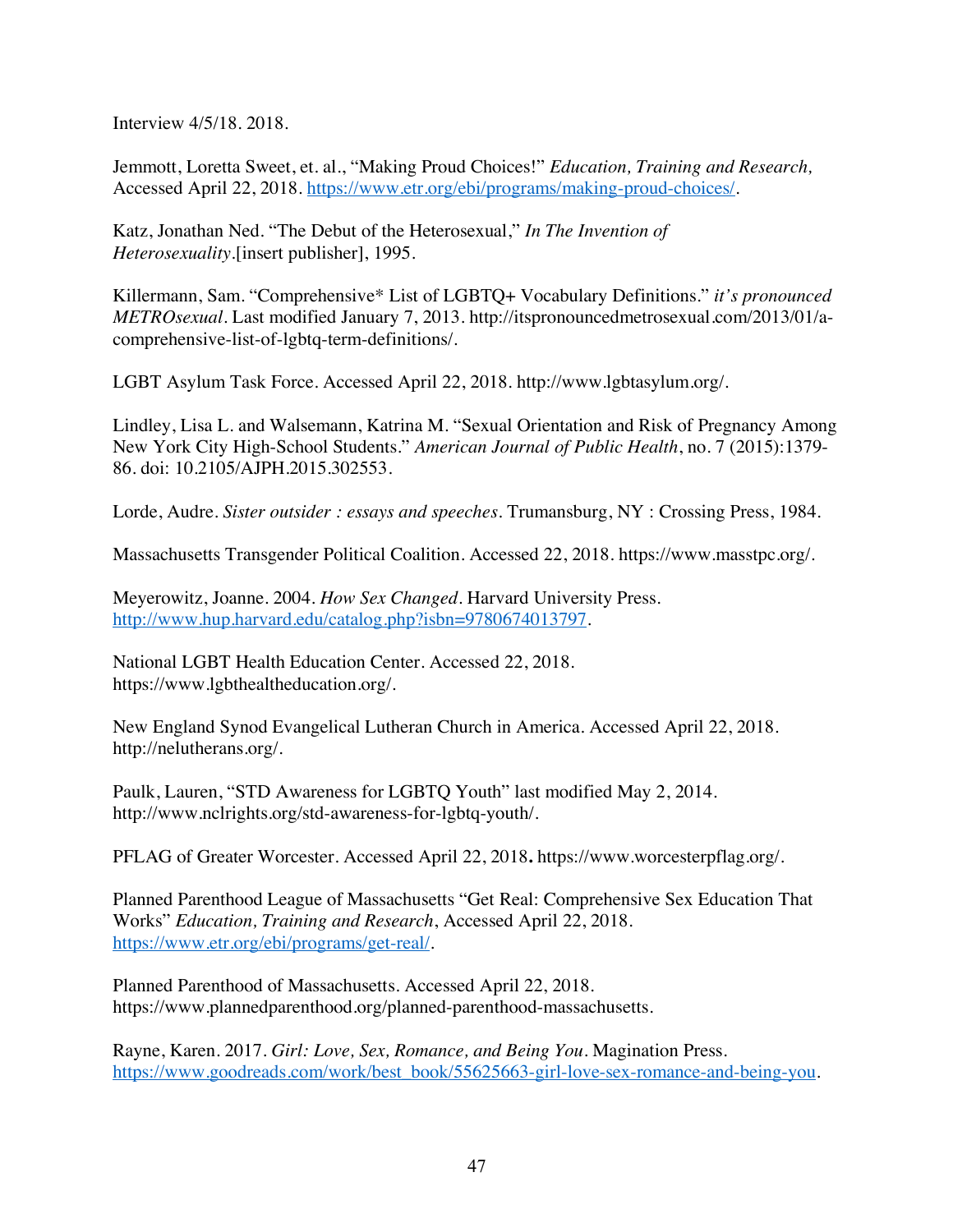Safe Homes. Accessed April 22, 2018 http://www.safehomesma.org/.

Seven Hills Foundation. April 22, 2018. http://www.sevenhills.org/.

Temple Emanuel Sinai. Accessed April 22, 2018. https://emanuelsinai.org/.

The Alberta Urban Municipalities Association. 2017. "Measuring Index Tool." The Alberta Urban Municipalities Association. https://auma.ca/sites/default/files/Advocacy/Programs\_Initiatives/WIC/measuring\_inclusion\_too l\_-\_paper\_user\_0.pdf.

The First Baptist Church of Worcester. Accessed April 22, 2018. http://fbc-worc.org/.

Trinity Lutheran Church. Accessed April 22, 2018. http://trinityworc.org/.

Unitarian Universalist Church of Worcester. Accessed April 22, 2018. http://www.uucworcester.org/.

United Congregational Church. Accessed April 22, 2018. http://www.ucc-worcester.org/.

Worcester Pride. Accessed April 22, 2018. http://worcesterpride.org/.

You, Inc. Accessed April 22, 2018. https://www.youinc.org/.

Zekis, Andrea, "Name & Gender Change Guide" *Arkansas Transgender Equality Coalition,* Accessed April 22, 2018. https://transequality.org/sites/default/files/docs/resources/ARTECGuide-FINAL.pdf.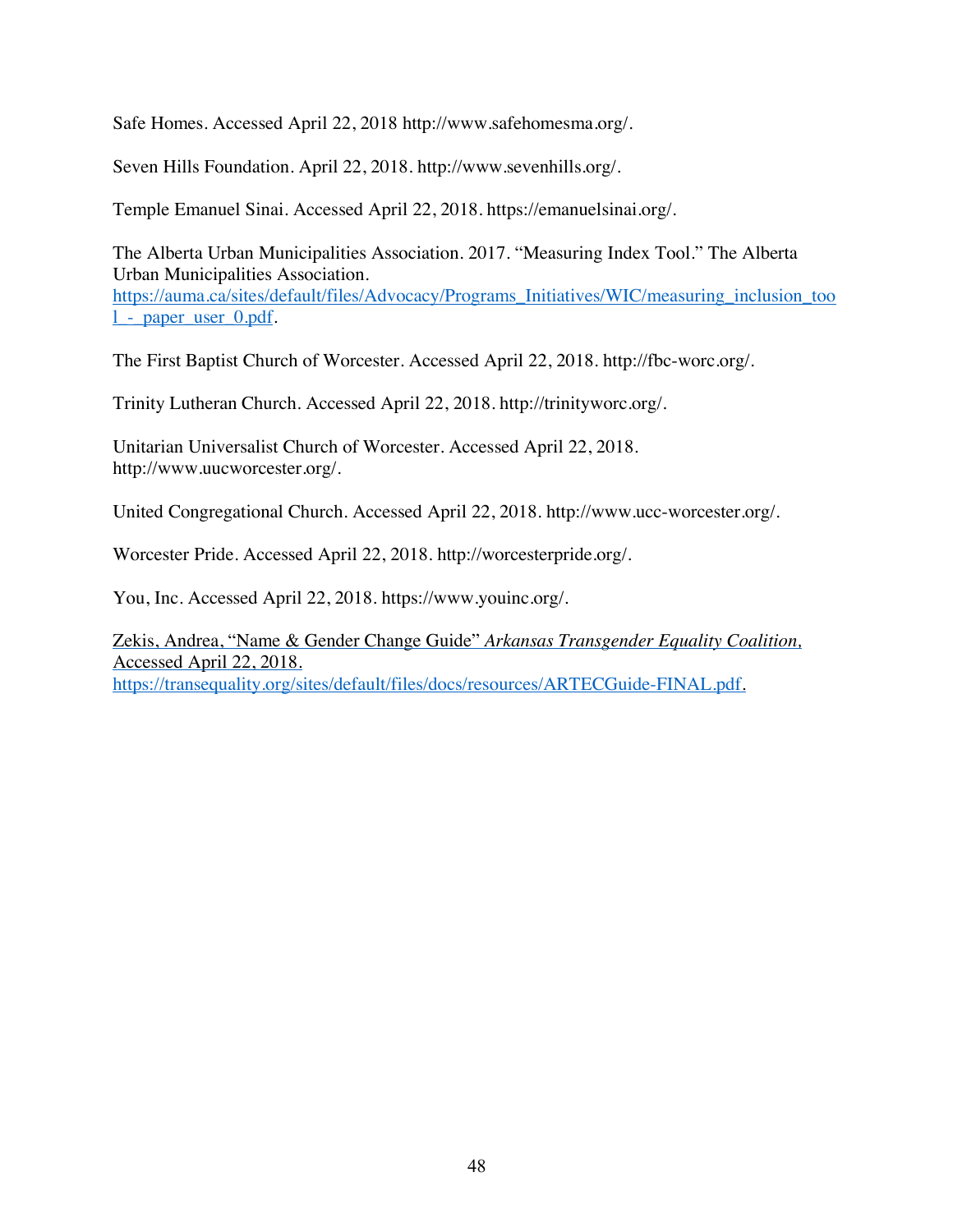# **Appendix A – Semi-Structured Interview Script**

"Thank you for meeting with me to talk about your organizations programming, policies, or educational resources for the intersection of LGBTQ identities and sexual health. I remind you that everything you say here will be kept confidential as your name will not be recorded with your interview. All data collected will be for my own research purposes in order to understand and recommend programming, policies, or educational resources for Worcester Impact on Sexual Health going forward.

You may have a broad understanding of the topics to follow, or you may not have thought about them much at all. I encourage you to be as open as possible when answering the questions.

The World Health Organization defines sexual health as "a state of physical, emotional, mental and social well-being related to sexuality; it is not merely the absence of disease, dysfunction or infirmity… For sexual health to be attained and maintained, the sexual rights of all persons must be respected, protected and fulfilled" (WHO, 2002).

- 1. Do you agree with this definition? Would you add or take away any points?
- 2. Who do you think sexual health affects?
- 3. What, if any, programming does your organization do achieve your definition of sexual health?
- 4. What, if any, policies does your organization enact to support your definition of sexual health?
- 5. What, if any, educational resources does your organization provide to contribute to your definition of sexual health?
- 6. What do you think the sexual health needs of LGBTQ identified people are? Do you think your programming, policies, and educational resources address these needs?
- 7. What ways can sexual health programming, policies, and educational resources be employed to help LGBTQ identified people?

Thank you very much for your participation. Do you have any questions, or would you like to add anything?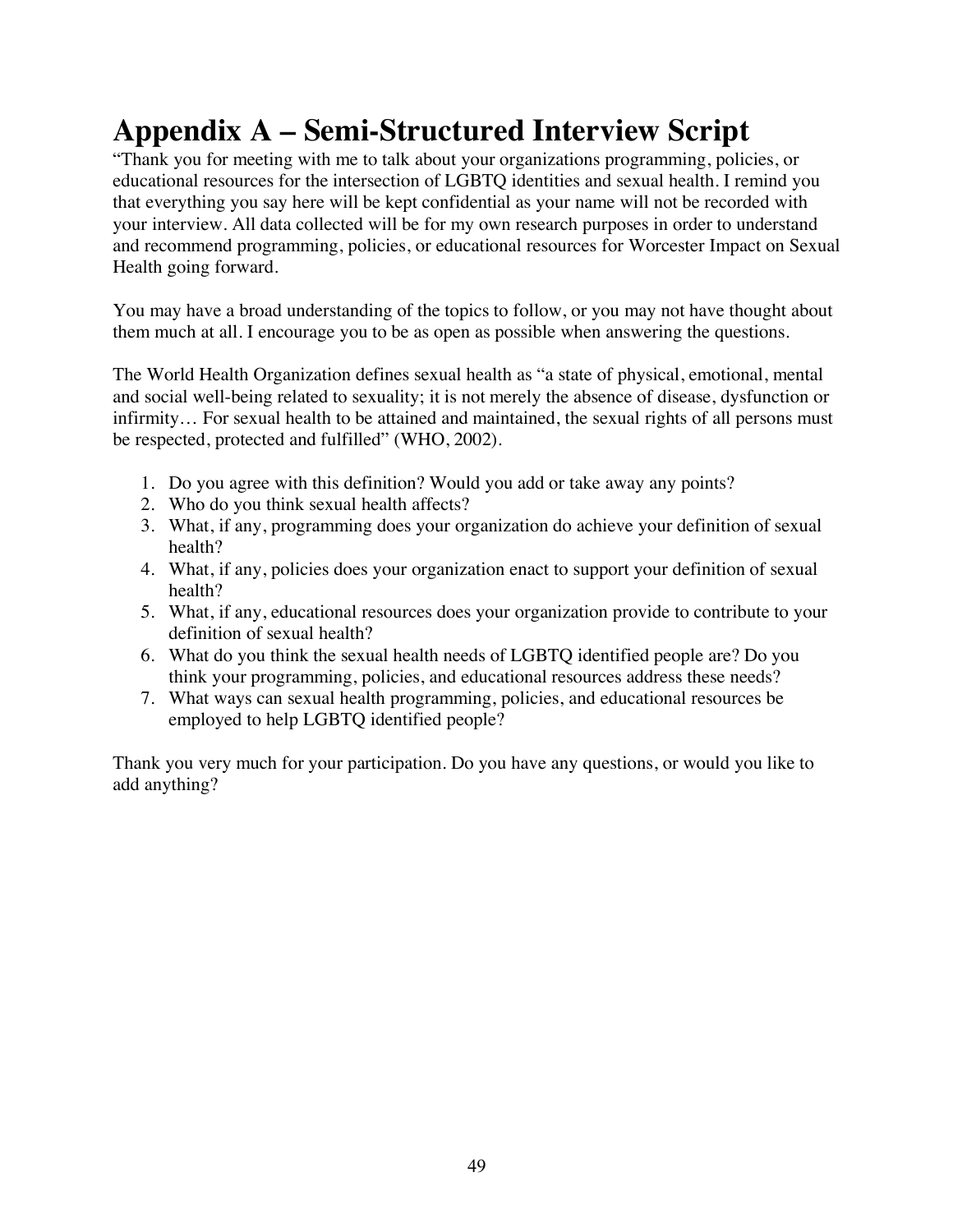## **Endnotes**

 $\overline{a}$ 

<sup>1</sup> "Worcester Impact on Sexual Health." Worcester Impact on Sexual Health. Accessed April 22, 2018. http://www.wishtaskforce.org/.

<sup>2</sup> Lorde, Audre. *Sister outsider: essays and speeches*. Trumansburg, NY : Crossing Press, 1984.

<sup>3</sup>Gallup Inc "In U.S., More Adults Identifying as LGBT." Gallup.Com. Accessed May 14, 2018. http://news.gallup.com/poll/201731/lgbt-identification-rises.aspx.

<sup>4</sup> "LGBT Youth | Lesbian, Gay, Bisexual, and Transgender Health | CDC." 2018. February 6, 2018. https://www.cdc.gov/lgbthealth/youth.htm.

<sup>5</sup> Centers for Disease Control and Prevention. HIV Surveillance Report, 2014; vol. 26. Published November 2015. Accessed April 22, 2018.

<sup>6</sup> Human Rights Campaign. "Growing Up LGBT in America: View and Share Statistics." Human Rights Campaign. Accessed April 22nd, 2018. http://www.hrc.org/youth-report/view-and-share-statistics/.

<sup>7</sup> Brown, Anna. 2017. "5 Key Findings about LGBT Americans." *Pew Research Center* (blog). June 13, 2017. http://www.pewresearch.org/fact-tank/2017/06/13/5-key-findings-about-lgbt-americans/.

<sup>8</sup> Human Rights Campaign. "Growing Up LGBT in America: View and Share Statistics." Human Rights Campaign. Accessed May 14, 2018. http://www.hrc.org/youth-report/view-and-share-statistics/.

<sup>9</sup> "About WHO." World Health Organization. Accessed April 22, 2018. http://www.who.int/about/en/.

<sup>10</sup> Edwards, W. M., & Coleman, E. "Defining Sexual Health: A Descriptive Overview." *Archives of Sexual Behavior 33, no. 3* (2004): 189–95. https://doi.org/10.1023/B:ASEB. 0000026619.95734.d5

 $11$  Ibid.

<sup>12</sup> "About WHO." World Health Organization. Accessed April 22, 2018. http://www.who.int/about/en/.

<sup>13</sup> Edwards, W. M., & Coleman, E. "Defining Sexual Health: A Descriptive Overview." *Archives of Sexual Behavior 33, no. 3* (2004): 189–95. https://doi.org/10.1023/B:ASEB. 0000026619.95734.d5

<sup>14</sup> Freire, Paulo. Pedagogy of the Oppressed. New York: Herder and Herder, 1972. Print.

<sup>15</sup> Katz, Jonathan Ned. "The Debut of the Heterosexual," *In The Invention of Heterosexuality.*[insert publisher], 1995.

 $16$  Ibid.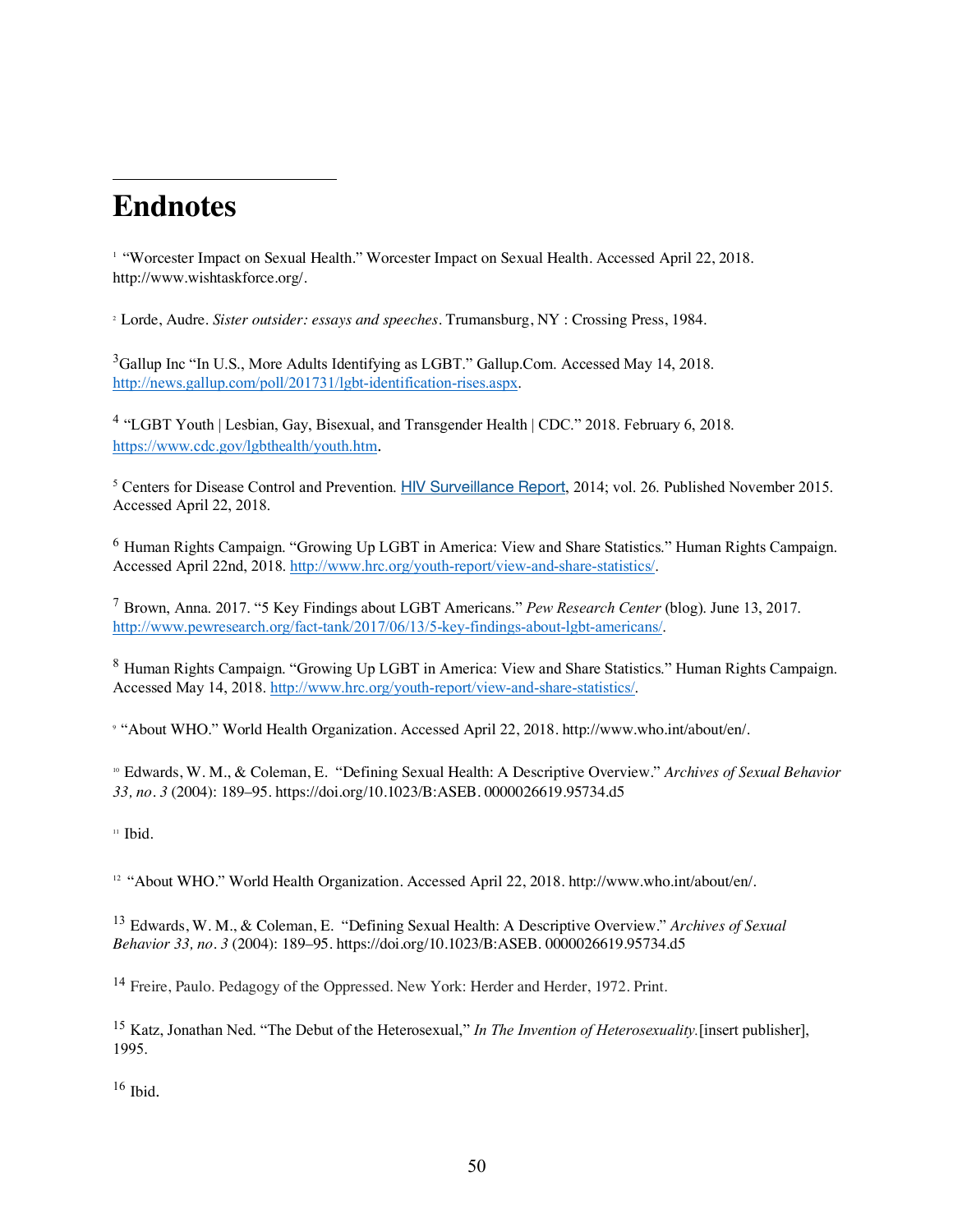$17$  Ibid.

 $\overline{a}$ 

<sup>18</sup> Butler, Judith. "Performative Acts and Gender Constitution: An Essay in Phenomenology and Feminist Theory." *Theatre Journal* 40, no. 4 (1988): 519-31.

<sup>19</sup> Fausto-Sterling, Anne. "The Five Sexes: Why Male and Female Are Not Enough." *The New York Academy of Sciences* 33, no 2 (1993): 20-24. https://doi.org/10.1002/j.2326-1951.1993.tb03081.x

<sup>20</sup> "Worcester Gets Perfect Score on Human Rights." *City of Worcester*. Last modified November 12, 2014. http://www.worcesterma.gov/announcements/worcester-gets-perfect-score-on-human-rights

<sup>21</sup> "Worcester, Massachusetts 2017 Municipal Equality Index Scorecard." Human Rights Campaign. Accessed April 22, 2018. https://assets2.hrc.org/files/assets/resources/MEI-2017-Worcester-Massachusetts.pdf? ga=2.210472405.1107755408.1523213761-1197851106.1522948176

<sup>22</sup> Fisher, C. M. "Queer Youth Experiences with Abstinence-Only-Until-Marriage Sexuality Education: 'I can't get married so where does that leave me?'" *Journal of LGBT Youth 6, no. 1 (2009):* 61–79. https://doi.org/10.1080/19361650802396775.

<sup>23</sup> Jemmott, Loretta Sweet, et. al., "Making Proud Choices!" *Education, Training and Research,* Accessed April 22, 2018. https://www.etr.org/ebi/programs/making-proud-choices/.

<sup>24</sup> Barth, Richard P., "Reducing the Risk" *Education, Training and Research,* Accessed April 22, 2018. https://www.etr.org/ebi/programs/reducing-the-risk/.

<sup>25</sup> Planned Parenthood League of Massachusetts "Get Real: Comprehensive Sex Education That Works" *Education, Training and Research*, Accessed April 22, 2018. https://www.etr.org/ebi/programs/get-real/.

<sup>26</sup> Lindley, Lisa L. and Walsemann, Katrina M. "Sexual Orientation and Risk of Pregnancy Among New York City High-School Students." *American Journal of Public Health*, no. 7 (2015):1379-86. doi: 10.2105/AJPH.2015.302553.

<sup>27</sup> Paulk, Lauren, "STD Awareness for LGBTQ Youth" last modified May 2, 2014. http://www.nclrights.org/stdawareness-for-lgbtq-youth/.

<sup>28</sup> Garbers, Samantha, Friedman, Allison, Martinez, Omar, Scheinmann, Roberta, Bermudez, Dayana, Silva, Manel, Silverman, Jen, and Chiasson, Mary Ann. "Adapting the *Get Yourself Tested* Campaign to Reach Black and Latino Sexual-Minority Youth." *Health promotion practice,* 17, no. 5 (2016):739-750. doi:10.1177/1524839916647329.

<sup>29</sup> Ducre, Kristena, "Out of the Closet, Into the Clinic: LGBT STD Statistics" *STDCheck.com* (blog), September 21, 2015, https://www.stdcheck.com/blog/lgbt-std-statistics/.

<sup>30</sup> "LGBT Youth." *Centers for Disease Control and Prevention*. Last modified June 21, 2017. https://www.cdc.gov/lgbthealth/youth.htm.

<sup>31</sup> "PrEP," *Centers for Disease Control and Prevention*. Last modified March 23, 2018. https://www.cdc.gov/hiv/basics/prep.html.

<sup>32</sup> "What is PrEP?" What is PrEP? Accessed April 22, 2018. http://www.whatisprep.org/.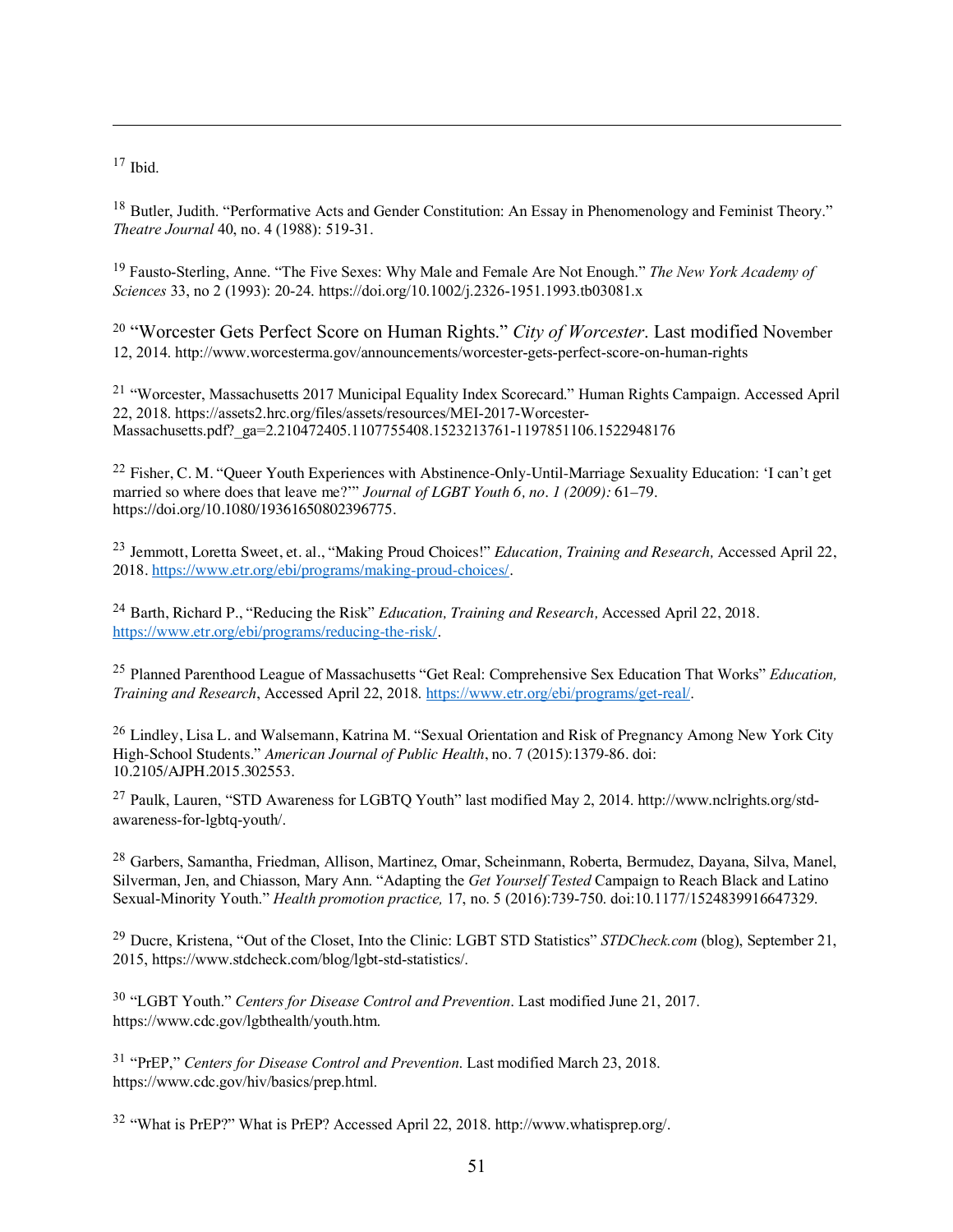33 Myth Buster." Freedom For All Massachusetts*. A*ccessed April 22, 2018. https://www.freedommassachusetts.org/mythbuster/.

<sup>34</sup> Berer, Marge. "Family Planning and Safe, Legal Abortion Go Hand in Hand" last modified July 23, 2012. https://rewire.news/article/2012/07/23/family-planning-and-safe-legal-abortion-go-hand-in-hand/.

<sup>36</sup> "#BornPerfect: The Facts About Conversion Therapy." National Center for Lesbian Rights. Accessed April 22, 2018. http://www.nclrights.org/bornperfect-the-facts-about-conversion-therapy/.

<sup>37</sup> "Policy and Position Statements on Conversion Therapy." Human Rights Campaign. Accessed April 22, 2018. https://www.hrc.org/resources/policy-and-position-statements-on-conversion-therapy.

<sup>38</sup> "Myth Buster." Freedom For All Massachusetts*. A*ccessed April 22, 2018. https://www.freedommassachusetts.org/mythbuster/.

<sup>39</sup> "Massachusetts Name Change Laws." *National Center for Transgender Equality*. Last modified March, 2018. https://transequality.org/documents/state/massachusetts.

<sup>40</sup> Zekis, Andrea, "Name & Gender Change Guide" *Arkansas Transgender Equality Coalition,* Accessed April 22, 2018. https://transequality.org/sites/default/files/docs/resources/ARTECGuide-FINAL.pdf.

<sup>41</sup> "State Policies on Sex Education in Schools" *National Conference of State Legislatures*. Last modified December 21, 2016. http://www.ncsl.org/research/health/state-policies-on-sex-education-in-schools.aspx.

<sup>42</sup> "Massachusetts law about abortion." *Mass.gov.* Last modified April 18, 2018. https://www.mass.gov/infodetails/massachusetts-law-about-abortion.

<sup>43</sup> "Establishing an Allies/Safe Zone Program." Human Rights Campaign. Accessed April 22, 2018. https://www.hrc.org/resources/establishing-an-allies-safe-zone-program.

<sup>44</sup> "Symbol" The Pink Triangle. Accessed April 22, 2018. http://www.thepinktriangle.com/history/symbol.html.

<sup>45</sup> "The History of the Rainbow Flag." STOP-Homophobia.com. Accessed April 22, 2018. http://www.stophomophobia.com/rainbow-flag-history.

<sup>46</sup> "Do Safe Space stickers make a difference?" GLSEN. Accessed April 22, 2018. https://www.glsen.org/do-safespace-stickers-make-difference.

<sup>48</sup> Edwards, W. M., & Coleman, E. "Defining Sexual Health: A Descriptive Overview." *Archives of Sexual Behavior 33, no. 3* (2004): 189–95. https://doi.org/10.1023/B:ASEB. 0000026619.95734.d5

<sup>57</sup> Interview 4/5/18. 2018.

<sup>58</sup> Interview 3/28/18. 2018.

<sup>59</sup> Interview 4/5/18. 2018.

 $60$  Ibid.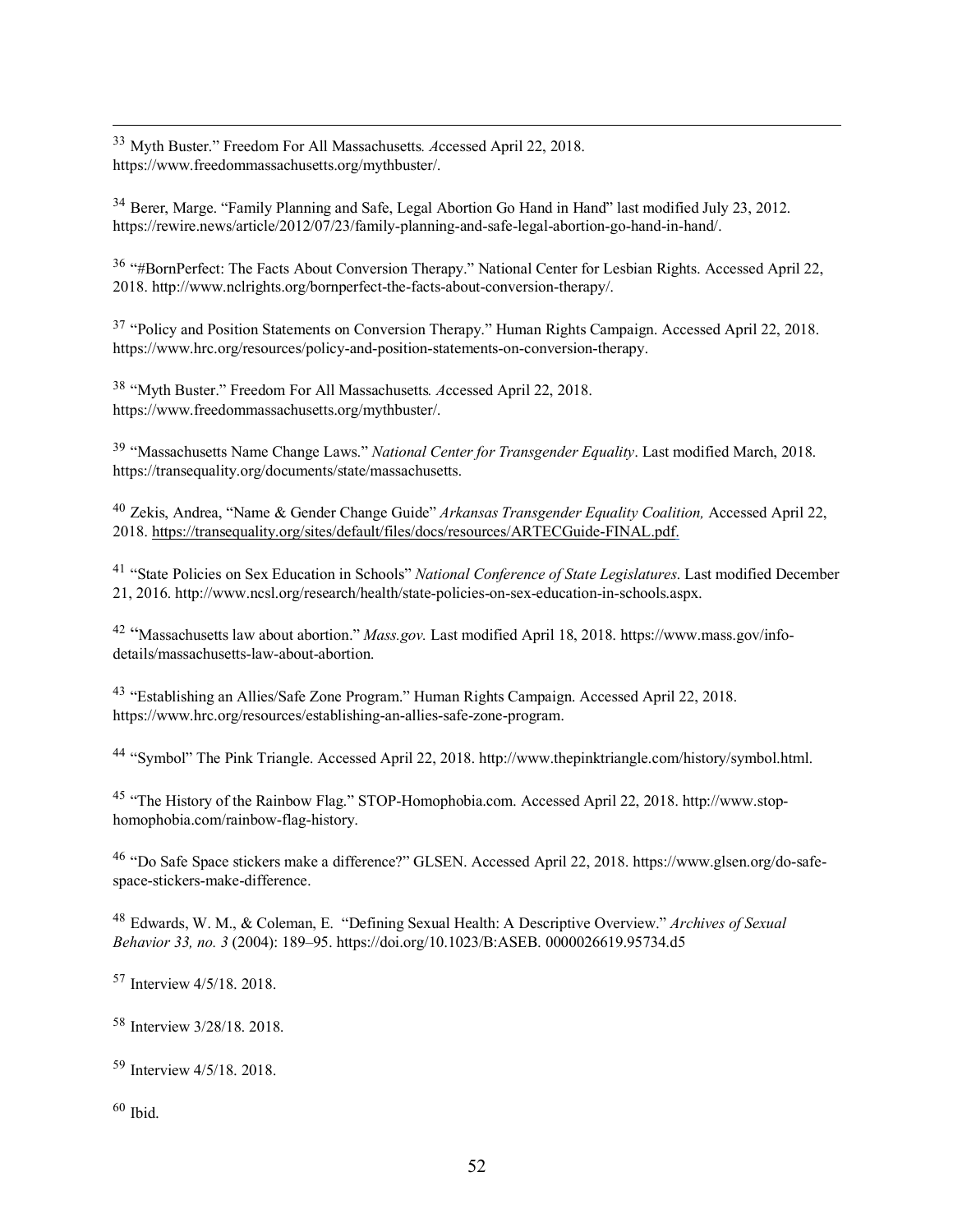<sup>61</sup> Hanson, Melissa. "Worcester police appoint Office Sharon McQueen as LGBTQA liaison." *Massive.com*. Last modified September 8, 2016.

http://www.masslive.com/news/worcester/index.ssf/2016/09/worcester\_police\_appoint\_offic.html.

<sup>62</sup> "Community Health Assessment." Community Health Improvement Plan & Community Health Assessment | City of Worcester, MA. Accessed September 10, 2017. http://www.worcesterma.gov/uploads/e3/8b/e38b32c7d4a96243c9c48bbd3250b00e/cha-report.pdf.

<sup>63</sup> "Community Health Improvement Plan" Community Health Improvement Plan & Community Health Assessment | City of Worcester, MA. Accessed April 22, 2018. http://www.worcesterma.gov/uploads/c5/04/c5042b1751bf1115eedc6d53920d0788/chip-report-2016.pdf

<sup>64</sup> Interview 4/3/18. 2018.

- <sup>65</sup> Interview 4/2/18. 2018.
- <sup>66</sup> Interview 4/3/18. 2018.
- <sup>67</sup> Interview 4/5/18. 2018.

 $68$  Ibid.

 $\overline{a}$ 

 $70$  Ibid.

 $71$  Ibid.

 $72$  Ibid.

<sup>73</sup> The Alberta Urban Municipalities Association. 2017. "Measuring Index Tool." The Alberta Urban Municipalities Association. https://auma.ca/sites/default/files/Advocacy/Programs\_Initiatives/WIC/measuring\_inclusion\_tool\_paper user  $0.$ pdf.

 $74$  Ibid.

<sup>75</sup> "About Us." Merriam-Webster. Accessed April 22, 2018. https://www.merriam-webster.com/about-us.

<sup>76</sup> "LGBTQ Terms and Definitions." *University of Florida Multicultural & Diversity Affairs Division of Student Affairs: LGBTQ Affairs*. Last modified January 26, 2017. https://lgbtq.multicultural.ufl.edu/programs/speakersbureau/lgbtq-terms-definitions/.

<sup>77</sup> "Gender Nation Glossary." Refinery29. Accessed April 22, 2018. https://www.refinery29.com/lgbtq-definitionsgender-sexuality-terms/#term-66zep6De8MQA8my2gqccSM.

<sup>69</sup> Interview 3/28/18. 2018.